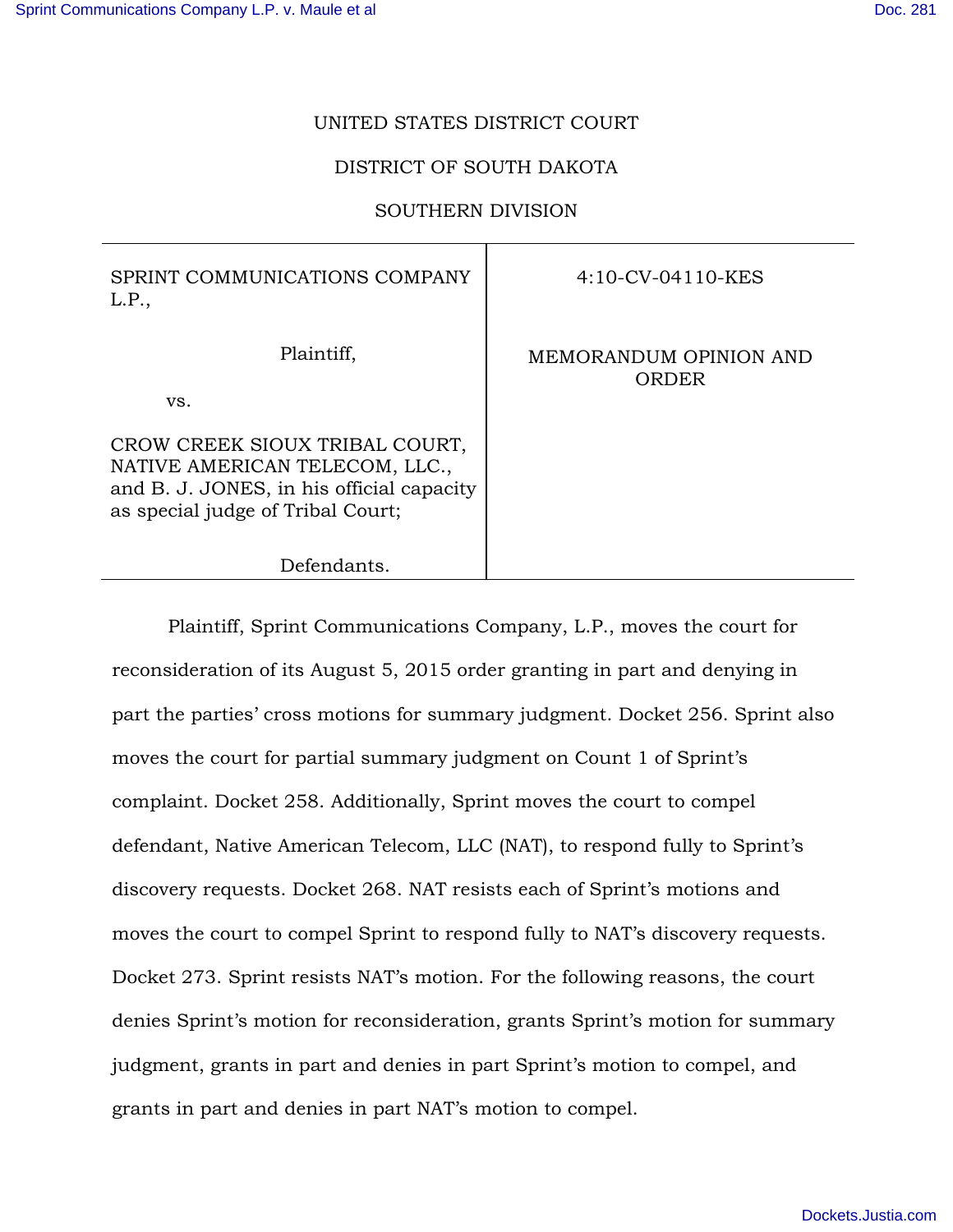### **BACKGROUND**

The facts of this case are more fully set forth in the court's August 7, 2015 order granting in part and denying in part cross motions for summary judgment from both parties. *See* Docket 250. On September 15, 2015, a telephonic status conference was held. Docket 254 (Transcript). This matter is now set for a court trial to begin on April 12, 2016. Docket 267.

## **I. Sprint's Motion for Reconsideration**

Sprint inquired during the status conference if the court would reconsider a factual matter in the court's August 5, 2015 order. Docket 254 at 14. Sprint explained that the parties entered into a stipulation during the South Dakota Public Utilities Commission (SDPUC) proceeding that limited "the geographic scope of NAT's certification from the [SD]PUC." *Id.* Sprint believed that this fact was important and that the court's order should "sync up with what the South Dakota Commission found." *Id.* at 15. The court directed Sprint to file a motion that the court could rule on after NAT had an opportunity to respond.

#### **DISCUSSION**

 Sprint argued in its motion for partial summary judgment (Docket 223) that NAT could not enforce any of its interstate tariffs prior to receiving a certificate of authority from the SDPUC. Although in 2008 NAT received a certificate of authority from the Crow Creek Sioux Tribal Utility Authority to provide telecommunication services on the Crow Creek Reservation, NAT did not receive a certificate of authority from the SDPUC until June 12, 2014.

2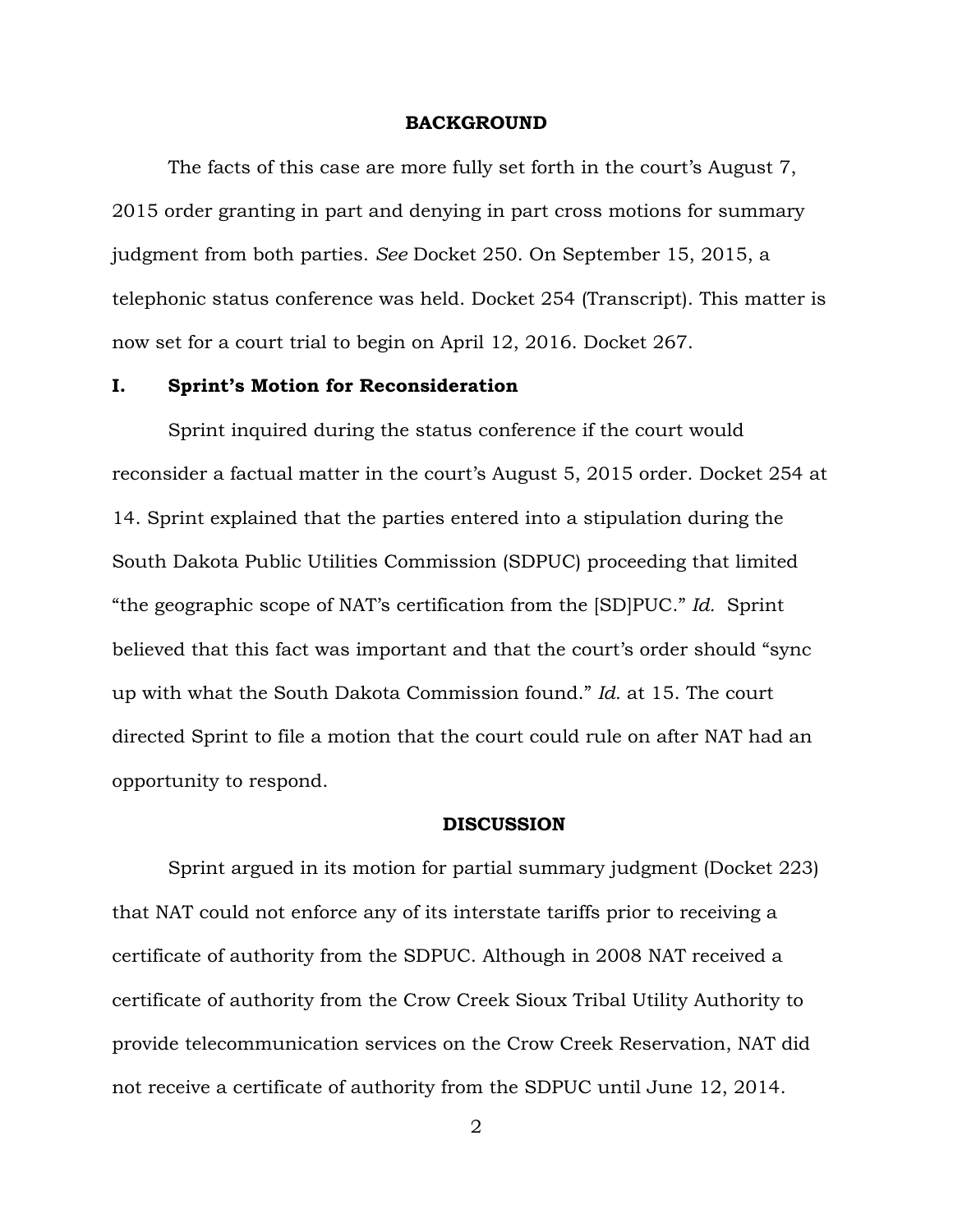Sprint contended that NAT was not operating as a competitive local exchange carrier (CLEC) until it received a certificate of authority from the SDPUC, and NAT's tariffs were unenforceable prior to that time.

 This court disagreed. The court addressed several arguments raised by Sprint, for example, whether the SDPUC believed that it had sole regulatory authority over NAT and whether the SDPUC found that NAT was operating illegally in the state prior to receiving the SDPUC's certificate of authority. Docket 250 at 10-11. The court found that Sprint's arguments were not supported by the SDPUC decision. And based on the court's review of case law concerning tribal sovereignty, decisions and statements of policy from the FCC regarding the provision of telecommunication services on tribal land, and the SDPUC proceeding itself, the court concluded:

The Crow Creek Sioux Tribal Utility Authority expressly granted NAT, a majority tribally-owned entity, permission to provide local telecommunications services on the Crow Creek Reservation. That permission included the authority to act as a CLEC on the Reservation. In light of the observations made by the FCC, the FCC's *Western Wireless* decision, the federal government's longstanding recognition of encouraging tribal self-government, and the SDPUC's response to Sprint's argument that NAT was operating illegally, the court finds that the Tribe possessed its own authority to confer such permission upon NAT. The fact that NAT also sought and obtained permission to provide similar services outside the Reservation from the SDPUC in no way divested the Tribe of the regulatory authority it enjoyed on the Reservation. *Cf. Western Wireless*, 16 FCC Rcd. 18145 at ¶ 23. Consequently, the court finds that NAT had sufficient authority to provide local telecommunications services on the Reservation prior to receiving the state's permission to provide those services off the Reservation.

Docket 250 at 11.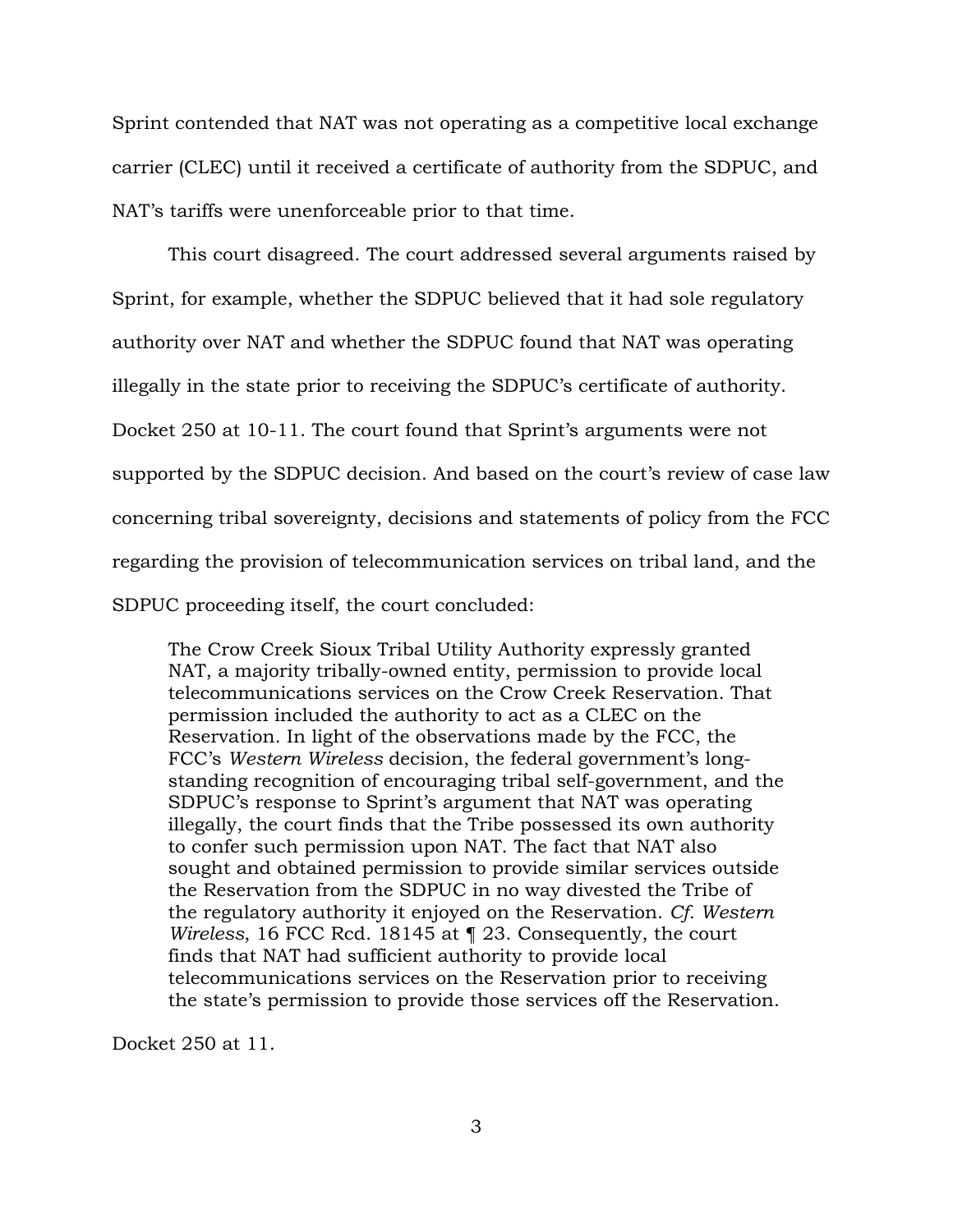Here, Sprint's argument concerns the court's reference to NAT's authority to provide telecommunications services "off the Reservation." Sprint asserts that although NAT applied for a certificate of authority from the SDPUC to provide services both on and off of the Reservation, the SDPUC only addressed those services offered by NAT on the Reservation. Sprint asks the court to reconsider the court's description of the scope of NAT's authority and to revisit the court's legal conclusion to deny Sprint's summary judgment motion on this issue. Docket 257 at 8 ("The Court should correct that misstatement . . . and grant Sprint's motion for summary judgment as to the time period before June 12, 2014.").

The court denies Sprint's motion for reconsideration. To the extent that Sprint's factual argument is an accurate summary of what the SDPUC considered, the alleged factual error does not change the court's analysis. The court found that the tribal regulatory agency "expressly granted NAT . . . permission to provide local telecommunications services *on the Crow Creek Reservation*." Docket 250 at 11 (emphasis added). The court also found that "the Tribe possessed its own authority to confer such permission upon NAT." *Id.* In other words, the court found that NAT was operating as a CLEC on the Reservation since 2008 by virtue of the tribal regulatory agency's grant of authority. Thus, the court disagreed with Sprint's argument that NAT was not a CLEC prior to receiving a certificate of authority from the SDPUC in 2012. Although NAT also sought and eventually received permission from the SDPUC, that does not mean that the Tribe was without sufficient authority to grant NAT

4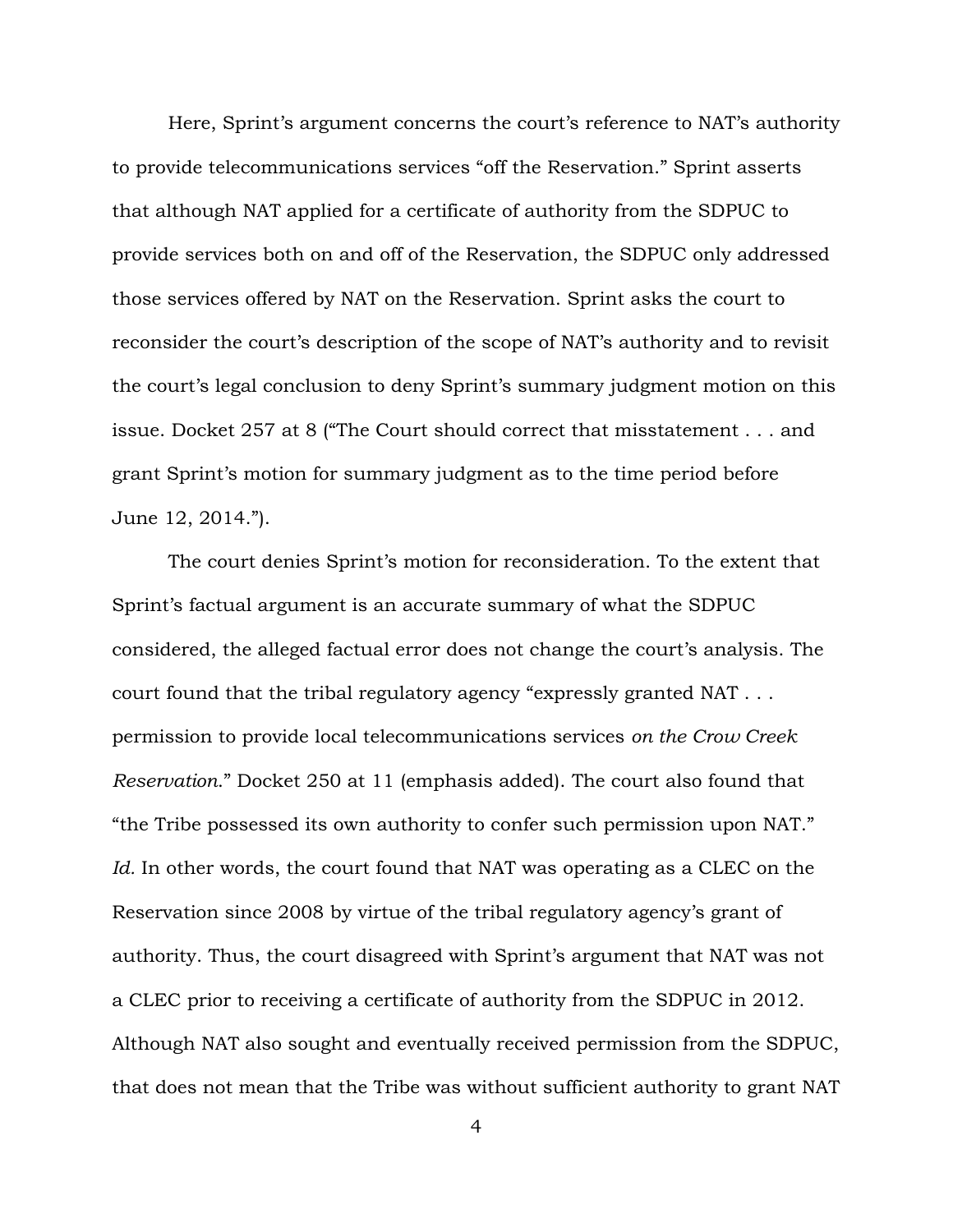permission to operate on the Reservation. Thus, Sprint's motion for reconsideration is denied.

### **II. Sprint's Motion for Partial Summary Judgment**

 Sprint moves for partial summary judgment on Count 1 of its complaint. Count 1 asserts that NAT violated the Communications Act by improperly billing Sprint for access charges. Docket 1 at 15-17.

# **LEGAL STANDARD**

Summary judgment on all or part of a claim is appropriate when the movant "shows that there is no genuine dispute as to any material fact and the movant is entitled to judgment as a matter of law." Fed. R. Civ. P. 56(a); *see also In re Craig*, 144 F.3d 593, 595 (8th Cir. 1998). The moving party can meet its burden by presenting evidence that there is no dispute of material fact or that the nonmoving party has not presented evidence to support an element of its case on which it bears the ultimate burden of proof. *Celotex Corp. v. Catrett*, 477 U.S. 317, 322-23 (1986). Once the moving party has met this burden, "[t]he nonmoving party may not 'rest on mere allegations or denials, but must demonstrate on the record the existence of specific facts which create a genuine issue for trial.' " *Mosley v. City of Northwoods, Mo.*, 415 F.3d 908, 910 (8th Cir. 2005) (quoting *Krenik v. Cty. of Le Sueur*, 47 F.3d 953, 957 (8th Cir. 1995)). "Further, 'the mere existence of some alleged factual dispute between the parties is not sufficient by itself to deny summary judgment. . . . Instead, the dispute must be outcome determinative under prevailing law.' " *Id.* (quoting *Get Away Club, Inc. v. Coleman*, 969 F.2d 664, 666 (8th Cir. 1992)). The facts,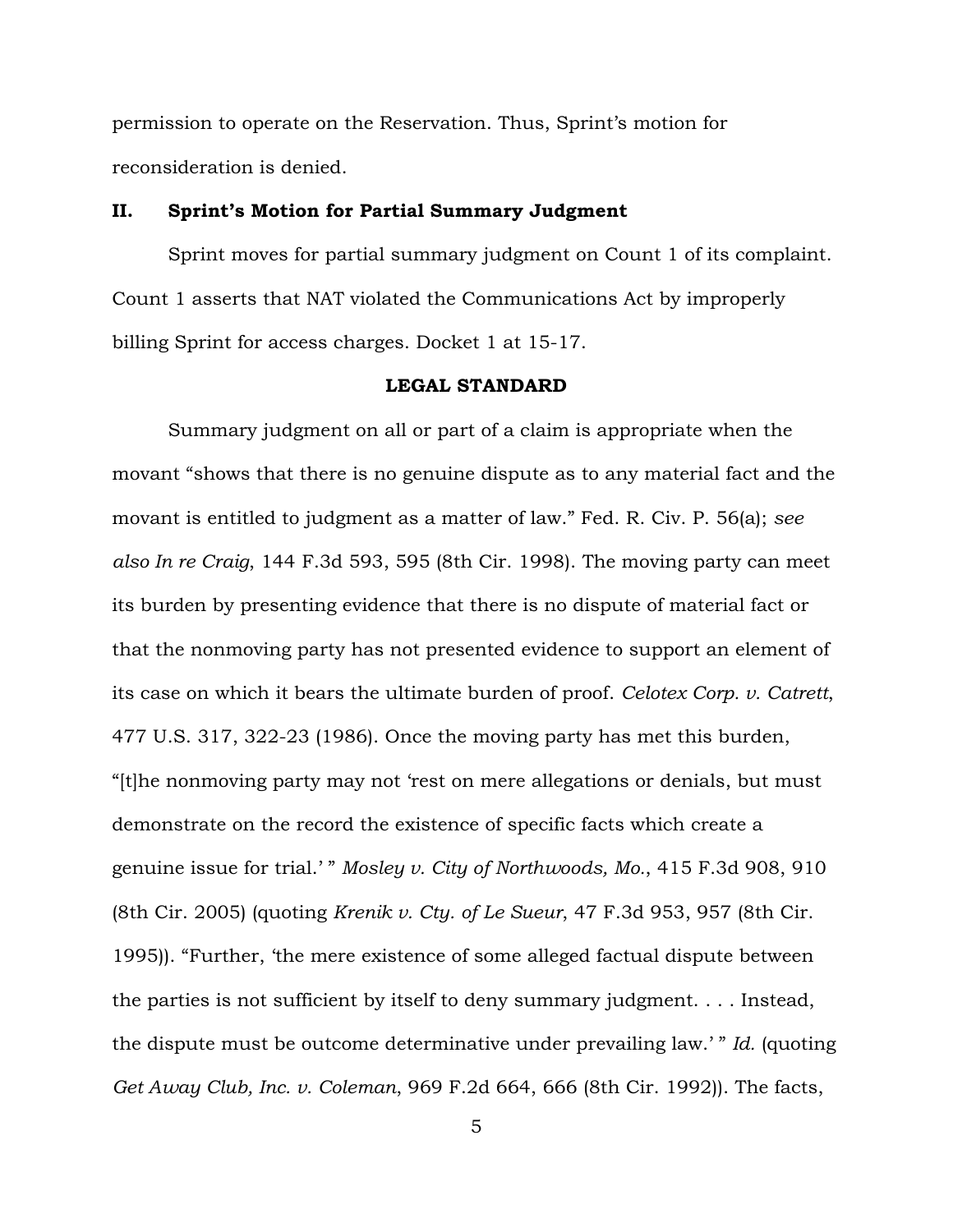and inferences drawn from those facts, are "viewed in the light most favorable to the party opposing the motion" for summary judgment. *Matsushita Elec. Indus. Co. v. Zenith Radio Corp.*, 475 U.S. 574, 587 (1986) (quoting *United States v. Diebold, Inc.*, 369 U.S. 654, 655 (1962)).

#### **DISCUSSION**

Section 201(b) of the Communications Act provides that any "charge, practice, classification, or regulation that is unjust or unreasonable is deemed to be unlawful[.]" 47 U.S.C. § 201(b). And under § 207 of the Act, any person may seek compensation in federal court for damages arising under a violation of § 201(b). 47 U.S.C. § 207; *Glob. Crossing Telecomms., Inc. v. Metrophones Telecomms. Inc.*, 550 U.S. 45, 47 (2007) ("Communications Act language links § 201(b) to § 207, which authorizes any person 'damaged' by a violation of § 201(b) to bring a lawsuit to recover damages in federal court."). One method of demonstrating that a party has engaged in an unjust or unreasonable practice is to show that the practice violates an FCC rule or regulation that implements § 201(b). *Glob. Crossing Telecomms., Inc.*, 550 U.S. at 54 (explaining that "the FCC has long implemented § 201(b) through the issuance of rules and regulations.").

The FCC has declared as unjust and unreasonable the practice of billing for access services that are not provided to an "end user" or "customer" under the terms of a LEC's interstate tariff. *See In the Matter of Qwest Commc'ns Corp. v. Farmers & Merchs. Mut. Tel. Co.*, 24 FCC Rcd. 14801, ¶ 26 (FCC 2009) (*Farmers II*) (concluding that the free conference calling companies were not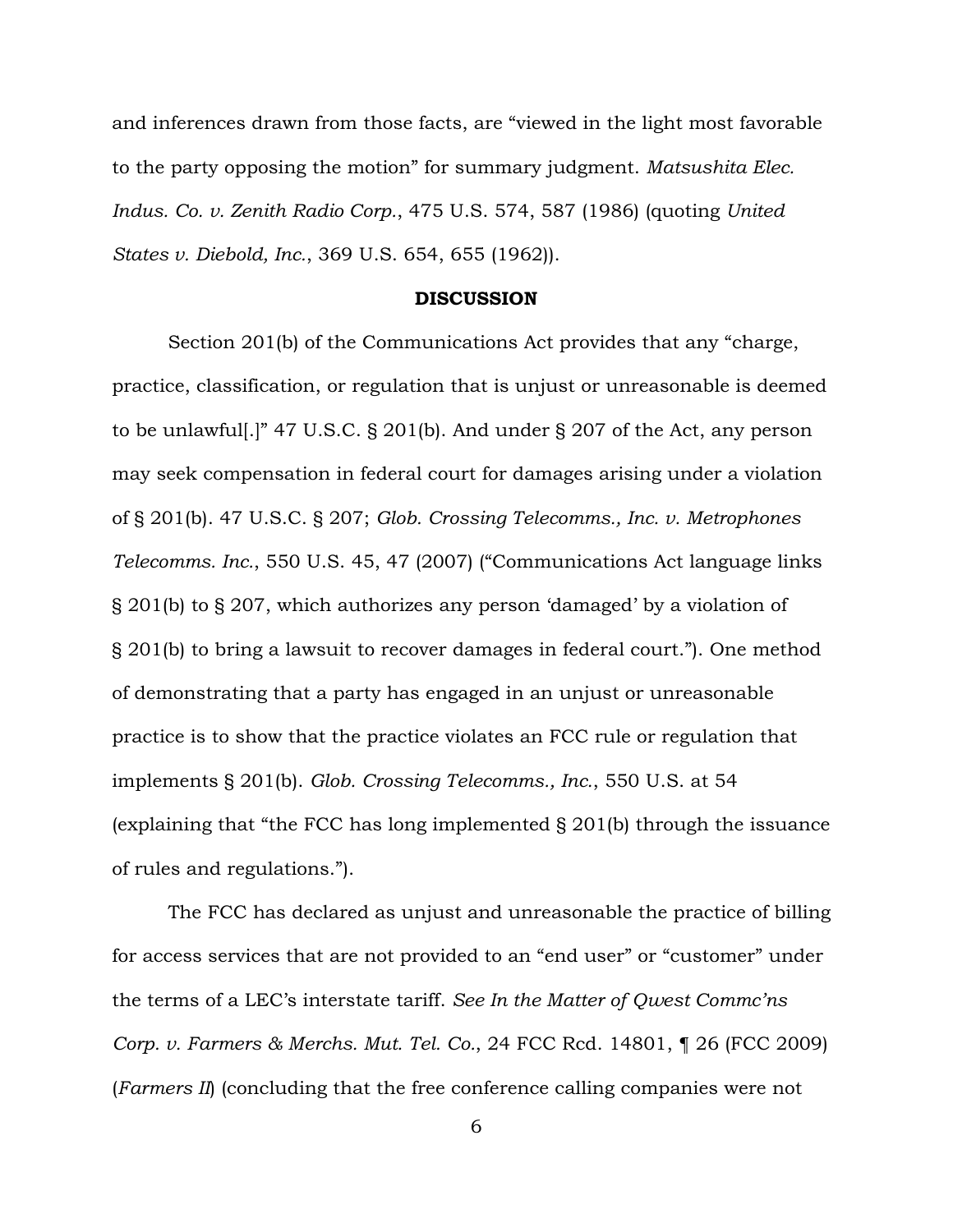"end users" under Farmers' tariff and "that Farmers' practice of charging Qwest tariffed switched access rates for its termination of traffic from the conference calling companies is unjust and unreasonable in violation of section 201(b) of the Act."). <sup>1</sup> The FCC has also declared as unjust and unreasonable the practice of tariffing access charges for calls to entities to whom the LEC offers free service. *In the Matter of Qwest Commc'ns Co., LLC, v. Northern Valley Commc'ns, LLC*, 26 FCC Rcd. 8332, ¶ 9 (FCC 2011) (*Northern Valley I*) (explaining that Northern Valley's tariff violated § 201(b) because it "purports to permit Northern Valley to charge IXCs for calls to or from entities to whom Northern Valley offers its services free of charge[.]").<sup>2</sup>

The court addressed in its August 5, 2015 order whether NAT's various interstate tariffs were lawful or otherwise enforceable. Of relevance to Sprint's pending summary judgment motion is NAT's original and revised tariff number 1. This court found:

NAT's interstate tariff number 1 was filed with the FCC and became effective on September 15, 2009. It was then revised and

 $\overline{a}$ 

<sup>1</sup> The Commission reiterated its conclusion in an order denying Farmers' petition for reconsideration. *In the Matter of Qwest Commc'ns Corp. v. Farmers & Merchs. Mut. Tel. Co.*, 25 FCC Rcd. 3422, ¶14 (FCC 2010) (*Farmers III*) (explaining that in *Farmers II* the FCC "found that the service provided to the conference calling companies was not tariffed, and the assessment of switched access charges to Qwest therefore violated sections 201(b) and 203(c) of the Act."). The District of Columbia Circuit Court of Appeals affirmed the FCC's conclusion. *Farmers & Merchs. Mut. Tel. Co. of Wayland, Iowa v. F.C.C.*, 668 F.3d 714, 721 (D.C. Cir. 2011).

<sup>2</sup> The Commission reached the same conclusion in another dispute concerning the same tariff. *In the Matter of Sprint Commc'ns Co. L.P. v. Northern Valley Commc'ns, LLC, 26 FCC Rcd.* 10780, ¶ 7 (FCC 2011). The District of Columbia Circuit Court of Appeals affirmed the FCC's conclusions. *Northern Valley Commc'ns, LLC v. F.C.C.*, 717 F.3d 1017, 1019 (D.C. Cir. 2013).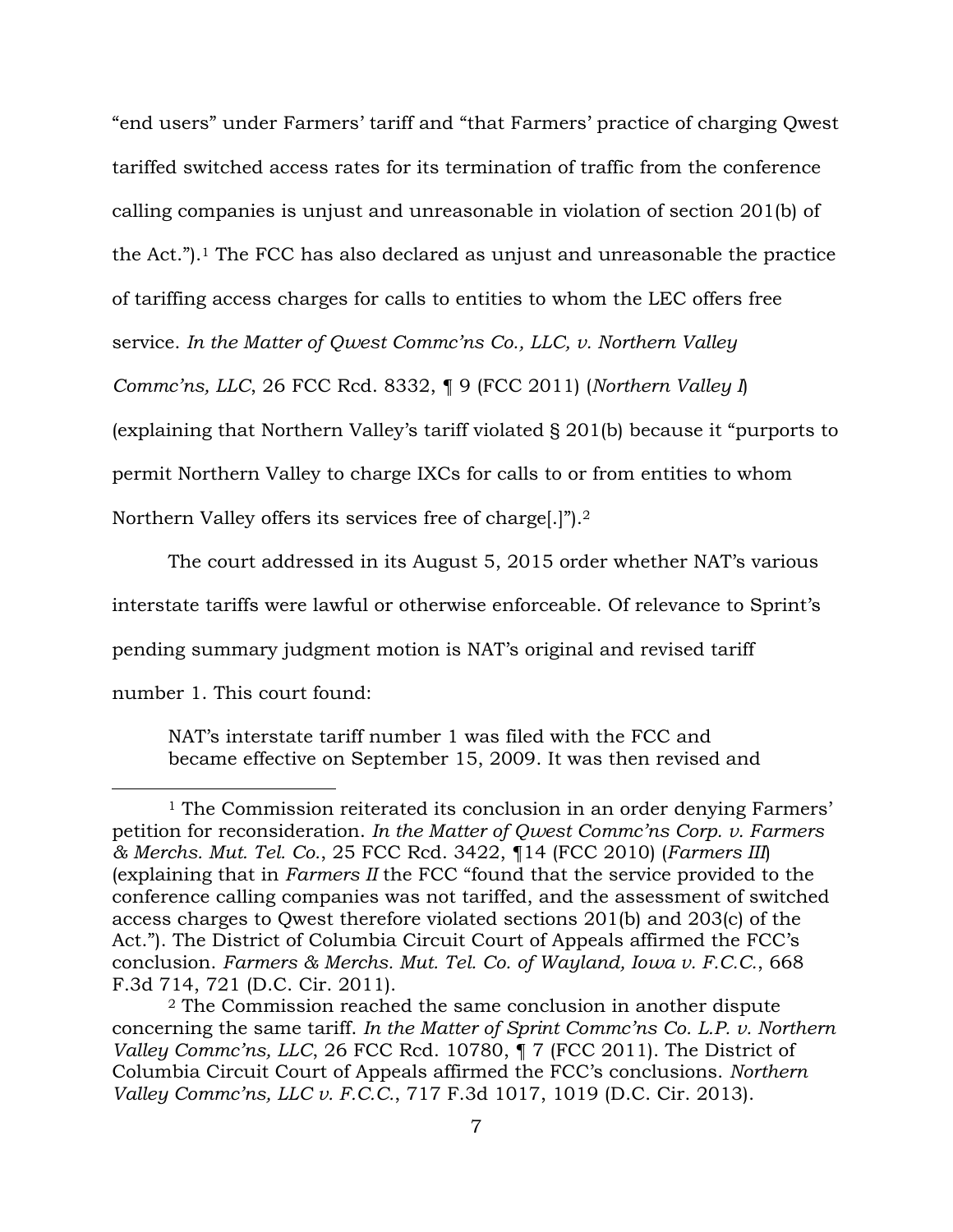amended on October 21, 2009, to be effective on October 22, 2009. Docket 250 at 16 (internal citations omitted).3 The court concluded that NAT attempted to bill Sprint for access services involving calls delivered to Free Conferencing, but based on the particulars of the NAT-Free Conferencing relationship, Free Conferencing was not an "end user" or "customer" under the terms of NAT's original and revised tariff number 1. Docket 250 at 22-23. Thus, under the FCC's *Farmers* line of cases, NAT was not entitled to bill Sprint for those calls. The court concluded that NAT's original and revised tariff number 1 purported to allow NAT to bill Sprint for access charges for calls delivered to entities (namely Free Conferencing) to whom NAT offered free service. *Id.* at 17- 18. Thus, under the FCC's *Northern Valley* line of cases, the court concluded that NAT could not enforce its original and revised interstate tariff number 1.

Sprint's motion for summary judgment asks the court to declare explicitly what Sprint argues was stated implicitly: NAT violated § 201(b)'s prohibition on unjust and unreasonable practices by improperly billing Sprint for access charges under NAT's original and revised tariff number 1. Although NAT disagrees with the court's conclusions in the August 5, 2015 order, NAT acknowledges that "applying the Court's ruling leads to the summary judgment determination that Sprint seeks in its Motion." Docket 263 at 2. The court agrees. The court has already determined that NAT improperly billed Sprint in contravention of *Farmers* and *Northern Valley*. Because the FCC has

 $\overline{a}$ 

<sup>3</sup> NAT later filed its original tariff number 2 on November 15, 2010, with an effective date of November 30, 2010. Docket 250 at 25.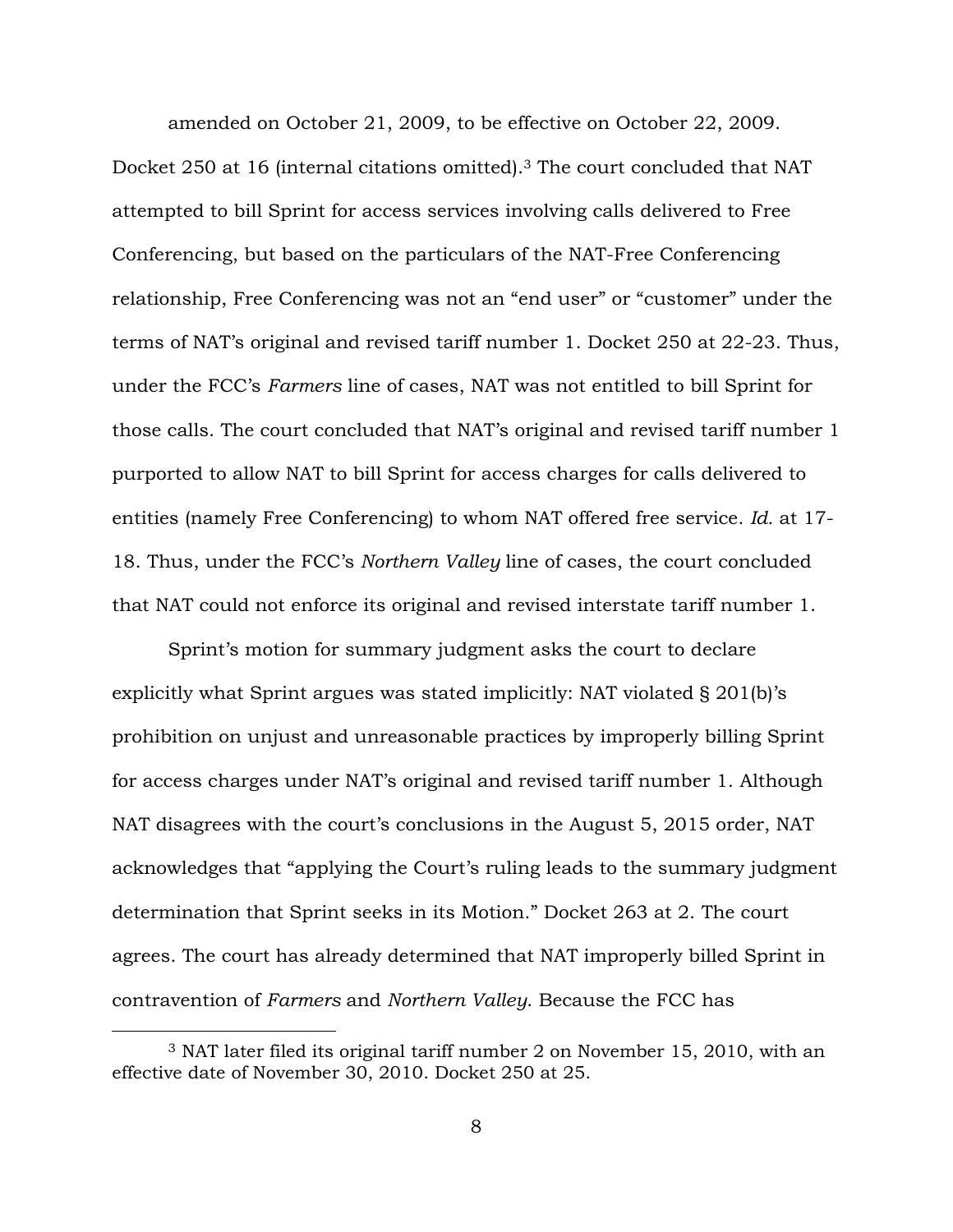determined that the practices NAT engaged in are unjust and unreasonable (and therefore unlawful) under § 201(b), Sprint is entitled to summary judgment in its favor on this claim. Thus, under § 207, Sprint is entitled to damages.

 Sprint paid \$29,170.27 to NAT during the time that NAT's original and revised tariff number 1 was in effect. Docket 260 at 2. NAT acknowledges that it has received that amount. Docket 263 at 1-2. The parties dispute, however, when the issue of damages should be decided. According to NAT, the court should await the outcome of the parties' trial and assign damages as part of a final order as opposed to doing so in a piecemeal fashion. Sprint argues that judgment should be entered now, along with prejudgment interest. The court agrees and directs Sprint to calculate the prejudgment interest as of March 17, 2016, and to file its calculation by March 4, 2016. NAT shall file any objections by March 14, 2016.

Sprint also seeks an award of attorneys' fees. Section 206 of the Communications Act provides that

In case any common carrier shall do . . . any act, matter, or thing in this chapter prohibited or declared to be unlawful, . . . such common carrier shall be liable to the person or persons injured thereby for the full amount of damages sustained in consequence of any such violation of the provisions of this chapter, together with a reasonable counsel or attorney's fee, to be fixed by the court in every case of recovery, which attorney's fee shall be taxed and collected as part of the costs in the case.

47 U.S.C. § 206. This statute provides for the award of reasonable attorneys' fees to the injured party in cases where the court has determined that the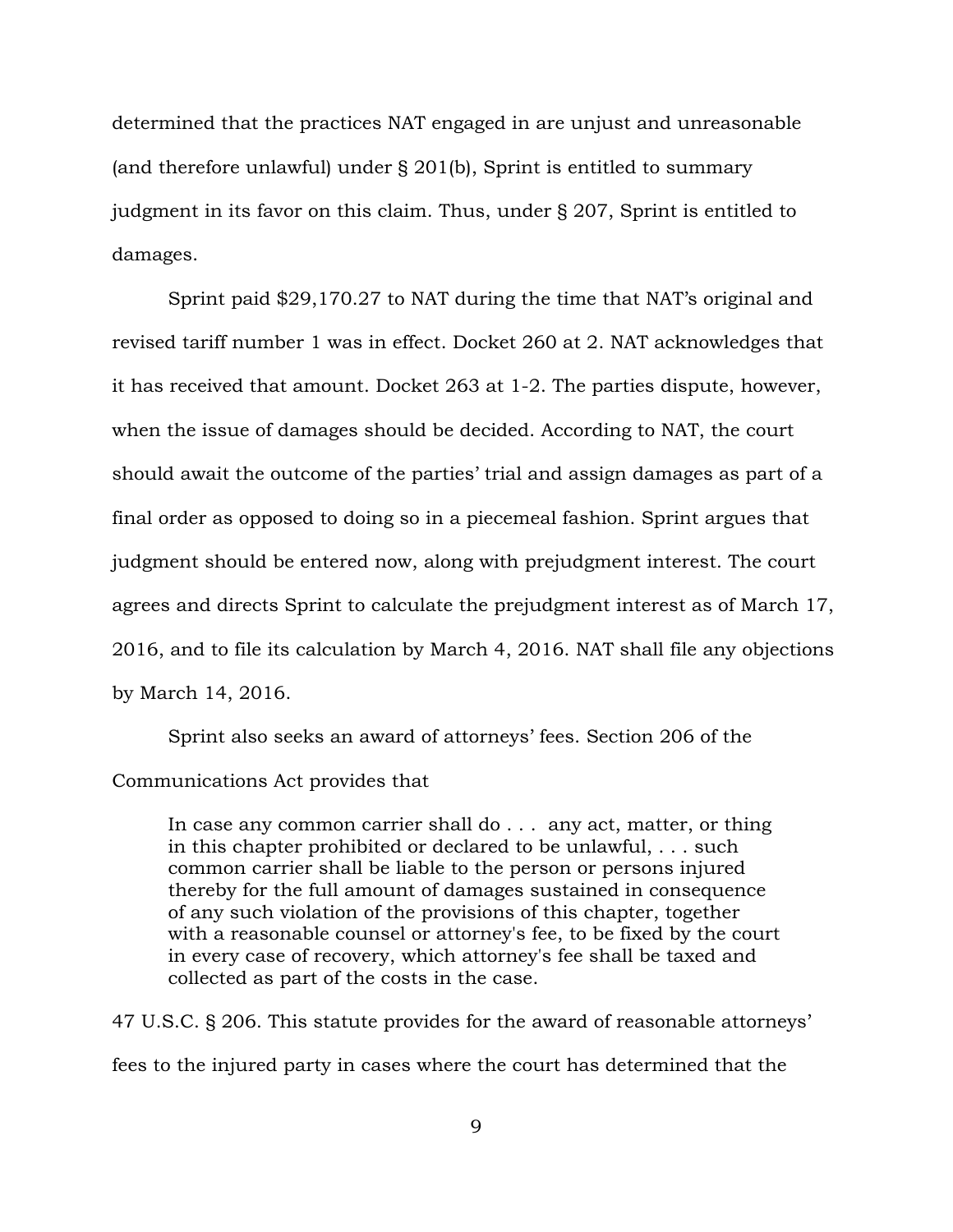injured party is entitled to recover damages. *Am. Tel. & Tel. Co. v. United Artists Payphone Corp.*, 852 F. Supp. 221, 225 (S.D.N.Y. 1994) ("Thus, the Court concludes that under 47 U.S.C. § 206, attorney's fees may only be awarded to a party that has recovered damages."), *aff'd* 39 F.3d 411 (2d Cir. 1994). Because the court has concluded that Sprint is entitled to recover damages on Count 1 of its complaint, Sprint is also entitled to an award of its reasonable attorneys' fees. The amount of reasonable attorneys' fees will be determined after trial.

### **III. The Parties' Cross Motions to Compel**

 $\overline{a}$ 

## **LEGAL STANDARD**

Several amendments to the Federal Rules of Civil Procedure took effect on December 1, 2015. Those amendments "shall govern in all proceedings in civil cases thereafter commenced and, insofar as just and practicable, all proceedings then pending."<sup>4</sup> Although the commencement of this case predates those amendments by more than five years, both of the parties' motions to compel were filed after December 1, 2015. Thus, "as just and practicable," the amended Federal Rules of Civil Procedure will apply.

The scope of discovery in a civil case is governed by Federal Rule of Civil Procedure 26. As amended, the rule provides that unless otherwise limited by a court order, the parties may discover any non-privileged matter that is "relevant to any party's claim or defense and proportional to the needs of the

<sup>4</sup> Supreme Court of the United States, Amendments to the Federal Rules of Civil Procedure, *available at* 

http://www.supremecourt.gov/orders/courtorders/frcv15(update)\_1823.pdf (last accessed Feb. 19, 2016), at 3.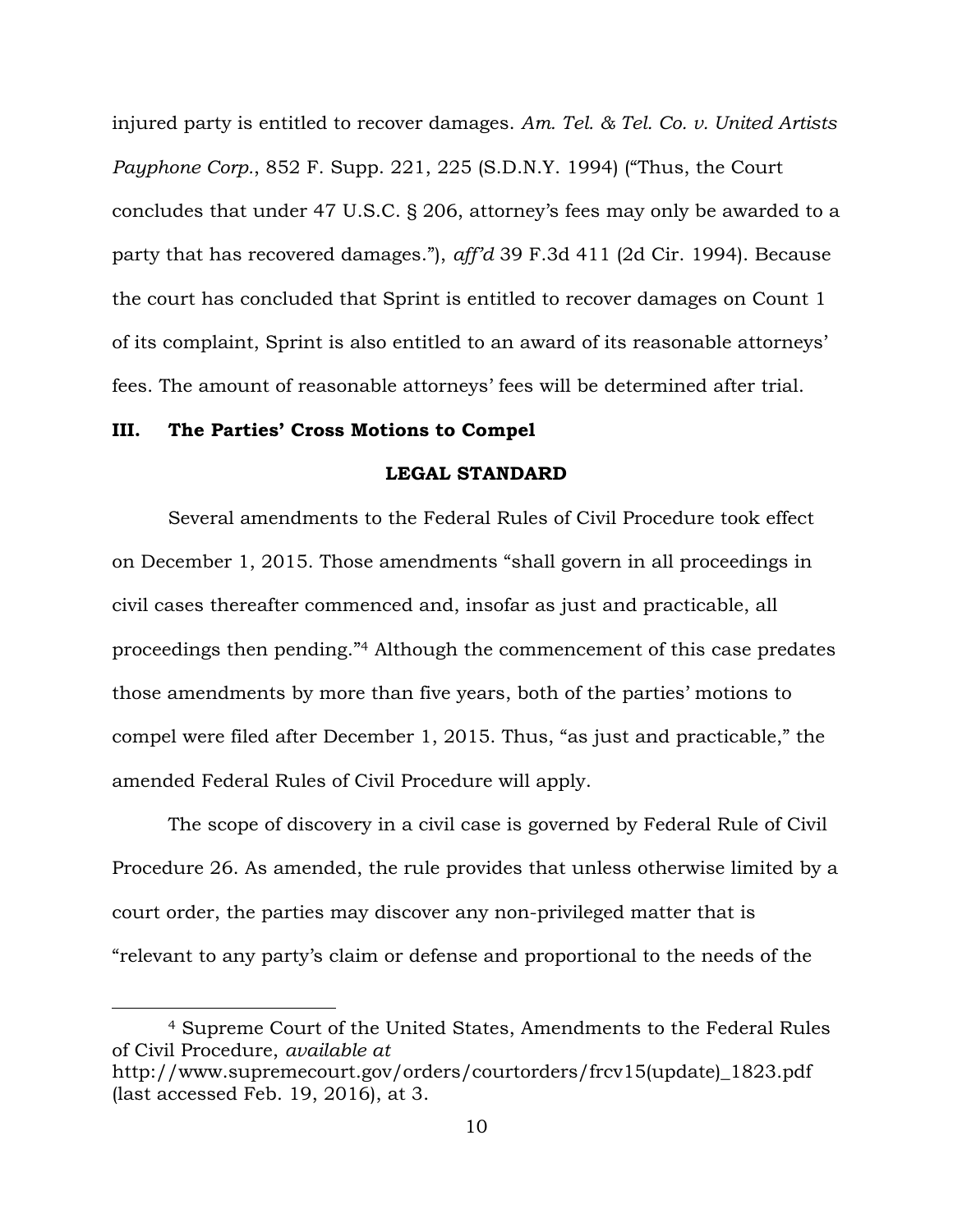case." Fed. R. Civ. P. 26(b)(1). Chief Justice John Roberts wrote in his Year-End Report on the Federal Judiciary that amended Rule 26(b)(1) "crystalizes the concept of reasonable limits on discovery through increased reliance on the common-sense concept of proportionality."<sup>5</sup> Whether a discovery request is proportional is determined by considering "the importance of the issues at stake in the action, the amount in controversy, the parties' relative access to relevant information, the parties' resources, the importance of the discovery in resolving the issues, and whether the burden or expense of the proposed discovery outweighs its likely benefit." Fed. R. Civ. P. 26(b)(1). Evidence that falls within this scope is discoverable even if it would not be admissible at trial. *Id.*

Both parties' motions to compel concern Rule 33 interrogatories and Rule 34 requests for production. Amended Rule 33 now refers to Rule 26(b)(1) as well as Rule 26(b)(2). Fed. R. Civ. P. 33(a)(1). This addition is meant "to reflect the recognition of proportionality in Rule 26(b)(1)." Advisory Committee Notes (2015 Amendment). Amended Rule 34(b) now prohibits boilerplate objections and requires a party objecting to a request for production to "state with specificity the grounds for objecting, including the reasons" and "whether any responsive materials are being withheld." Fed. R. Civ. P. 34(b)(2)(B), (C). Thus, "[a]n objection may state that a request is overbroad, but . . . should state the scope that is not overbroad." Advisory Committee Notes (2015 Amendment).

 $\overline{a}$ 

<sup>5</sup> John Roberts, 2015 Year-End Report on the Federal Judiciary (Dec. 31, 2015), *available at* http://www.supremecourt.gov/publicinfo/yearend/2015year-endreport.pdf (last accessed Feb. 19, 2016), at 6.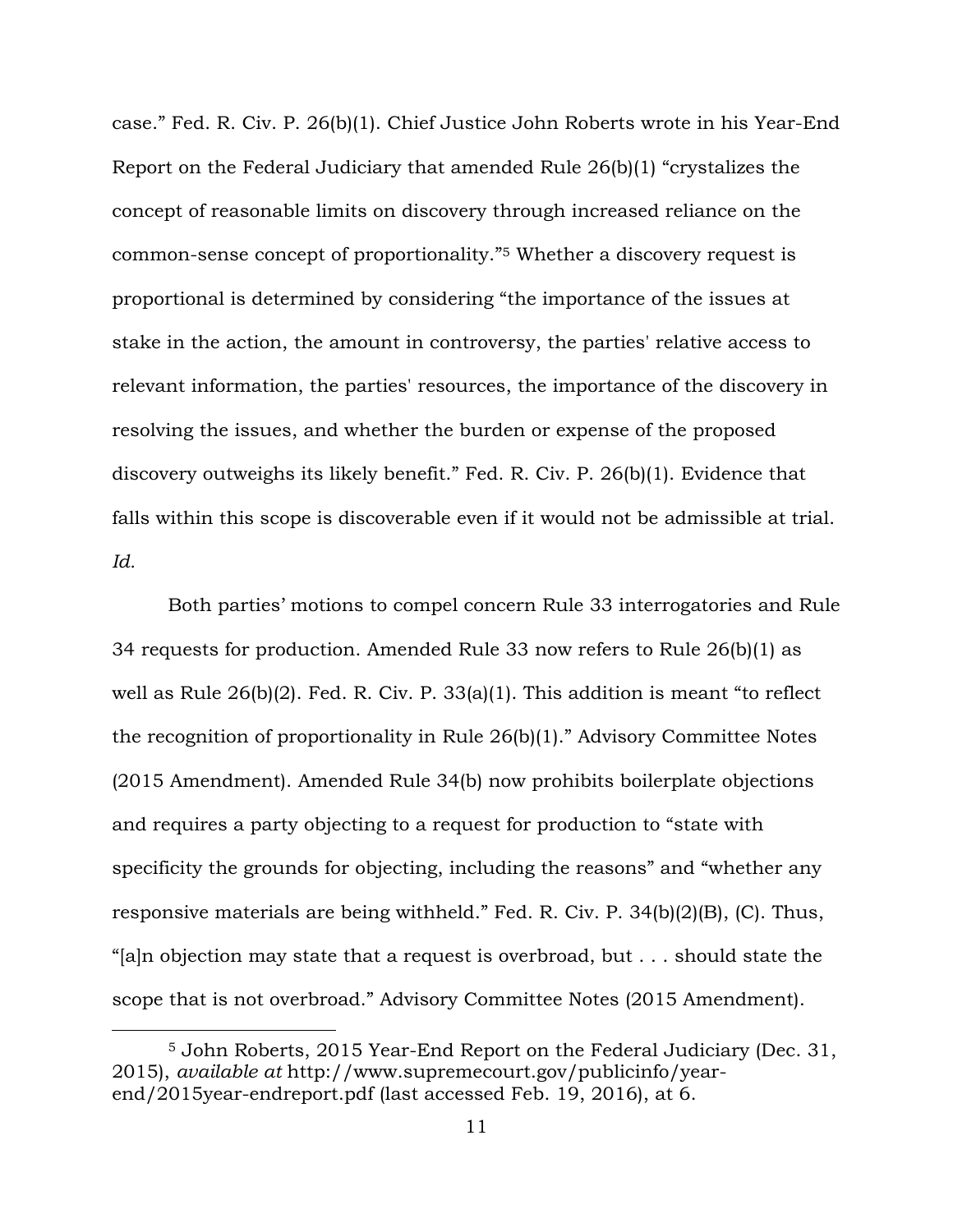And "[t]he producing party . . . need[s] to alert other parties to the fact that documents have been withheld and thereby facilitate an informed discussion of the objection." *Id.* Amended Rule 34 also contains a new provision that "[t]he production must then be completed no later than the time for inspection specified in the request or another reasonable time specified in the response." Fed. R. Civ. P. 34(b)(2)(B).

If a party resists discovery, the requesting party may move for an order compelling disclosures or discovery. Fed. R. Civ. P. 37(a)(1). The Supreme Court has long recognized that "[m]utual knowledge of all the relevant facts gathered by both parties is essential to proper litigation. To that end, either party may compel the other to disgorge whatever facts he has in his possession." *Hickman v. Taylor*, 329 U.S. 495, 507 (1947).

The requesting party must make a threshold showing that the requested information falls within the scope of discovery under Rule 26(b)(1). *Hofer v. Mack Trucks, Inc.*, 981 F.2d 377, 380 (8th Cir. 1992). "Mere speculation that information might be useful will not suffice; litigants seeking to compel discovery must describe with a reasonable degree of specificity, the information they hope to obtain and its importance to their case." *E.E.O.C. v. Woodmen of the World Life Ins. Soc.*, No. 8:03-CV-165, 2007 WL 1217919 at \*1 (D. Neb. Mar. 15, 2007) (citing *Cervantes v. Time, Inc.*, 464 F.2d 986, 994 (8th Cir. 1972)). Once the requesting party has satisfied its threshold showing, the burden then shifts to the party resisting discovery to show specific facts demonstrating that the discovery is irrelevant or disproportional. *See Penford*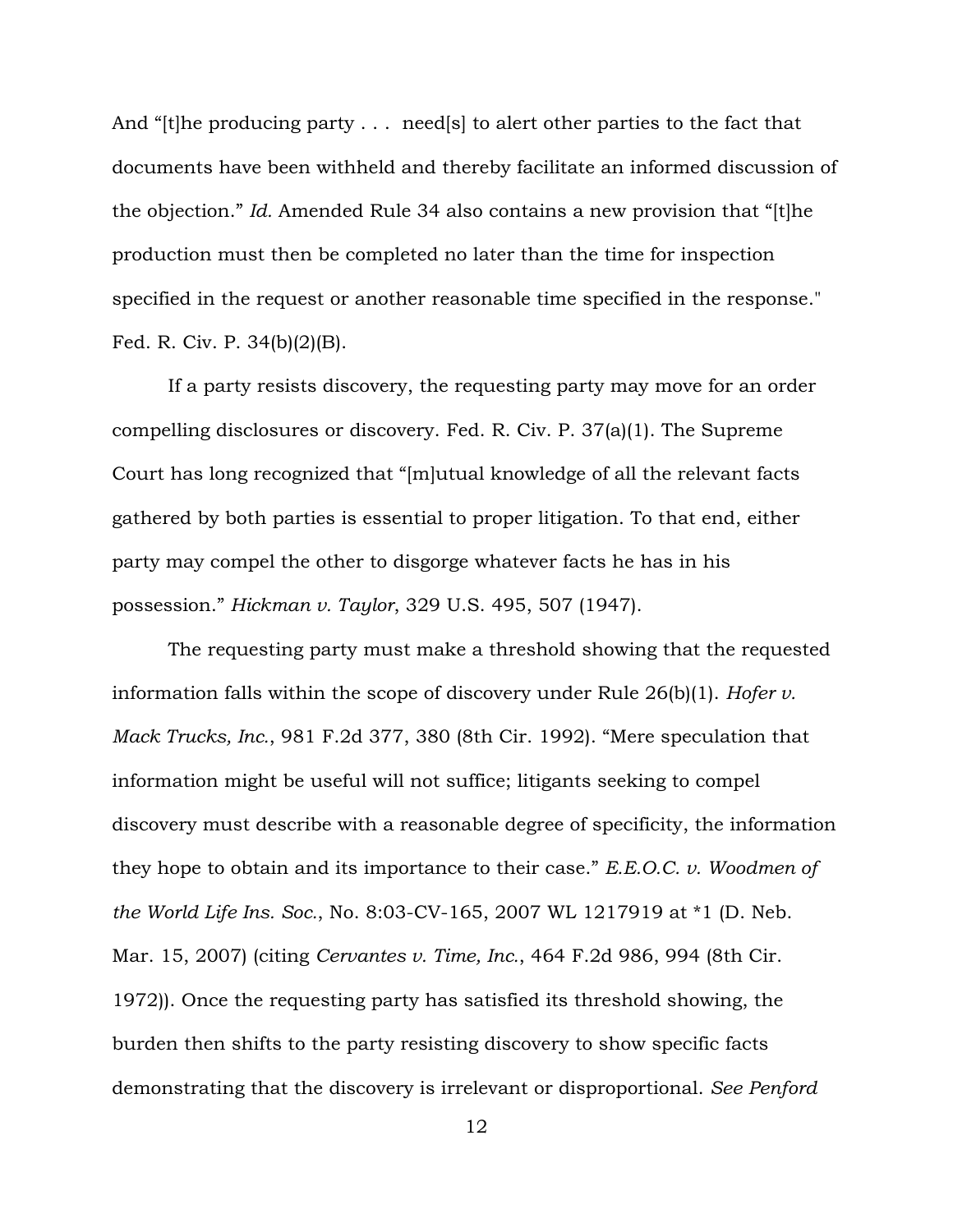*Corp. v. Nat'l Union Fire Ins. Co.*, 265 F.R.D. 430, 433 (N.D. Iowa 2009); *St. Paul Reinsurance Co. v. Commercial Fin. Corp.*, 198 F.R.D. 508, 511 (N.D. Iowa 2000). But the articulation of mere conclusory objections that something is "overly broad, burdensome, or oppressive," is insufficient to carry the resisting party's burden—that party must make a specific showing of reasons *why* the particular discovery should not be had. *Cincinnati Ins. Co. v. Fine Home Managers, Inc.*, Civ. No. 4:09-CV-234-DJS, 2010 WL 2990118, at \*1 (E.D. Mo. July 27, 2010); *see also Burns v. Imagine Films Entm't, Inc.*, 164 F.R.D. 589, 593 (W.D.N.Y. 1996).

#### **DISCUSSION**

In its August 5, 2015 order, the court denied Sprint's motion for summary judgment as it pertained to NAT's tariff number 3. That tariff was filed on August 8, 2011, to become effective August 23, 2011. Docket 250 at 30. The court found that NAT's tariff number 3 was analytically indistinguishable from the tariff at issue in the FCC's *Farmers* line of cases. *Id*. Thus, whether NAT properly billed Sprint for access charges under that tariff depends on whether Free Conference is an "end user" or "customer" under the terms of the tariff. *Id.* Under this analysis, the court must apply a multi-factor test, articulated by the FCC, that assesses the actual business relationship between NAT and Free Conferencing. *Id.*<sup>6</sup> Those factors include: (1) Whether the

 $\overline{a}$ 

<sup>6</sup> The FCC used the same analysis in its *Sancom* line of cases. *See in the Matter of Qwest Commn'cs Co., LLC v. Sancom, Inc.*, 28 FCC Rcd. 1982, ¶ 13 (F.C.C. 2013). The FCC noted that *Sancom* "is materially similar to and controlled by" the *Farmers* line of cases. *Id.* at ¶ 11. "Indeed, the Tariff's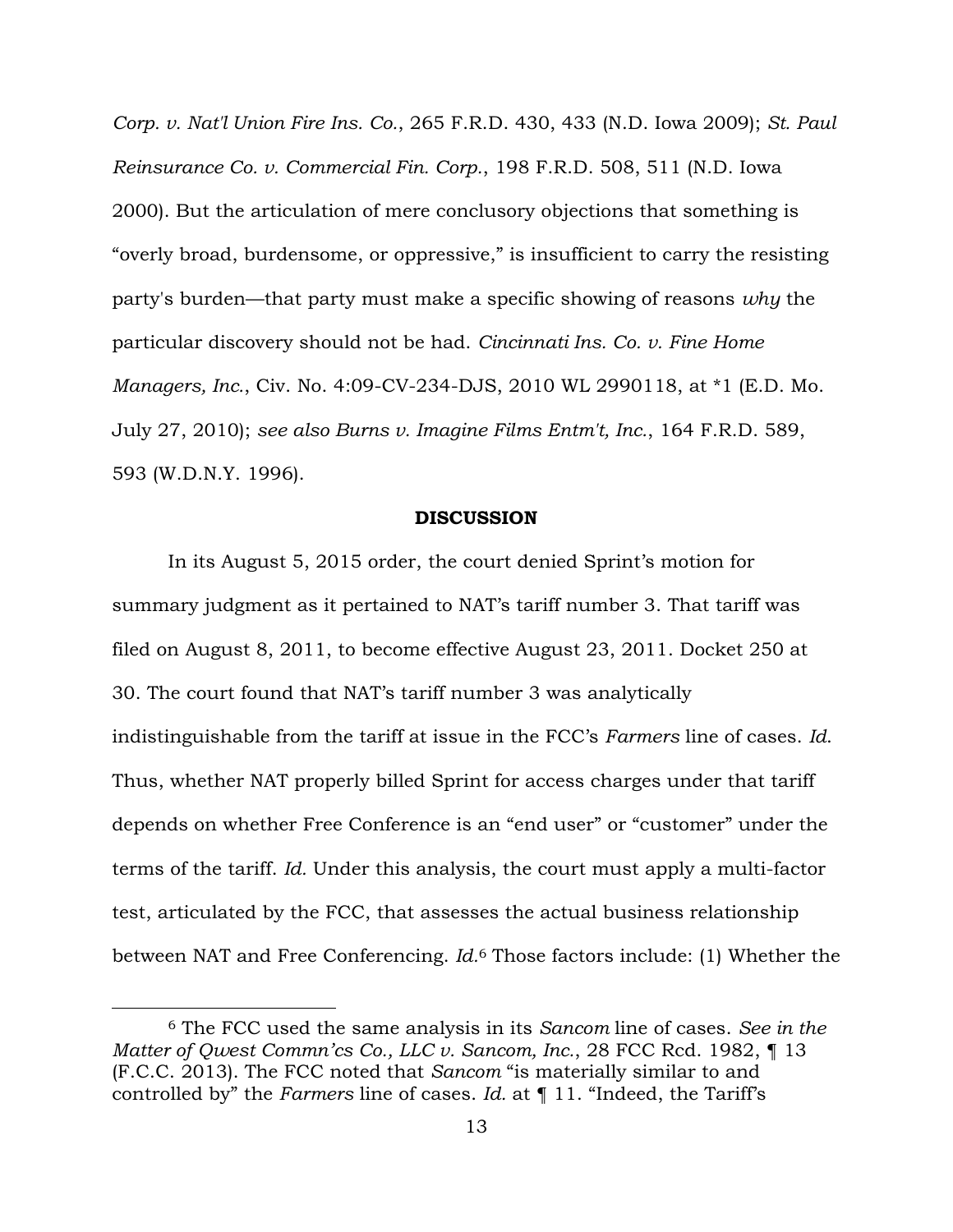conference calling companies would pay for the LEC's services; (2) Whether the LEC treated the conferencing company like other customers; (3) Whether the LEC and conference companies operated under an exclusivity agreement; (4) Whether the LEC handled the conferencing company's traffic differently; (5) Whether the LEC's agreements with the conference companies contained terms that did not resemble traditional agreements for tariffed services; and (6) Whether the LEC timely reported revenues from its services or submitted Universal Service contributions. *See Farmers II*, 24 FCC Rcd. 14801 at ¶¶ 12- 20. The court concluded that material facts concerning the NAT-Free Conferencing relationship were genuinely disputed, and therefore, the *Farmers* analysis could not be applied summarily. Docket 250 at 30-31.

The court and parties discussed the issues in this case that remained for trial at the status conference. According to counsel for NAT, NAT's primary concern was a determination of its rights with respect to its right to receive payment under its tariff number 3 from the effective date of the *CAF Order* going forward. Docket 254 at 7, 8-9. The *CAF Order* became effective on December 29, 2011. The parties agreed that discovery should be allowed from that point through 2015. Sprint estimated that it had received some discovery up through 2013 but that Sprint would require additional and updated information for 2014 and 2015. *Id.* at 8. Sprint explained that the bulk of the discovery it required would be circumscribed to exploring the NAT-Free

 $\overline{a}$ 

descriptions of 'end user' and 'customer' are identical to the definitions at issue in *Qwest v. Farmers*." *Id.* For clarity, the court will refer only to the *Farmers* line of cases.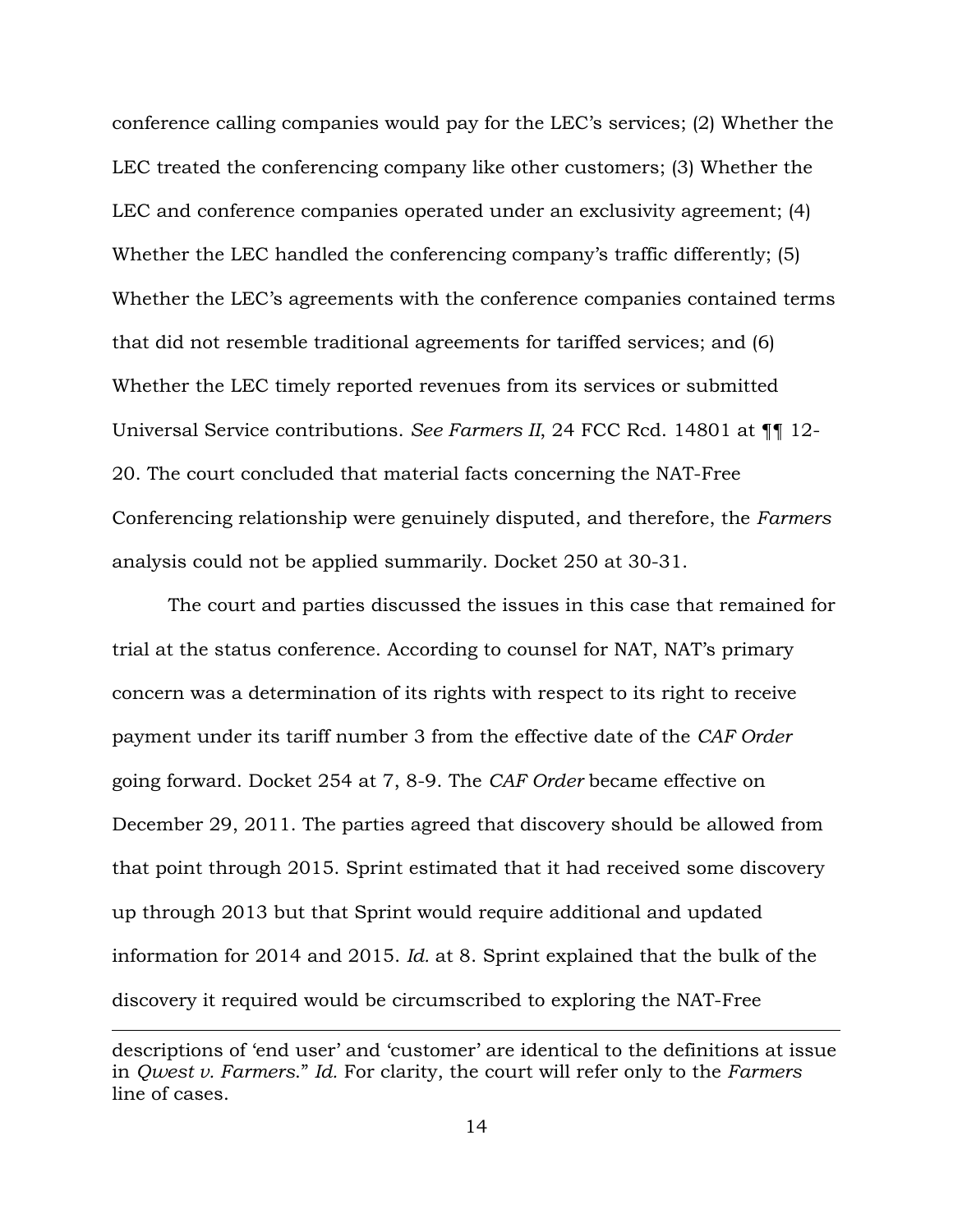Conferencing relationship within the framework of the FCC's *Farmers* analysis. *Id.* at 10.

The court allowed the parties to conduct discovery concerning NAT's request for payment under its interstate tariff number 3. *Id.* at 13 (reiterating that "NAT is limiting its request for damages to any charges after the CAF Order forward."). The court stated: "The documents need to be updated. Any depositions will be limited to just new facts during the periods of 2014 and 2015." *Id.* at 254. A scheduling order to that effect was entered the same day. Docket 253. <sup>7</sup>

## **A. Meet and Confer Requirement**

Rule 37(a)(1) requires the parties to meet and confer in good faith to attempt to resolve discovery disputes prior to filing a motion to compel. Fed R. Civ. P. 37(a)(1). In addition, this court's local rules impose a similar requirement. *See* D.S.D. Civ. L.R. 37.1. Based on the affidavits and exhibits submitted by both parties, the court is satisfied that the meet and confer requirement has been fulfilled regarding both motions to compel.

## **B. Sprint's Motion to Compel**

 $\overline{a}$ 

Before addressing the specifics of Sprint's motion, the court must address a reoccurring contention regarding many of Sprint's discovery requests and NAT's responses to them. Almost all of NAT's responses contain an objection that Sprint is improperly attempting to discover information from

<sup>7</sup> The original discovery deadline was set for December 14, 2015. The court granted the parties' joint motion for an extension to complete discovery by March 21, 2016. Docket 267.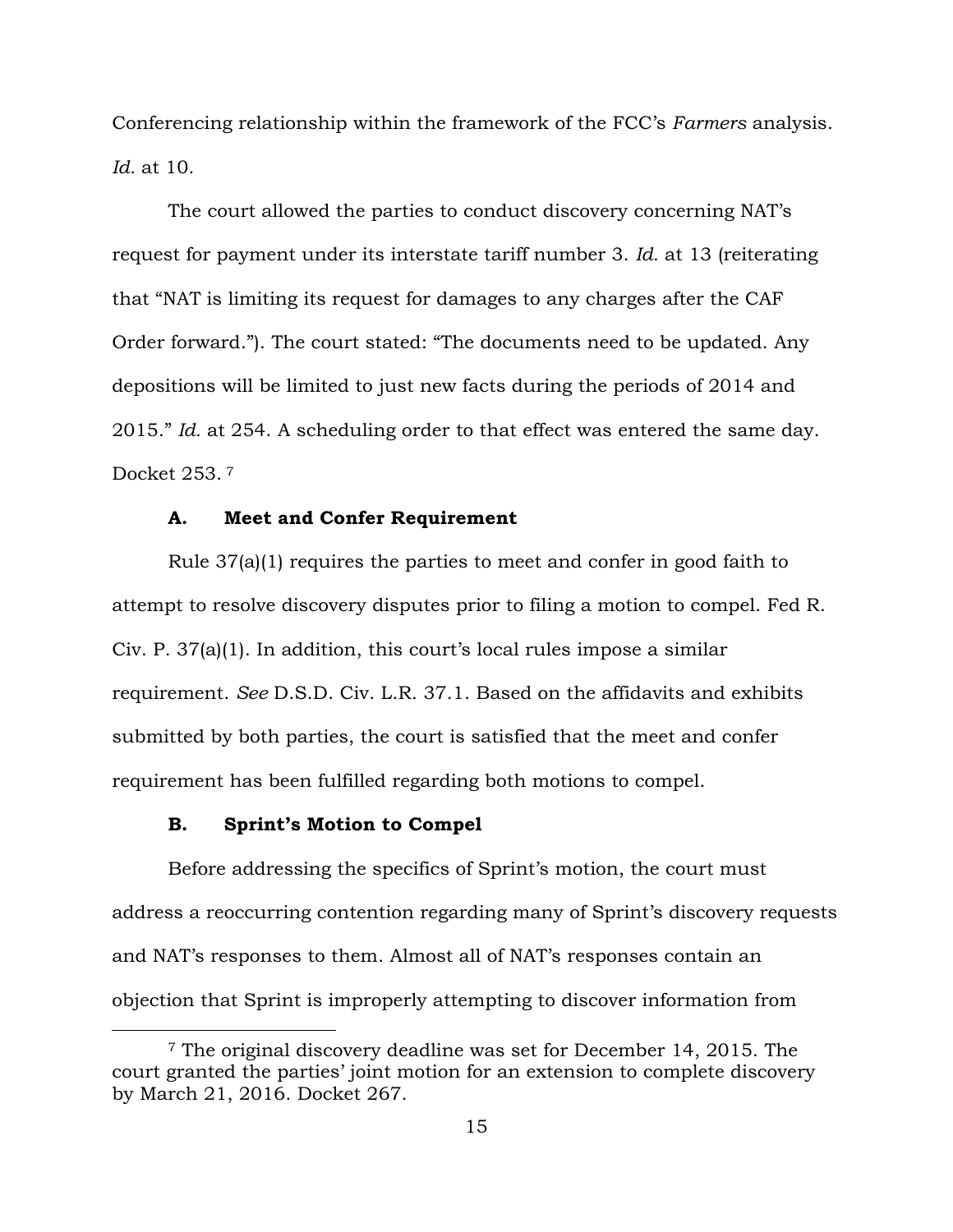prior to 2014. Following the September 15, 2015 status conference, the court entered a scheduling order that stated: "Discovery should be limited to new facts that have developed during 2014 and 2015." Docket 253 at 1; Docket 267 at 1 (amended scheduling order). NAT reads the court's order to preclude discovery of any information prior to 2014. *See, e.g.*, Docket 272 at 8 ("The Court's pretrial order of September 15, 2015 limited discovery to 'new facts that have developed [during] 2014 and 2015.' ").

NAT stated that it will argue at trial that it is entitled to collect the access charges it has billed to Sprint from December 29, 2011 through 2015. One of the primary issues at trial will be the application of the *Farmers* analysis to the NAT-Free Conference relationship during that timeframe. The *Farmers* analysis is fact-driven and whether an entity is treated as an "end user" or "customer" can change over time. As the court explained in its August 5, 2015 order: "It is apparent from the [2012] amended agreement that NAT and Free Conferencing set out to alter their relationship, but it is unclear whether they in fact did so or actually reached a mutual agreement to do so." Docket 250 at 31. In other words, the court could not adjudicate summarily when or if Free Conferencing became an "end user" or "customer" under the terms of NAT's tariff number 3. Under NAT's view, however, Sprint would be precluded from discovering any relevant information from late 2011 until 2014 that bears on the answer to that question.

The court disagrees; neither the court's discovery order nor principles of basic fairness support NAT's position. Sprint acknowledged that it obtained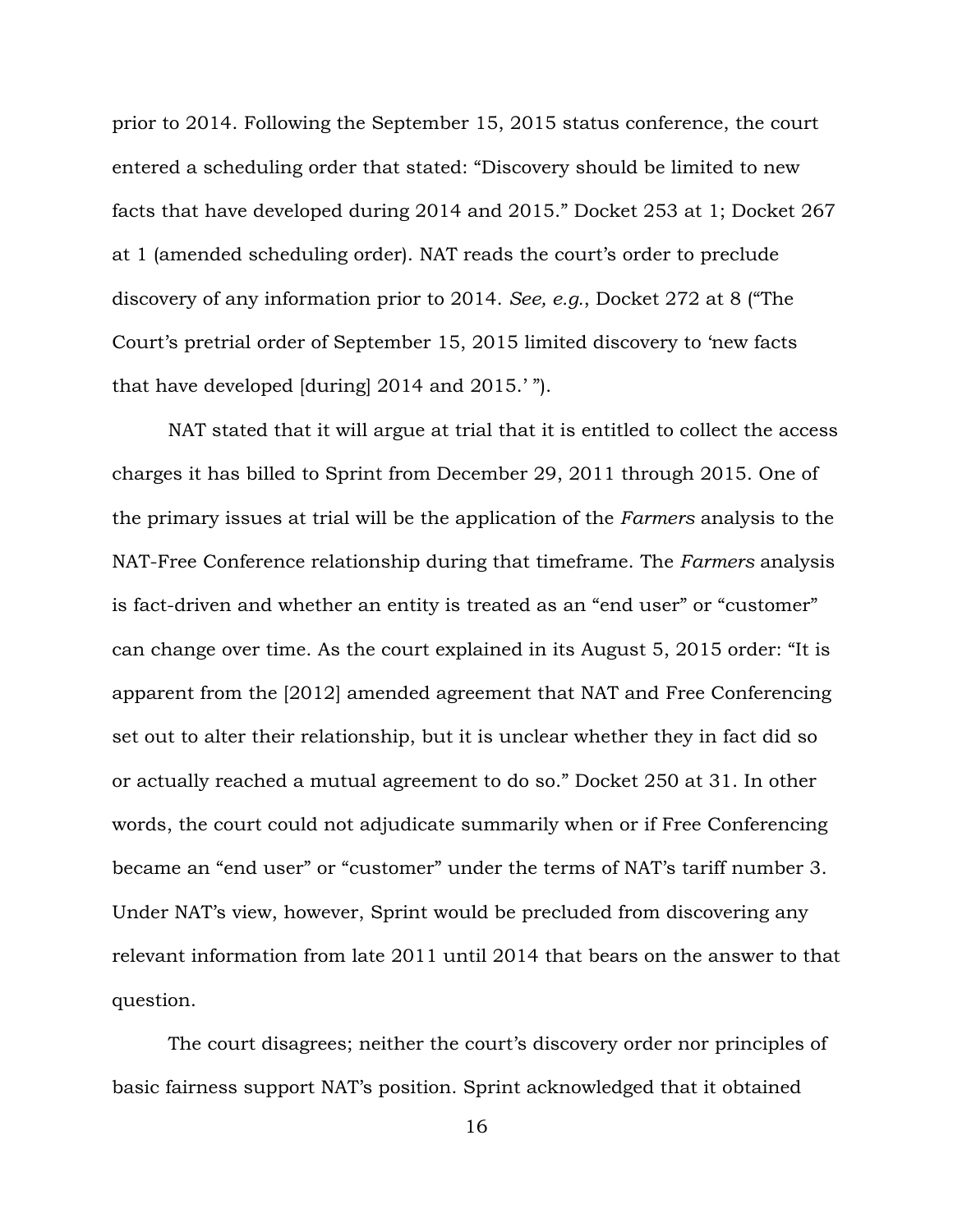some discovery concerning the NAT-Free Conferencing relationship through 2013, but Sprint was unsure whether it possessed complete records for that time and also requested discovery through 2015. As the court directed, the discovery Sprint previously received would need to be updated. The court's use of the word "should" and its reference to "new facts that have developed during 2014 and 2015" in the scheduling order is meant to avoid duplicative discovery. But the court's order does not, as NAT suggests, mean that Sprint must rely solely on the information prior to 2014 that Sprint already has in its possession. As a matter of basic fairness, it would be unjust to insulate the NAT-Free Conferencing relationship from inquiry prior to 2014 because that period of time may be critical to the *Farmers* analysis. Similarly, it would be unjust to allow NAT to support its arguments with relevant evidence prior to 2014 while simultaneously prohibiting Sprint from discovering relevant evidence prior to 2014. Thus, if Sprint has properly requested otherwise discoverable information, NAT's objection to the request because it is not limited to information from 2014 and 2015 is overruled.

## **1. Interrogatories**

**Interrogatory No. 15:** For periods between January 2012 – present, and for calls from Sprint to NAT numbers assigned to Free Conferencing or another Call Connection Company, identify (by type, manufacturer, model number, quantity, and ownership) the equipment on the Reservation that NAT used to deliver calls to the Call Connection Company, and identify (by type, manufacturer, model number, quantity, and ownership) the equipment used by the Call Connection Company to terminate the calls.

**NAT Response:** NAT objects to this request to the extent it is not limited to "new facts during the periods of 2014 and 2015," as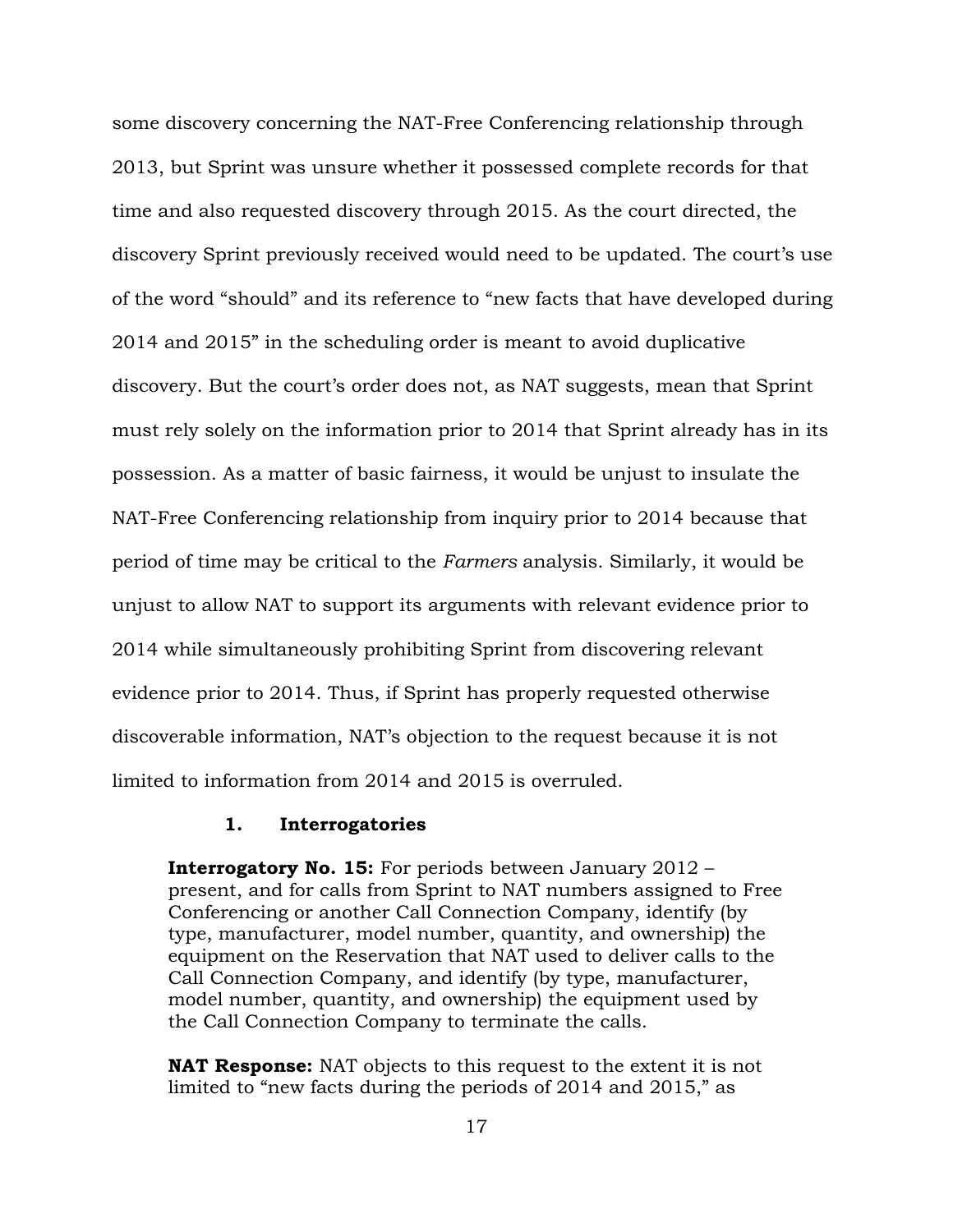ordered by the Court during the status conference on September 15, 2015. Subject to that objection, NAT states that there are no new facts responsive to this interrogatory.

Docket 270-3 at 4.

 Sprint attests that it has not received the type of information sought by this interrogatory. Docket 270 at ¶ 12. Sprint also asserts that it has learned recently that additional conference calling companies other than Free Conferencing are receiving calls through NAT. According to Sprint, the information sought by its interrogatory would be relevant to the *Farmers* analysis because it could show that NAT handled the conference calling companies' traffic differently than it did for other customers. NAT responds that the interrogatory is overbroad because it seeks information about conference calling companies other than Free Conferencing. NAT states it will not attempt to recover access fees for calls delivered to any other conference calling company. And NAT asserts that because no new facts have developed between 2014 and 2015, NAT is not obligated to provide a further response.

The court grants Sprint's motion to compel in part and denies it in part. In *Farmers II*, the FCC noted that "Farmers provided connections to the conference calling companies in a manner that differed from those made available to customers of its tariffed services." *Farmers II*, 24 FCC Rcd. 14801 at ¶ 13. The Commission explained that

Farmers provided the conference calling companies with highcapacity DS3 trunks that fed into trunk-side connections, to a brand new "soft switch" that Farmers purchased specifically to handle traffic bound for the conference calling companies rather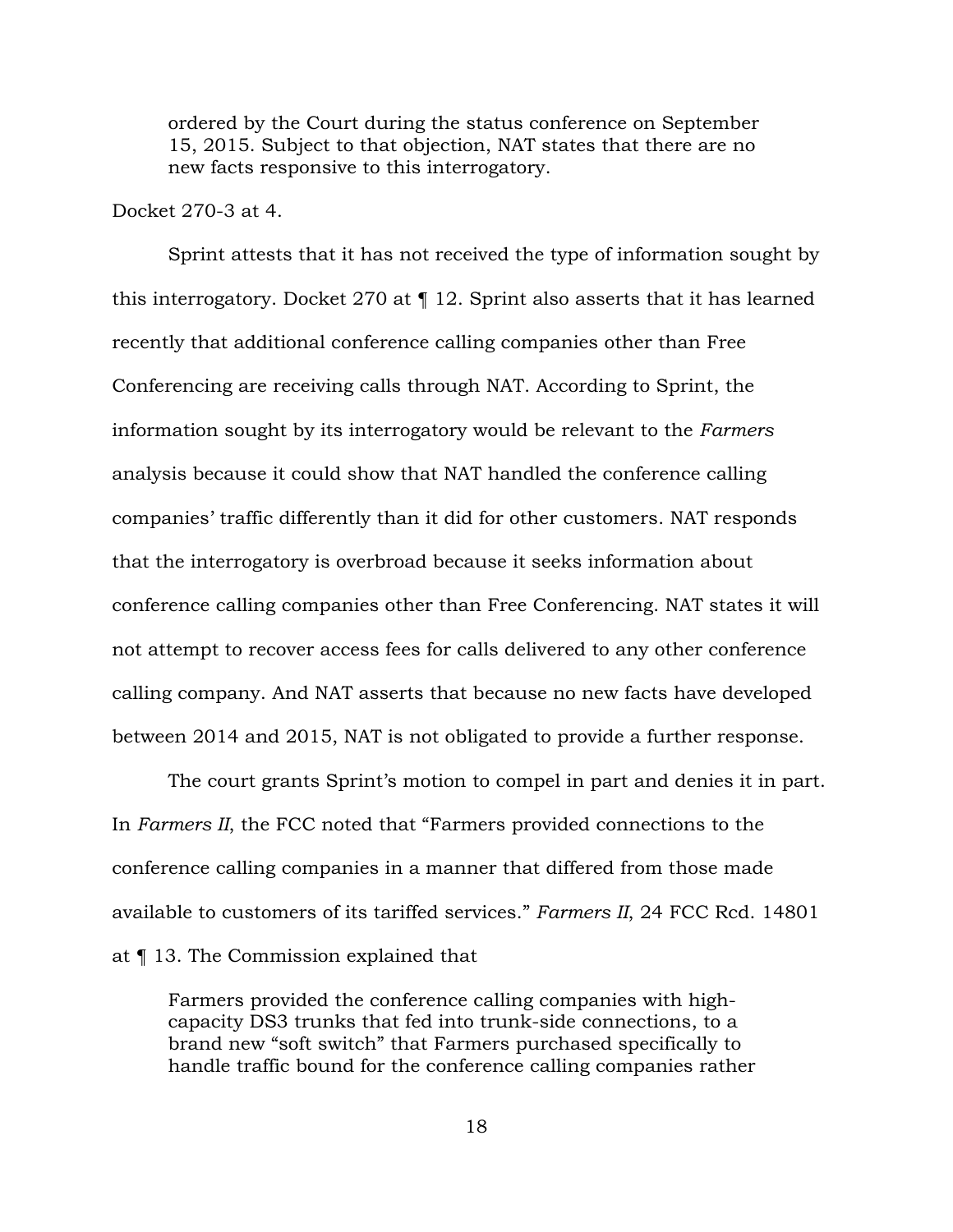than the Nortel DMS-10 circuit switch used to serve all of Farmers' other customers.

*Id.* Thus, the type of equipment that is used to deliver and terminate calls to

Free Conferencing is relevant to the issue of whether NAT treated Free

Conferencing differently than its other customers. NAT must provide that

information to Sprint–including the information from 2012. But because NAT

will not seek compensation for calls delivered to any entities other than Free

Conferencing, NAT does not need to furnish information about the type(s) of

equipment and connections used by those other conference calling companies.

**Interrogatory No. 16:** For periods between January 2012 – present, identify and describe what connected NAT equipment on the Reservation with Free Conferencing equipment on the Reservation, who owns it, and identify the capacity of such connection(s).

**NAT Response:** NAT objects to this request to the extent it is not limited to "new facts during the periods of 2014 and 2015," as ordered by the Court during the status conference on September 15, 2015. Subject to that objection, NAT states that there are no new facts responsive to this interrogatory.

Docket 270-3 at 4.

 Like the information sought by Sprint's interrogatory number 15, Sprint argues that the information sought in this interrogatory is relevant to the issue of how NAT treated Free Conferencing compared to its other customers. Sprint also argues that whether Free Conferencing paid for the connection(s) would be relevant to the issue of whether Free Conferencing paid for any of the services provided to it by NAT. NAT responds that Sprint is attempting to argue that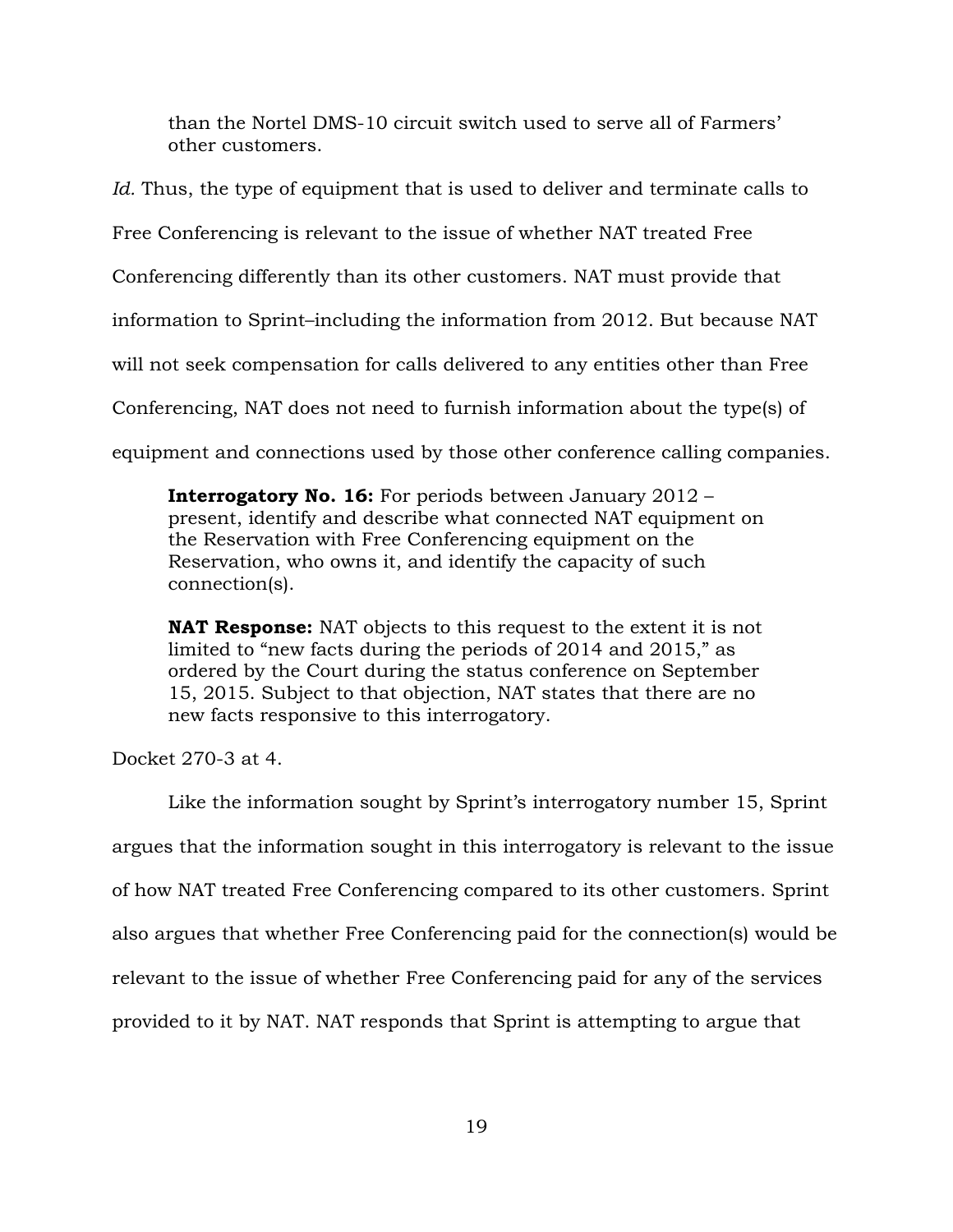NAT is a sham entity and that the court has already disposed of that argument in an earlier order.

 NAT is correct that the court determined Sprint is precluded from arguing that NAT is a sham entity that exists only to generate access traffic. *See* Docket 250 at 40 (giving preclusive effect to the findings of the SDPUC). Nonetheless, Sprint is entitled to discover the information sought by its interrogatory because that information is relevant to the *Farmers* analysis. In *Farmers II*, the FCC observed that the connection equipment and soft-switch that Farmers purchased to handle the traffic delivered to the conference calling companies "was connected directly to the conference calling companies' conference bridges, which were located in Farmers' end office." *Farmers II*, 24 FCC Rcd. 14801 at  $\P$  13. And the Commission noted the "host of services" Farmers provided to the conferencing companies without cost supported its finding that the conference calling companies were not "end users" or "customers." *Id.* at ¶¶ 12-13 n.50 ("Prior to this litigation, Farmers did not bill the conference calling companies for any of this equipment, facilities, power, or services that it provided."). Thus, NAT must respond fully to Sprint's interrogatory.

## **Interrogatory No. 17:** Describe any

changes/modifications/updates to the diagram labeled as "Scenario 3" (and discussed at page 44 of the February 13, 2015 Roesel Deposition). Include a description of the change to the tandem provider reflected at page 43 of the Roesel Deposition, and the V&H coordinates for the location at which NAT receives Sprint calls from the new tandem provider.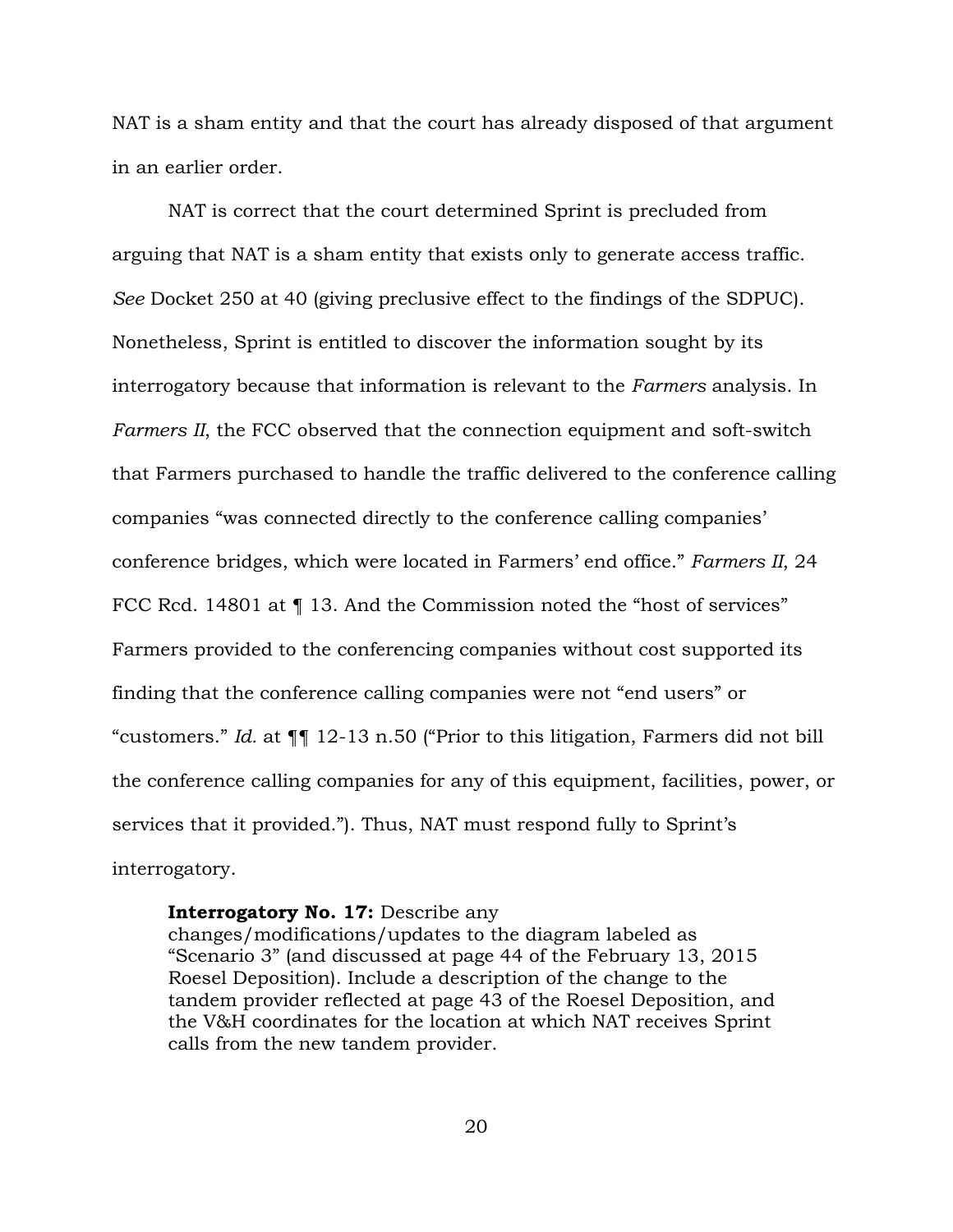**NAT Response:** NAT objects to this request to the extent it is not limited to "new facts during the periods of 2014 and 2015," as ordered by the Court during the status conference on September 15, 2015. Subject to that objection, NAT states that the answer to the above interrogatory may be found within the documents NAT agrees to produce in response to Sprint's requests for documents set forth below. NAT will produce these documents after the parties execute a mutually agreeable confidentiality stipulation.

#### Docket 270-3 at 4-5.

 The diagram referenced in Sprint's interrogatory is one of several socalled "call flow diagrams" that Sprint obtained during the SDPUC proceeding. Sprint cited the diagrams in support of one of its motions for summary judgment, and the court described the diagrams in the court's order denying Sprint's motion for summary judgment. *See* Docket 243 at 11-21. The diagrams contain a number of illustrations and are accompanied by a "Scenario" that describes in technical terms what the illustrations depict. The diagrams explain how calls are routed and ultimately delivered to NAT.

 According to Sprint, NAT has provided updated diagrams, but NAT did not provide an updated description (the accompanying "Scenario"). Sprint also contends that NAT did not identify the V&H coordinates as sought by the interrogatory. NAT asserts that it has produced everything sought by the interrogatory and that Sprint did not ask for a description of the diagrams in its interrogatory. Docket 272 at 10 ("Sprint now claims it is entitled to a description of that diagram, but that is not what the interrogatory requests."). The court disagrees. The interrogatory not only asked NAT to "[d]escribe" any changes to the diagram but also asked NAT to "[i]nclude a description" of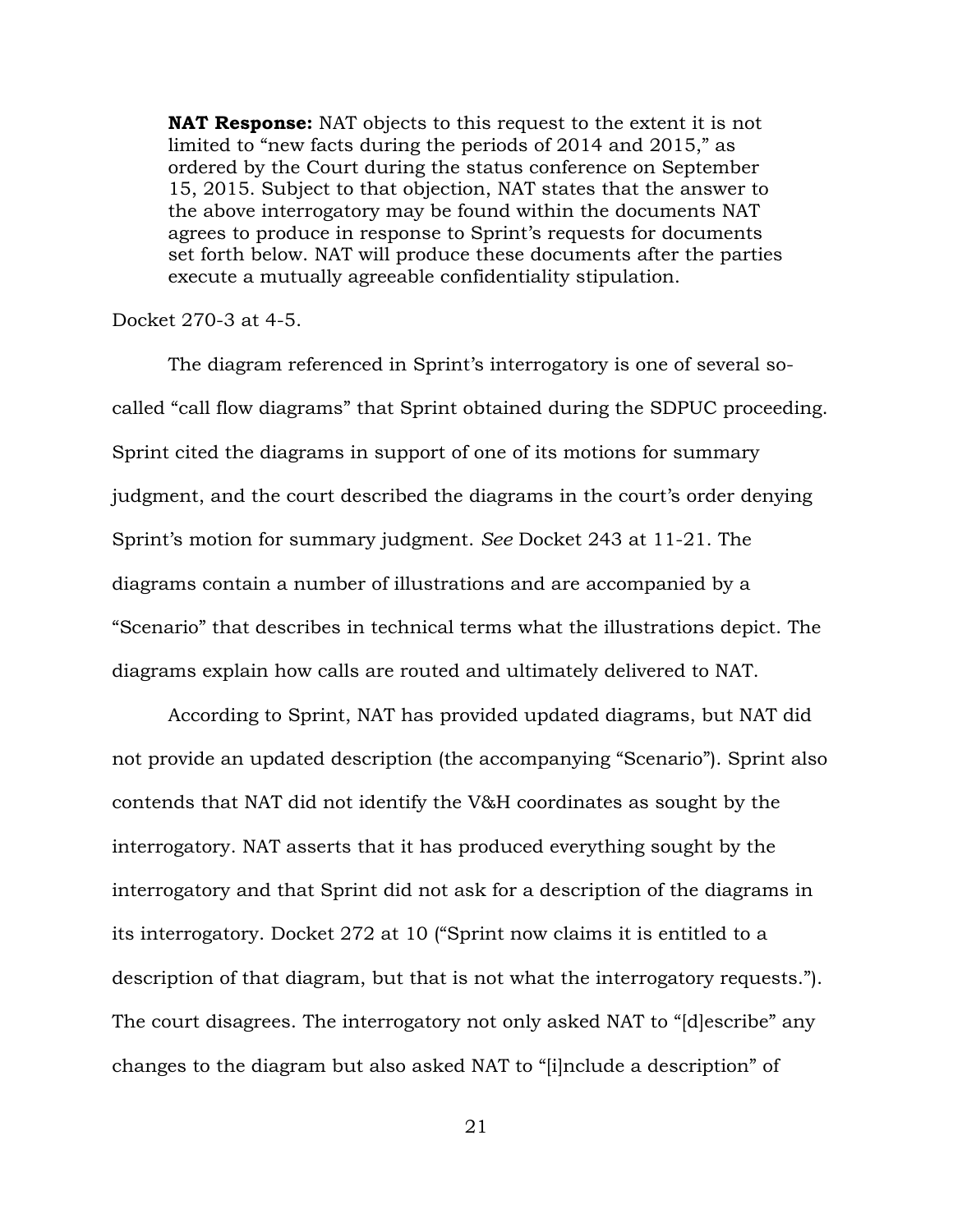certain specific parts of the diagram. Thus, NAT must provide an appropriate

description and identify the V&H coordinates as sought by the interrogatory.

**Interrogatory No. 18:** For periods between January 2012 and the present, identify and describe all services, goods, or products that you have provided to Free Conferencing, including the quantity of each service; the rate of each service; all features and practices associated with the provision of each service; and the specific tariff or contract provision(s) pursuant to which each service, good, or product has been provided.

**NAT Response:** NAT objects to this request to the extent it is not limited to "new facts during the periods of 2014 and 2015," as ordered by the Court during the status conference on September 15, 2015. NAT also objects on the ground that the request is overbroad to the extent it seeks information about agreements with carriers besides Sprint. Such agreements are not reasonably calculated to lead to the discovery of admissible evidence. NAT also objects on the ground that the interrogatory is vague, ambiguous, and does not sufficiently describe the information sought.

Subject to those objections, NAT states that Free Conferencing is a customer of NAT and receives access service. The quantity, rate, features, practices and tariff or contract provisions of that service are contained within the 2012 Amended Service Agreement between NAT and Free Conferencing already in the possession of Sprint, as well as the amended agreement and other documents to be produced in response to Sprint's request for documents set forth below after the parties execute a mutually agreeable confidentiality stipulation.

Docket 270-3 at 5.

 Sprint argues that the information sought by this interrogatory is relevant to the issue of how NAT treated Free Conferencing in comparison to NAT's other customers. Also, Sprint asserts that it is relevant to the issue of whether Free Conferencing paid for any of the services it received from NAT. Sprint attests that NAT sent only limited billing information and that the bills NAT produced do not identify the tariff or contract provision by which certain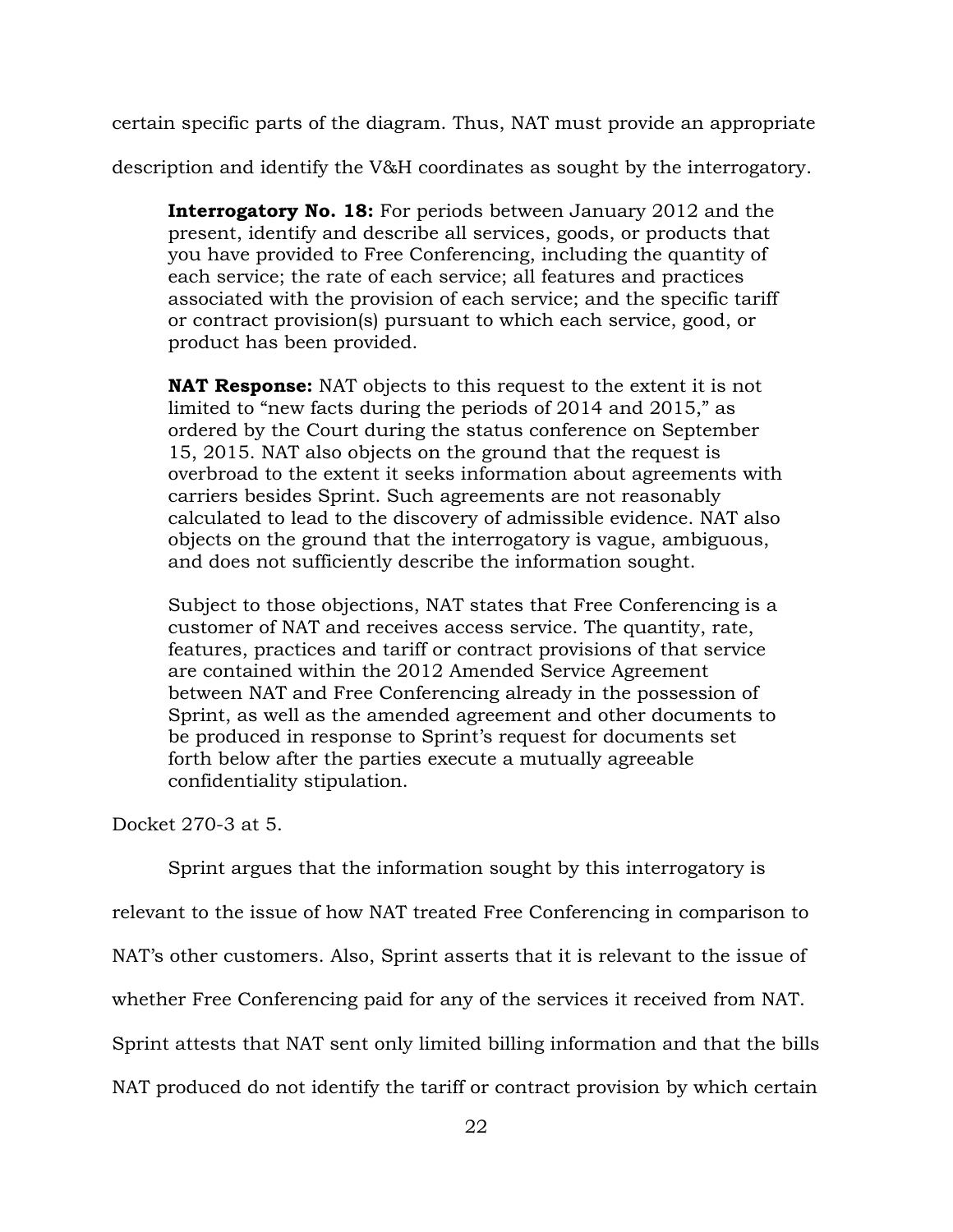services were provided. Docket 270 at ¶ 20. NAT responds that Sprint has already received an amended service agreement that regulates the NAT-Free Conferencing relationship. NAT also argues that it has provided all the 2014 and 2015 invoices that it sent to Free Conferencing.

 The court agrees that the information sought by Sprint is relevant under the *Farmers* analysis. More specifically, it is relevant to how NAT treated Free Conferencing in relation to its other customers and to whether Free Conferencing paid for any of the services it received from NAT. NAT must identify the services, goods, and/or products that it provided to Free Conferencing from December 29, 2011 through 2015. NAT must also identify or describe the quantity of what was provided and the tariff or contract provision under which the services, goods, or products were provided. As to the amended service agreement referenced by NAT, the court previously described the document as follows:

Additionally, the document that purports to replace the 2009 service agreement is not a new document but rather a redlined version of the original. Docket 240-8. A number of clauses are incomplete, and it is not clear if the document was ever completed or carried any legal effect.

Docket 250 at 21-22. The 2009 agreement allowed Free Conferencing to receive a number of services for free, and the court found that "whatever compensation NAT was to receive [under the 2012 agreement] for the services it provided to Free Conferencing (such as Internet access, electrical power, and labor) was not filled in." *Id.* at 22. In other words, even if the amended agreement is a valid contract, it does not describe the rate(s) applicable to the services or the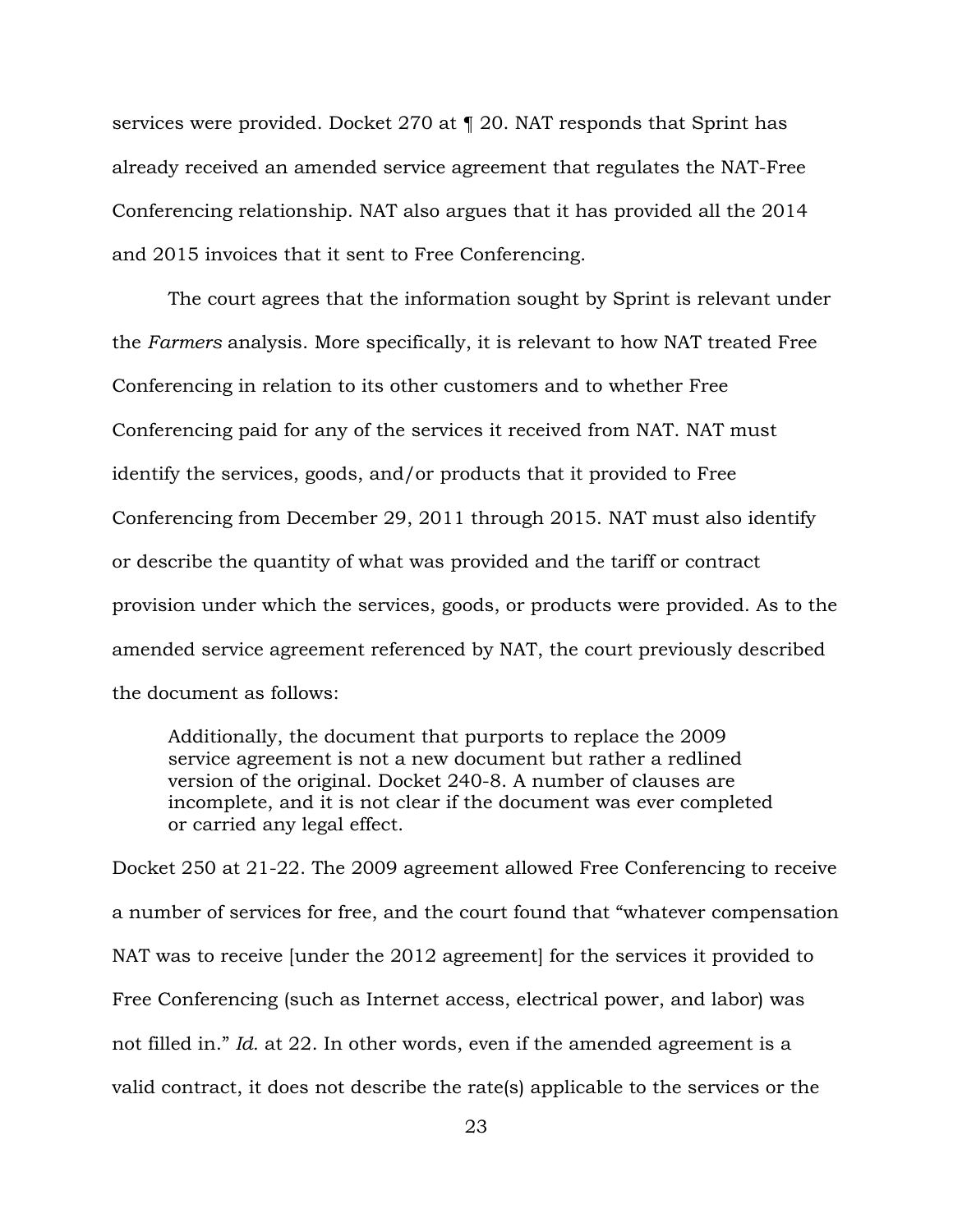quantity of service provided as sought by the interrogatory. Thus, NAT must

identify and describe that information.<sup>8</sup>

**Interrogatory No. 20:** Identify the total number of minutes delivered to NAT for termination on a monthly basis from November 2013-present, and the total number of minutes delivered each month to NAT for termination that were destined to Free Conferencing.

**NAT Response:** NAT objects to this request to the extent it is not limited to "new facts during the periods of 2014 and 2015," as ordered by the Court during the status conference on September 15, 2015. NAT also objects to the extent the request seeks minutes delivered to NAT [by] carriers other than Sprint. Subject to those objections, NAT states that the answer to the above interrogatory may be found within the documents NAT agrees to produce in response to Sprint's requests for documents set forth below. NAT will produce these documents after the parties execute a mutually agreeable confidentiality stipulation.

Docket 270-3 at 6.

 $\overline{a}$ 

Sprint attests that NAT produced only the number of minutes that NAT

billed to Sprint "broken down by calling company." Docket 270 at ¶ 22. Sprint

argues that the total number of minutes delivered to NAT for termination with

Free Conferencing from *all* carriers is relevant to the *Farmers* analysis.

Specifically, because a single telephone line can deliver only a finite number of

minutes of traffic per day, Sprint argues that it may be able to demonstrate

that NAT has provided Free Conferencing with more lines and thus more

services than what NAT has previously reported. And if NAT is

<sup>8</sup> Sprint sought to compel a response to its interrogatory number 19, which asked for the same information as interrogatory number 18 except that it concerned other conference calling companies besides Free Conferencing. *See* Docket 270-3 at 5-6. Because NAT is limiting its damages to those calls that were provided to Free Conferencing, Sprint has withdrawn its motion concerning interrogatory number 19. Docket 275 at 8.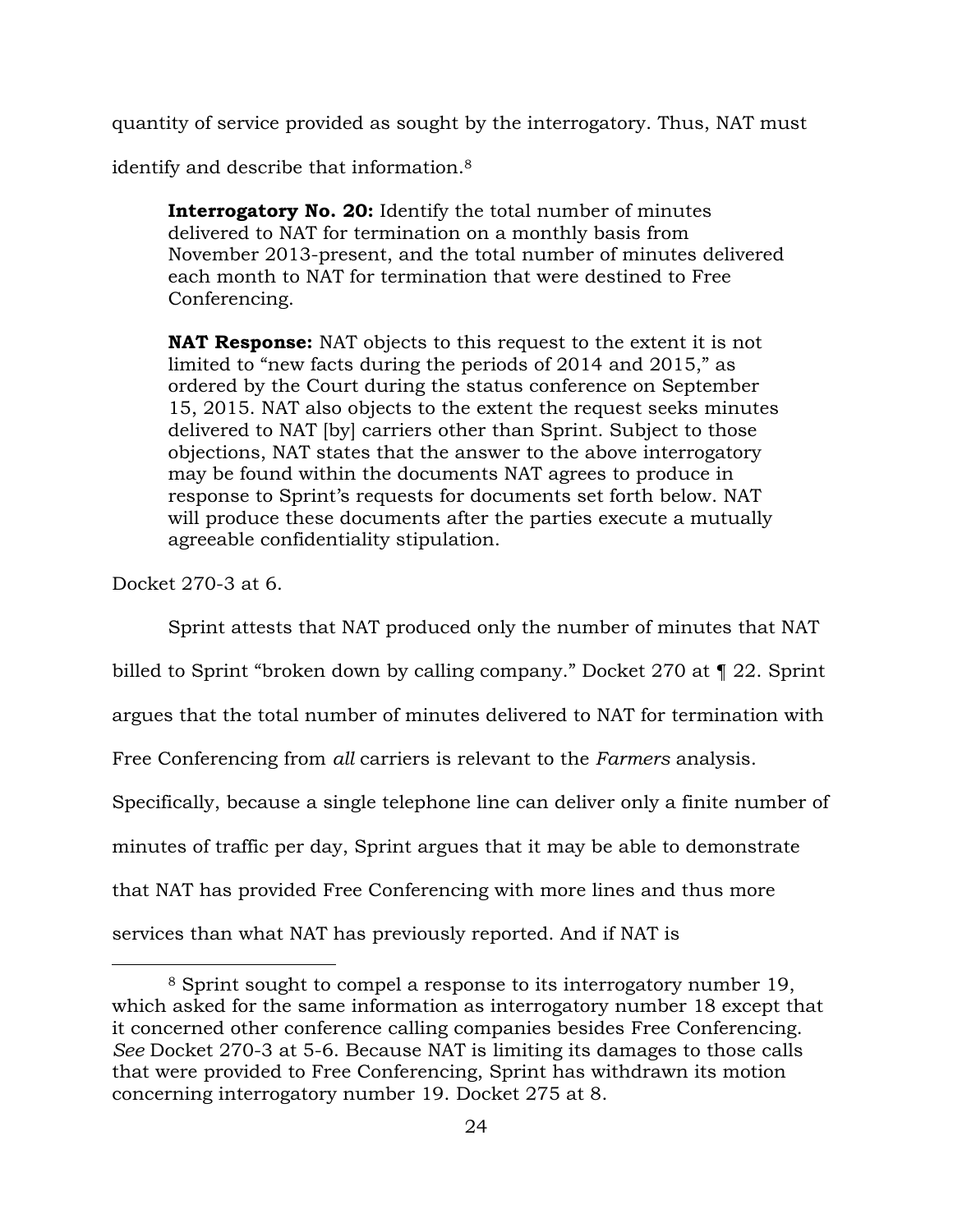underrepresenting the number of lines it provides to Free Conferencing, then Sprint could show that NAT is not treating Free Conferencing like any other customer. NAT argues that the data concerning other carriers is irrelevant because the only calls for which NAT is seeking compensation are the calls delivered to NAT by Sprint.

In *Farmers II*, the FCC found it significant that the conference calling companies did not pay for any of the services provided by the LEC, including connections to the interexchange network. *Farmers II*, 24 FCC Rcd. 14801 at ¶ 12 (explaining that the parties' agreements showed the conference calling companies would not "pay Farmers for their connections to the interexchange network, as would ordinary end-user customers under the tariff."). The information sought by Sprint is relevant because it could show how many connections were provided to Free Conferencing. NAT has not made any showing that Sprint's request is not proportional or otherwise unduly burdensome. Thus, Sprint's motion to compel a full response to this interrogatory is granted.

**Interrogatory No. 21:** For 2014-2015, identify (by name, telephone number(s) assigned, service address, and dates of service) those individuals or entities you provided service to.

**NAT Response:** NAT objects to this request to the extent it is not limited to "new facts during the periods of 2014 and 2015," as ordered by the Court during the status conference on September 15, 2015.

Subject to those objections, NAT states that the answer to the above interrogatory may be found within the documents NAT agrees to produce in response to Sprint's requests for documents set forth below, namely the list of customers to whom NAT has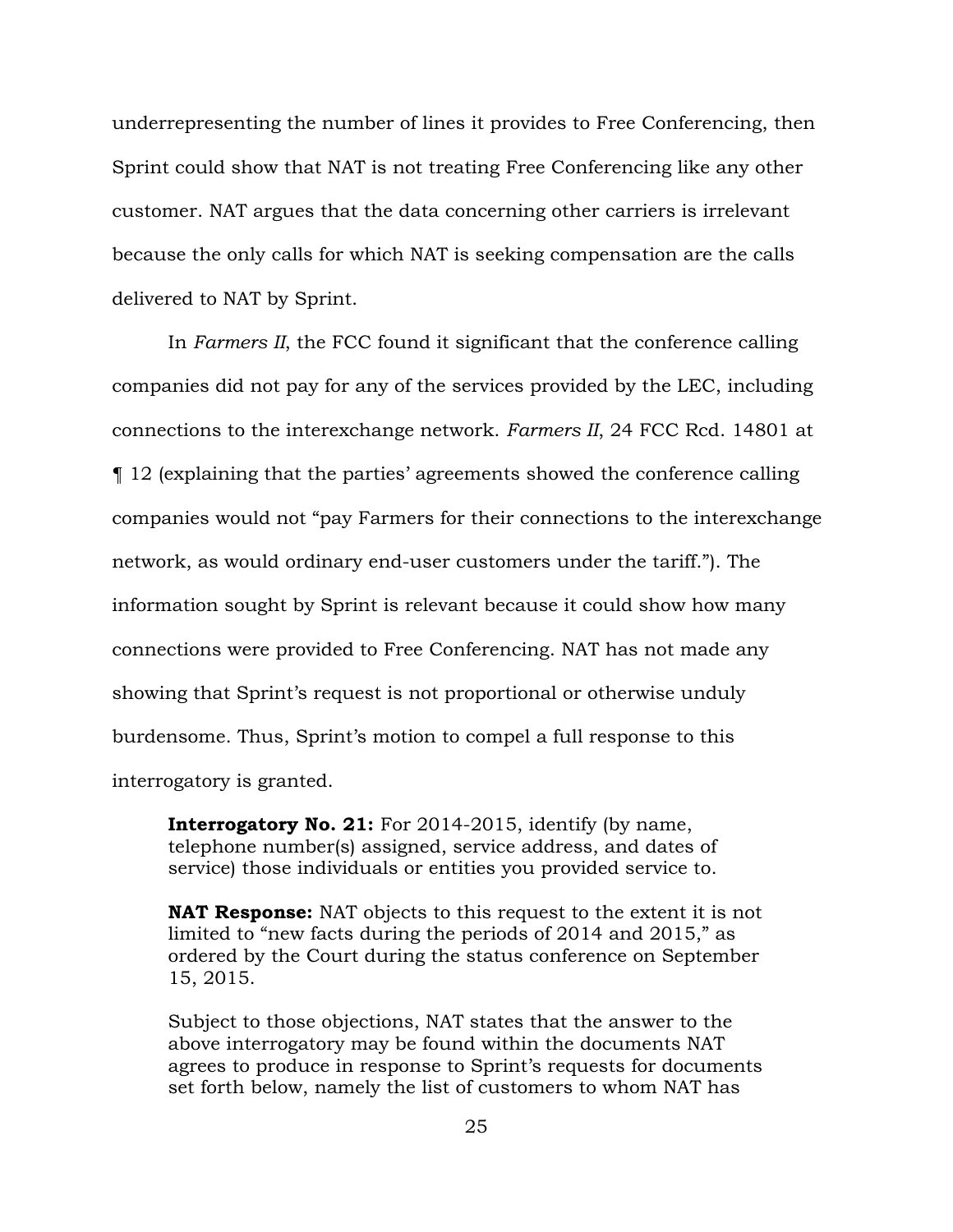provided service in 2014 and 2015. NAT will produce these documents after the parties execute a mutually agreeable confidentiality stipulation.

Docket 270-3 at 6-7.

 Sprint argues that this information is relevant because it cannot determine how NAT treated its other customers if Sprint does not know the identity of the other customers. Sprint attests that it received a list containing some customer data from NAT, but the list does not contain the names, numbers, or other information related to any conference calling companies (including Free Conferencing). Docket 270 at ¶ 23. Thus, Sprint argues NAT's response is incomplete. NAT responds that the interrogatory is overly broad and that it seeks irrelevant information because NAT will not attempt to recover for calls placed to any entities other than Free Conferencing.

 The court finds that Sprint is entitled to receive the information sought by this interrogatory. Although NAT will not seek compensation for calls delivered to entities other than Free Conferencing, Sprint should be provided the identifying data concerning those individuals or entities that receive NAT's services. This is especially true of Free Conferencing, and NAT does not refute Sprint's assertion that NAT failed to provide Sprint with the identifying data ascribed to Free Conferencing. Thus, NAT must fully respond to Sprint's interrogatory.

## **2. Requests for Production**

**Request for Production No. 19:** Provide profit and loss, general ledger, and balance sheet information for 2014 and any portion of 2015 where it is available. If there have been any restatements to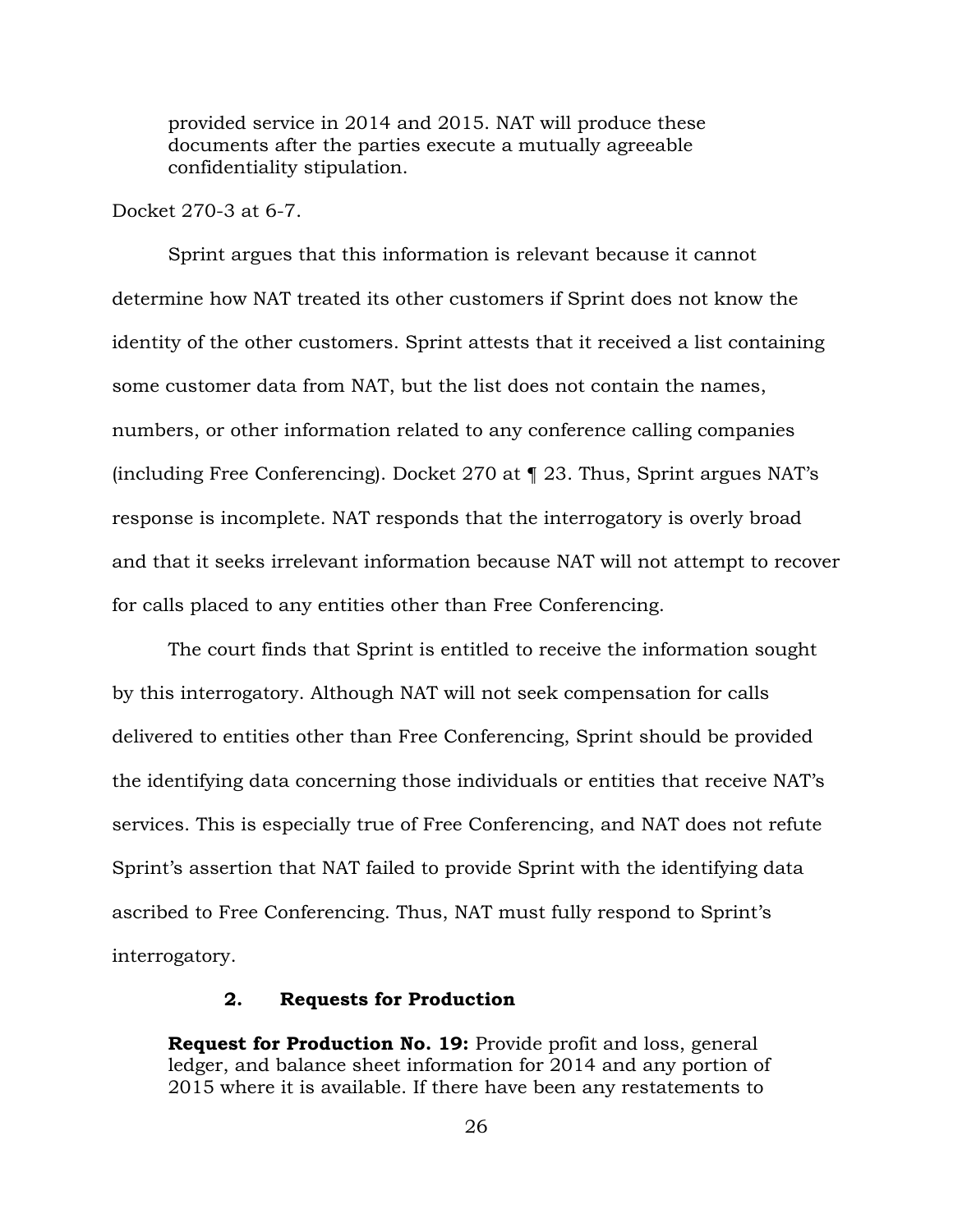prior years that change what had been previously provided in discovery for 2012-2013, please provide any restated documents.

**NAT Response:** NAT objects to this request to the extent it is not limited to "new facts during the periods of 2014 and 2015," as ordered by the court during the status conference on September 15, 2015. NAT also objects to this request on the ground that it is not reasonably calculated to lead to the discovery of admissible evidence. Sprint's claim that NAT is a "sham" is precluded by the Court's order that it is collaterally estopped from pursuing that contention. NAT also objects to producing any responsive documents without a Confidentiality Stipulation in place. NAT agrees to meet and confer with Sprint to execute a Confidentiality Stipulation.

Subject to those objections, NAT will produce its profit and loss statements, and balance sheets covering 2014 and 2015. As for the "general ledger," NAT objects on the basis that the request is overbroad in this modern age where the term "general ledger" can refer to many things. NAT objects to producing all data in its electronic accounting database, as it includes such things as bank account numbers and employee information. NAT agrees to meet and confer with Sprint in an effort to define the scope of the information that is relevant to the remaining issues before the court and not addressed by other documents being provided.

Docket 270-3 at 9.

Sprint argues that NAT's response is incomplete because NAT has not produced the general ledger information sought by Sprint's request. Sprint also contends that it represented to NAT that sensitive data such as personal financial information or account numbers could be redacted from NAT's general ledger. NAT acknowledges that it possesses the general ledger information sought by Sprint but argues that NAT should not have to produce its general ledger because it is no longer relevant in this case. According to NAT, its general ledger could be sought by Sprint only for the purpose of arguing that NAT is a sham entity, an issue this court has resolved against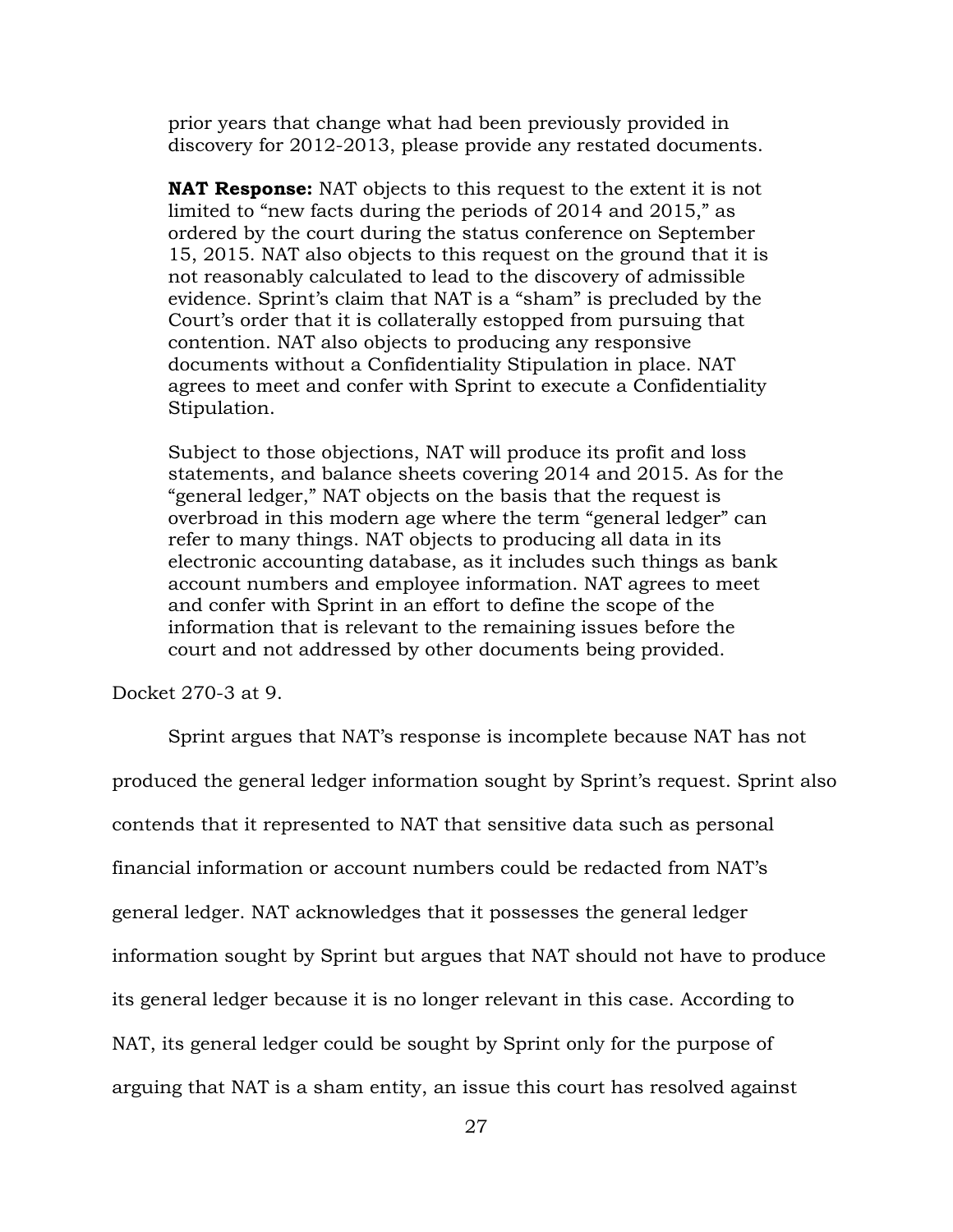Sprint. NAT also argues the request is overbroad because NAT will not seek compensation for calls delivered to any conference calling company except Free Conferencing.

 The court grants Sprint's motion to compel in part and denies it in part. In *Farmers II*, the FCC highlighted the importance of analyzing the flow of money between an LEC and the conference calling companies. *Farmers II*, 24 FCC Rcd. 14801 at  $\P$  12 n. 49 ("To the contrary, the flow of money between these parties is essential to analyzing their relationship because the tariff expressly contemplates and requires payments to Farmers, not payments that flow in the reverse direction."). The court's August 5, 2015 order considered NAT's general ledger and accounting documentation in its analysis. Docket 250 at 18 ("Similarly, several income statements and ledgers produced during the SDPUC proceeding show that Free Conferencing did not pay NAT until September 12, 2011."). Thus, NAT's general ledger is relevant. At the same time, however, the court finds that Sprint's request that NAT produce the entirety of its general ledger for 2014 and 2015 is disproportionate to the needs of the case. The animating substance of Sprint's request is Sprint's need to determine whether NAT billed Free Conferencing for the various services that NAT provided, whether Free Conferencing paid those bills, and whether NAT and Free Conferencing maintained a revenue sharing arrangement. Although the flow of money between NAT and Free Conferencing is relevant, Sprint has not shown that it should be entitled to the entirety of NAT's general ledger.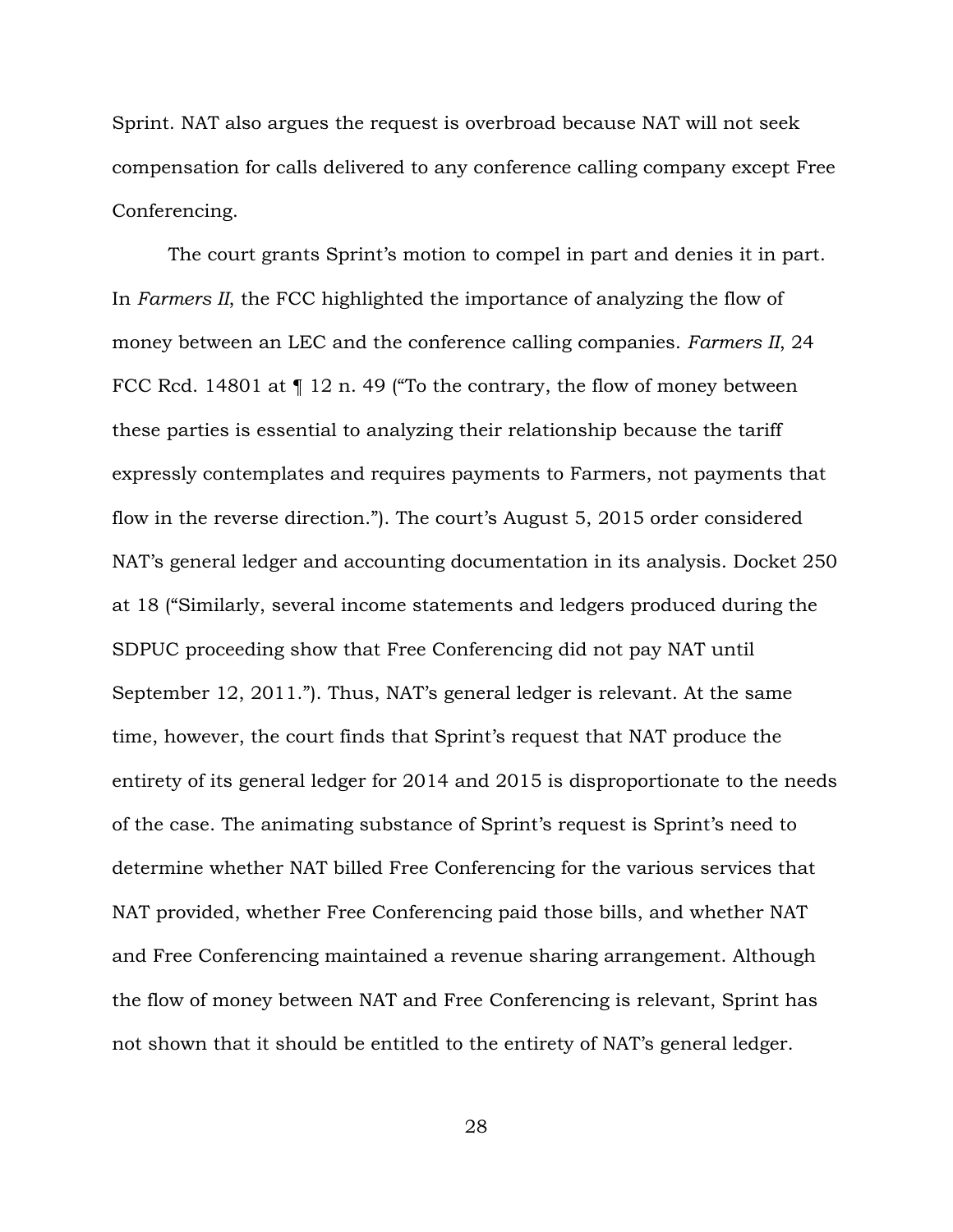Thus, NAT must produce its general ledger from 2014 and 2015 (as well as any

restatements to it from earlier periods, if any) as it concerns Free Conferencing.

**Request for Production No. 40:** Produce communications from 2012 to the present between NAT (including NAT's attorneys) and Carey Roesel (and/or Mr. Roesel's company, Technologies Management Inc.) regarding NAT's regulatory compliance obligations, NAT's collection and/or remittance of taxes and fees, and any filings made with the South Dakota Commission, the Federal Communications Commission, the Crow Cree Tribal Utility Authority, and/or the Universal Service Administrative Company. Sprint does not seek production of draft expert reports or draft expert disclosures.

**NAT Response:** NAT objects to this request to the extent it is not limited to "new facts during the periods of 2014 and 2015," as ordered by the court during the status conference on September 15, 2015. NAT also objects to this request to the extent it calls for the production of documents covered by the attorney-client privilege, the work product doctrine, or the protection according to Fed. R. Civ. P. 26(b)(4). Subject to those objections, NAT will produce any non-privileged responsive documents in its possession, custody and control after a mutually agreeable confidentiality stipulation is executed.

Docket 270-3 at 17.<sup>9</sup>

 $\overline{a}$ 

Sprint attests that it has neither received any documents that appear to

be responsive to its request nor has NAT produced a privilege log. Docket 270

at ¶¶ 9, 26. NAT responds that it intends to supplement its response by

producing non-privileged documents and to "serve a privilege log if required

under the applicable rules." Docket 272 at 13.

The focus of Sprint's request concerns documents that bear on NAT's

compliance with applicable telecommunications regulations as well as NAT's

<sup>9</sup> Sprint also moved to compel complete responses to its requests for production number 22 and 31. Sprint has withdrawn its motion to compel as it pertains to those two requests. Docket 275 at 11.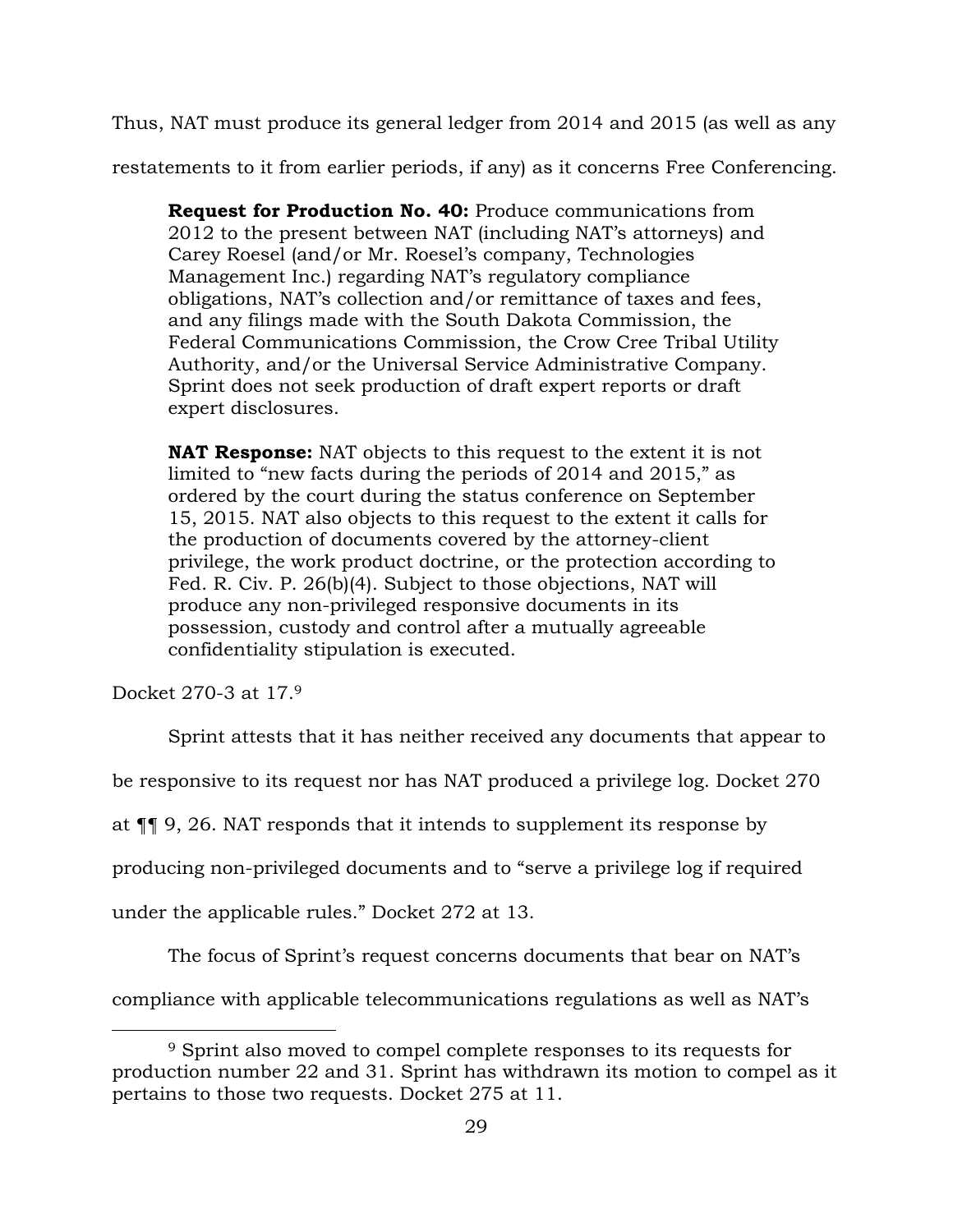collection and remittance of various taxes and fees. Although neither party addressed the relevance of Sprint's inquiry, the court presumes Sprint's request is premised on the sixth *Farmers* factor. That is, whether the LEC has timely reported revenues from its services or submitted Universal Service contributions. *Farmers II*, 24 FCC Rcd. 14801 at ¶ 25 n.97 ("If Farmers had been providing interstate end-user telecommunications services to Qwest or the conference calling companies, then Farmers should have timely reported revenues from those end-user services and paid universal service contributions based on them"). Thus, the court finds that the information Sprint seeks is relevant.

"When a party withholds information otherwise discoverable by claiming that the information is privileged or subject to protection as trial-preparation material . . . the party must expressly make the claim; and describe the nature of the documents  $\dots$ ." Fed. R. Civ. P. 26(b)(5). The resisting party must "provide sufficient information to enable other parties to evaluate the applicability of the claimed privilege or protection." Advisory Committee Notes (1993 amendment). Thus, if NAT believes any of the documents requested by Sprint are privileged or otherwise protected, NAT must disclose a log describing the basis for the claimed privilege or protection. Otherwise, NAT must produce the documents sought by Sprint.

# **C. NAT's Motion to Compel**

## **1. NAT's contention interrogatories**

30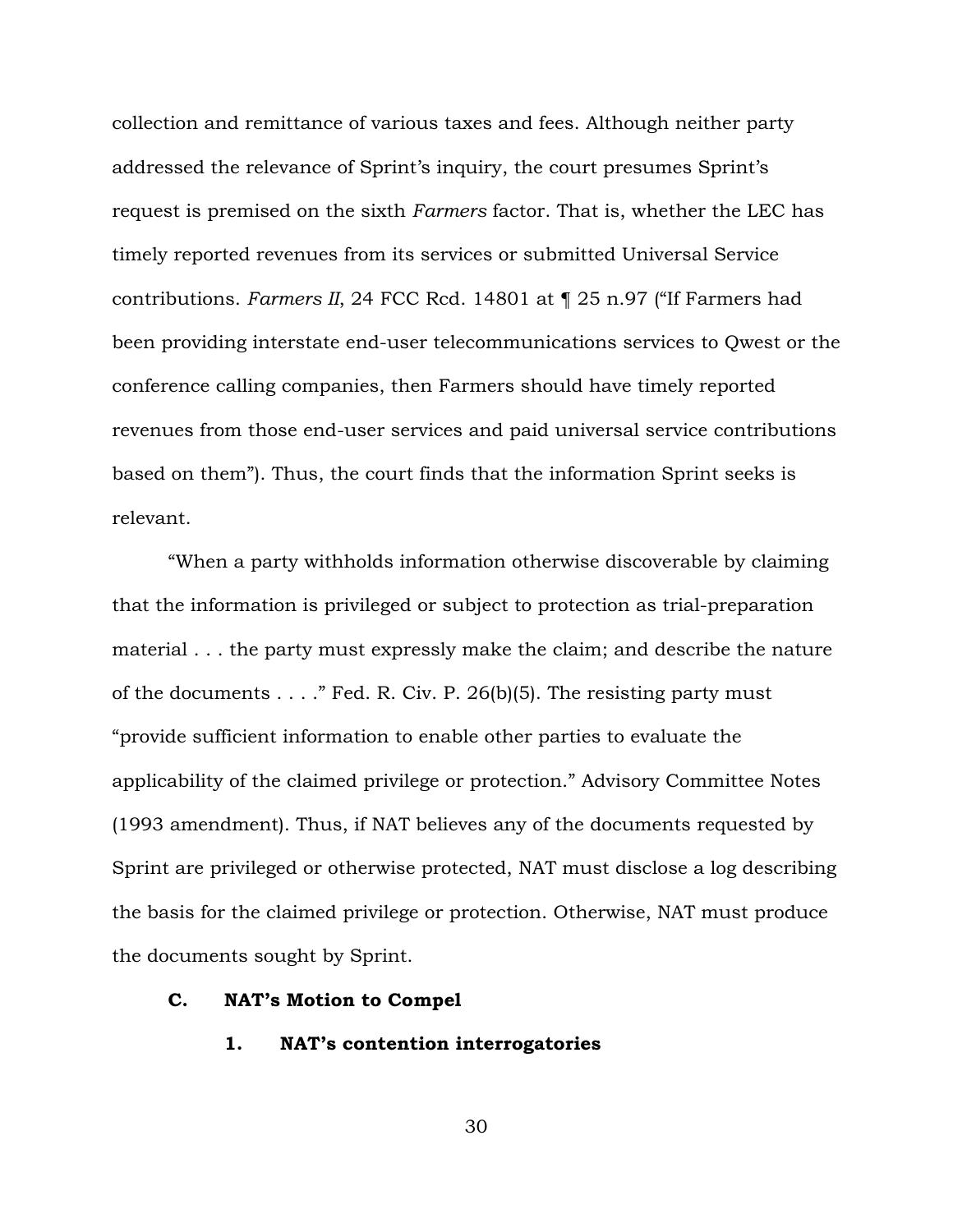**Interrogatory No. 6:** State all facts that support every dispute and notice of dispute sent by or on behalf of Sprint to NAT during 2014 and 2015.

**Sprint Response:** Sprint objects to this interrogatory as overbroad. Subject to that objection, with respect to 2014-2015, Sprint has not been provided information showing that calls to NAT's calling company partner(s) generate compensable access charges under NAT's FCC Tariff No. 3. Instead, Sprint's assessment that NAT lacked tariff authority to bill Sprint, and that Free Conferencing was not a legitimate end-user subscriber under the FCC's *Farmers II* test is based on the following:

- The 2009 Agreement
- The 2012 Agreement
- NAT's tariffs and facts regarding the manner in which services were provided to Free Conferencing
- The invoices issued from NAT to Free Conferencing
- Discovery responses identifying the services provided to Free Conferencing

• Discovery responses identifying NAT's failure to collect and/or remit the proper fees and surcharges

• Testimony from Holoubek, Erickson, and Roesel regarding NAT's operations, NAT's billing practices, NAT's provision of numerous services to Free Conferencing without proper compensation, and NAT's sharing of access revenue with Free Conferencing

• *See also* Sprint's post hearing briefs in South Dakota PUC Docket No. TC11-087.

Discovery is continuing as to February of 2014 forward. To date, Sprint has been provided with no facts that convince Sprint that NAT had legitimate end-users. Moreover, documents related to an investigation done by Ms. Clouser and provided in response to NAT's document requests demonstrate that NAT is serving new entities that provide international pass-through capabilities and or access to radio feeds, so that calls to those numbers do not terminate with NAT.

Docket 273-3 at 5-6.

Sprint has sent NAT letters disputing Sprint's obligation to pay the

charges that NAT has billed to Sprint. NAT's interrogatory asks Sprint to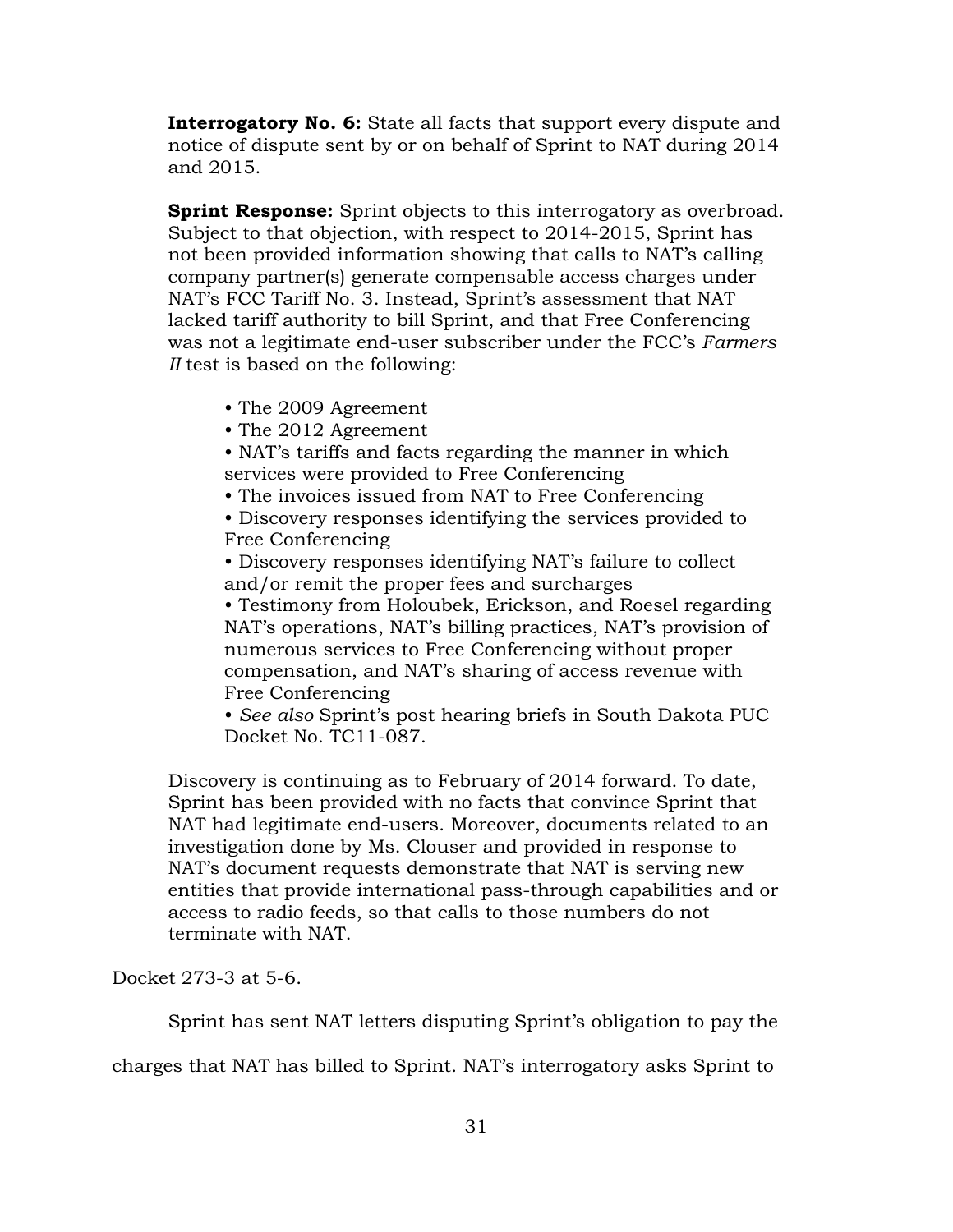provide the facts that support Sprint's position(s) in its letters. NAT argues that Sprint's response is improper. According to NAT, its interrogatory asked for "all facts" supporting Sprint's position(s), but Sprint merely provided a generalized summary and a bulleted list that non-specifically referred to various documents. Sprint argues that its response was sufficient and, to the extent that it is insufficient, that counsel from Sprint has supplemented Sprint's original answer in a subsequent letter. That letter is six pages long. Approximately four-and-one-half of those pages contain the factual points behind Sprint's argument that NAT is not entitled to collect the access charges that NAT billed Sprint under NAT's tariff number 3. *See* Docket 273-9. NAT argues that Sprint's letter is improper.

The court must first address the interrogatory itself. NAT's interrogatory number 6 is a contention interrogatory. A contention interrogatory asks "another party to indicate what it contends, to state all the facts on which it bases its contentions, to state all the evidence on which it bases its contentions, or to explain how the law applies to the facts." *Dziadek v. Charter Oak Fire Ins. Co.*, No. Civ. 11-4134-RAL, 2014 WL 820049 at \*16 (D.S.D. Mar. 3, 2014) (quoting *Black Hills Molding, Inc. v. Brandom Holdings, LLC*, 295 F.R.D. 403 (D.S.D. 2013) (Duffy, Magistrate Judge)). When properly used, contention interrogatories can be helpful "in that they may narrow and define the issues for trial and enable the propounding party to determine the proof required to rebut the responding party's claim or defense." *Moses v. Halstead*, 236 F.R.D. 667, 674 (D. Kan. 2006). But broadly phrased contention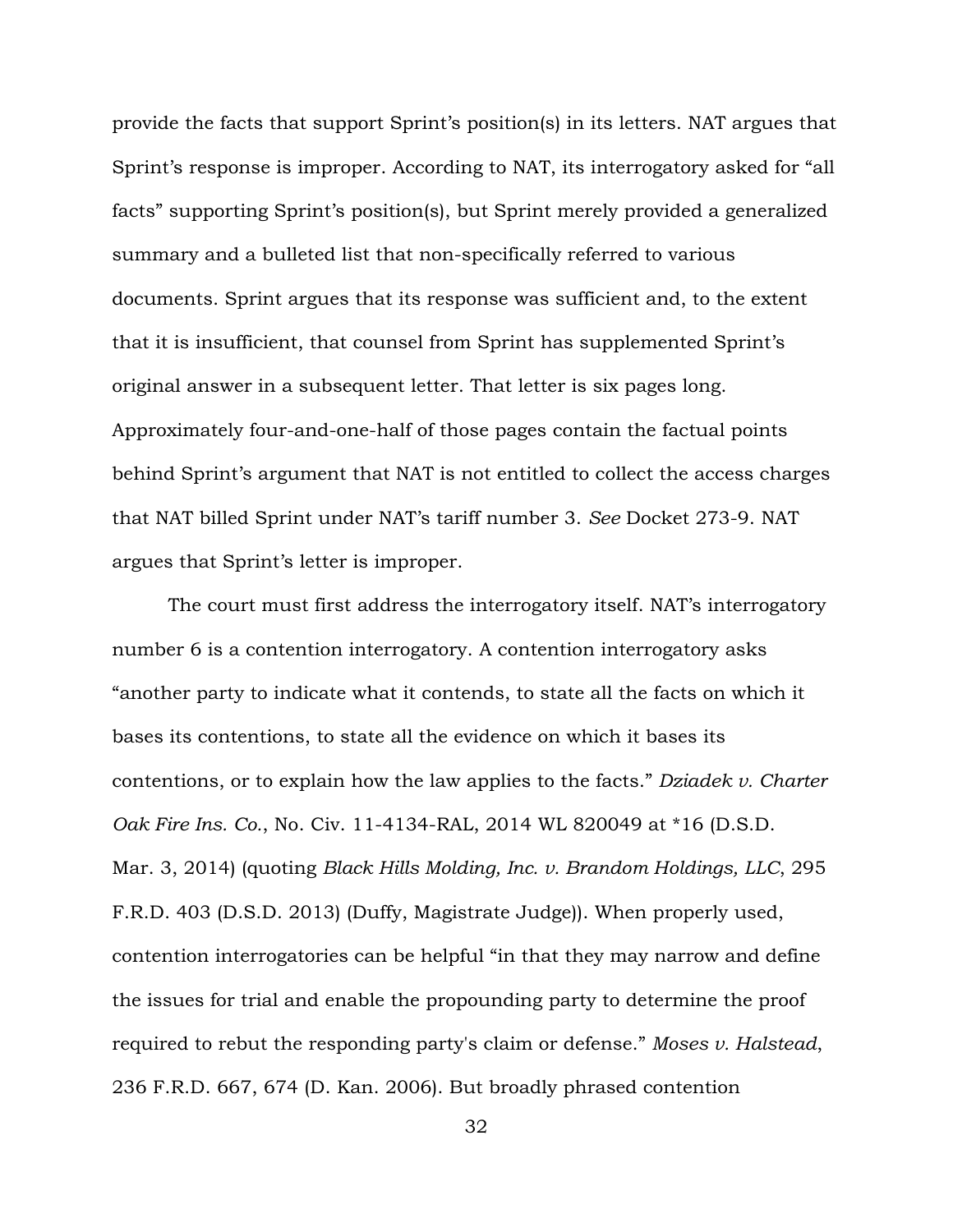interrogatories that require a lengthy narrative explaining a party's claims or defenses can be oppressive or unduly burdensome, and " '[a] litigant may not compel his adversary to go to work for him.' " *Poulos v. Summit Hotel Props., LLC*, No. Civ 09-4062-RAL, 2010 WL 2640394 at \*2 (D.S.D. July 1, 2010) (quoting *Breeland v. Yale & Towne Mfg. Co.*, 26 F.R.D. 119, 120 (E.D.N.Y. 1960)). Although NAT's interrogatory asks for "all facts" supporting Sprint's position, the major issue of contention is the application of the *Farmers* analysis to the NAT-Free Conferencing relationship. Because that analysis is fact-driven, NAT should be allowed to discover the facts that Sprint believes supports its argument. Thus, the court is satisfied that the interrogatory is not unduly burdensome.

As for Sprint's initial response, the court finds that the response is insufficient. Sprint merely told NAT what it already knew, *i.e.*, that Sprint believed that NAT could not collect its access charges based on the *Farmers* analysis. But that is a conclusion. What NAT sought were the facts supporting Sprint's conclusion. And Sprint cannot satisfy its obligation to respond to NAT's interrogatory by referring NAT to a mass of documents. *Cf. Black Hills Molding*, 295 F.R.D. at 414 ("More is required of Black Hills Molding than merely referring . . . to the entirety of its document production."). Rather, Sprint needs to provide the facts supporting its argument that NAT is not entitled to collect its access charges.

Regarding Sprint's supplemental letter, the court finds that the letter is procedurally deficient and therefore improper. Under the Federal Rules of Civil

33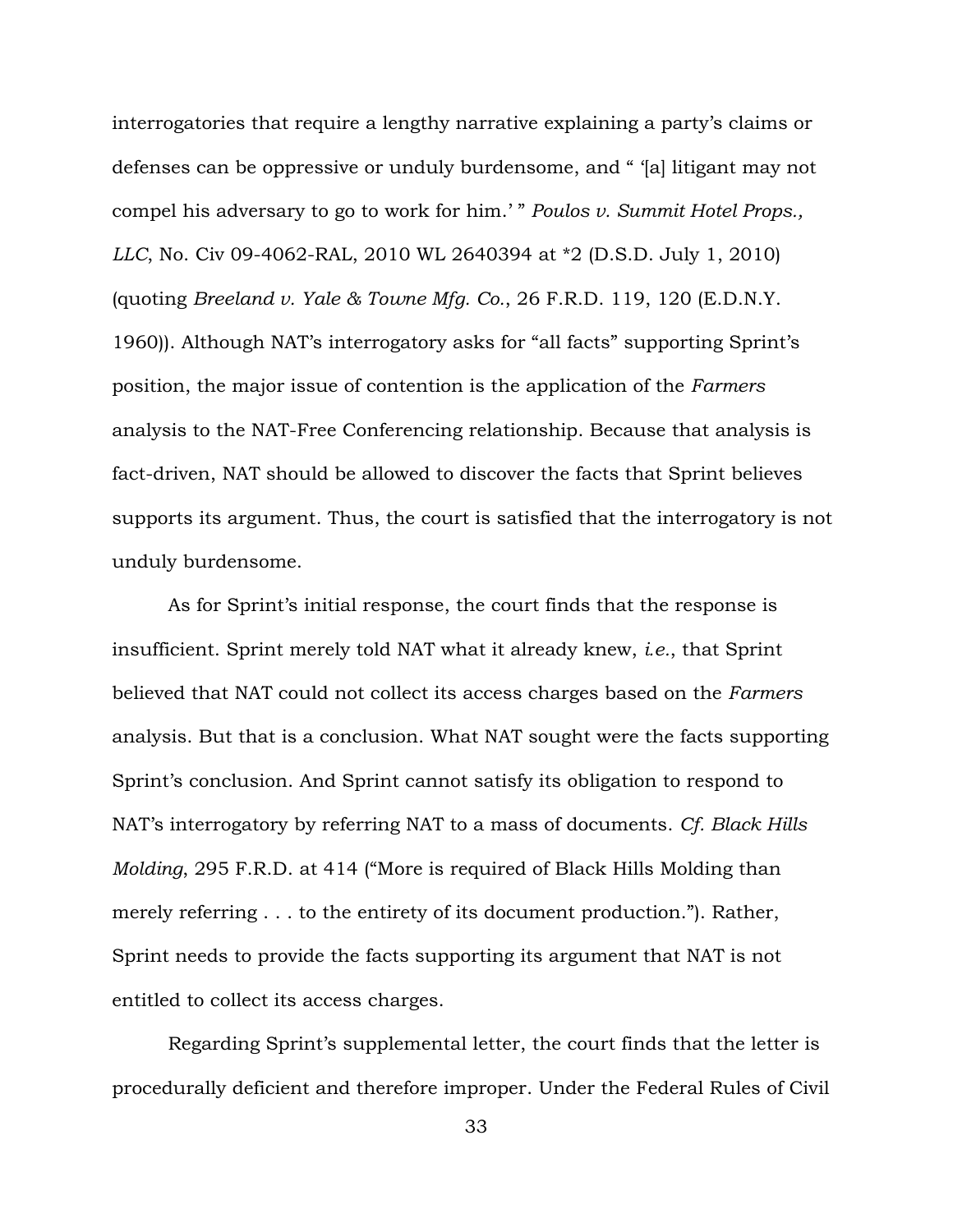Procedure, interrogatories must be signed, under oath, by the party itself, not by the party's attorney. Fed. R. Civ. P. 33(b) (the party must answer each interrogatory separately and fully in writing under oath, and the attorney signs only as to objections that are raised). Sprint's initial interrogatory responses were signed and verified by Amy Clouser, "an Access Verification Analyst III within Sprint's Access Verification Department." Docket 273-3 at 13. Sprint's letter is signed by one of Sprint's attorneys in this matter. While an attorney may answer interrogatories on behalf of a corporation when the attorney acts as the corporation's officer or agent, Fed. R. Civ. P. 33(b)(1)(B), the letter from Sprint's counsel is not signed under oath, and it is not clear that Sprint designated its counsel to act as its agent. Thus, Sprint's letter is an improper answer to NAT's interrogatory.

Sprint argues that its letter is, nonetheless, a proper supplement under Rule 26(e). Rule 26(e) imposes a continuing duty on

a party . . . who has responded to an interrogatory . . . [to] supplement or correct its disclosure or response in a timely manner if the party learns that in some material respect the disclosure or response is incomplete or incorrect, and if the additional or corrective information has not otherwise been made known to the other parties during the discovery process or in writing[.]

Fed. R. Civ. P. 26(e)(1)(A). Sprint focuses on the last clause's reference to supplemental information that has "otherwise been made known." According to Sprint, its letter was "in writing," and therefore Sprint was not required to supplement its interrogatory answer in accordance with Rule 33, *i.e.*, with an answer signed under oath by the party. The court disagrees. Under Sprint's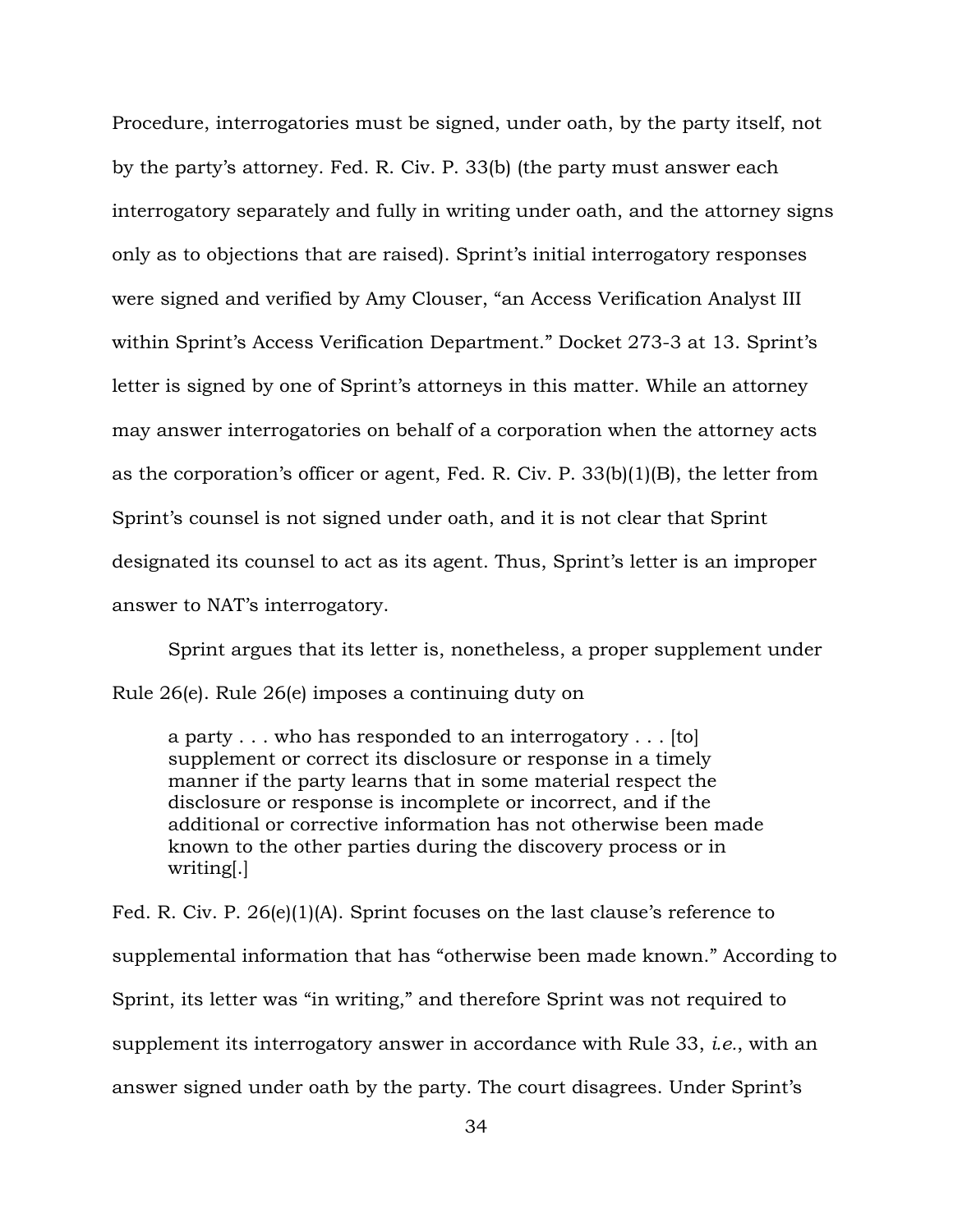view, a party could shirk the attestation requirement of Rule 33 by providing an evasive or incomplete answer to an interrogatory and then advancing a host of facts in an unsworn letter disguised as a supplement. But interrogatories are intended to be a relatively inexpensive discovery method used to obtain sworn answers from an opposing party. *See* 8B Charles Alan Wright & Arthur R. Miller, *Federal Practice & Procedure*, § 2163 (3d. ed) (hereinafter Wright & Miller). Sprint's view would render nugatory the utility of the interrogatory and the value of an interrogatory response. Therefore, Sprint must provide a signed supplement to NAT's interrogatory number 6. *See, e.g.*, *Knights Armament Co. v. Optical Sys. Tech., Inc.*, 254 F.R.D. 463, 467 (M.D. Fla. 2008) ("Thus, if a party amends or supplements its response, the party must attest to the truthfulness of the new response."); *Vazquez-Fernandez v. Cambridge Coll., Inc.*, 269 F.R.D. 150, 155 (D.P.R. 2010) (observing that "[i]f this answer were in the original response, it would have required a signature under oath by the party" and compelling a signed supplemental response).

 The burden on Sprint to correct its response is not an onerous one. The court has reviewed the substance of the supplemental letter. If Sprint provides the substance of the letter to NAT in a format that accommodates Rule 33, the contents provide a sufficient response to NAT's interrogatory number 6.<sup>10</sup>

 $\overline{a}$ 

<sup>10</sup> NAT argues that if the court were to deem Sprint's letter a procedurally proper response, that the response would still be substantively deficient. NAT contends that Sprint's use of the phrase "include" in the letter suggests that Sprint's letter is evasive or incomplete. *See* Docket 273-9 at 1 ("The facts that Sprint will offer relative to the *Farmers II* and *Sancom* test include the following . . . ."). The court disagrees.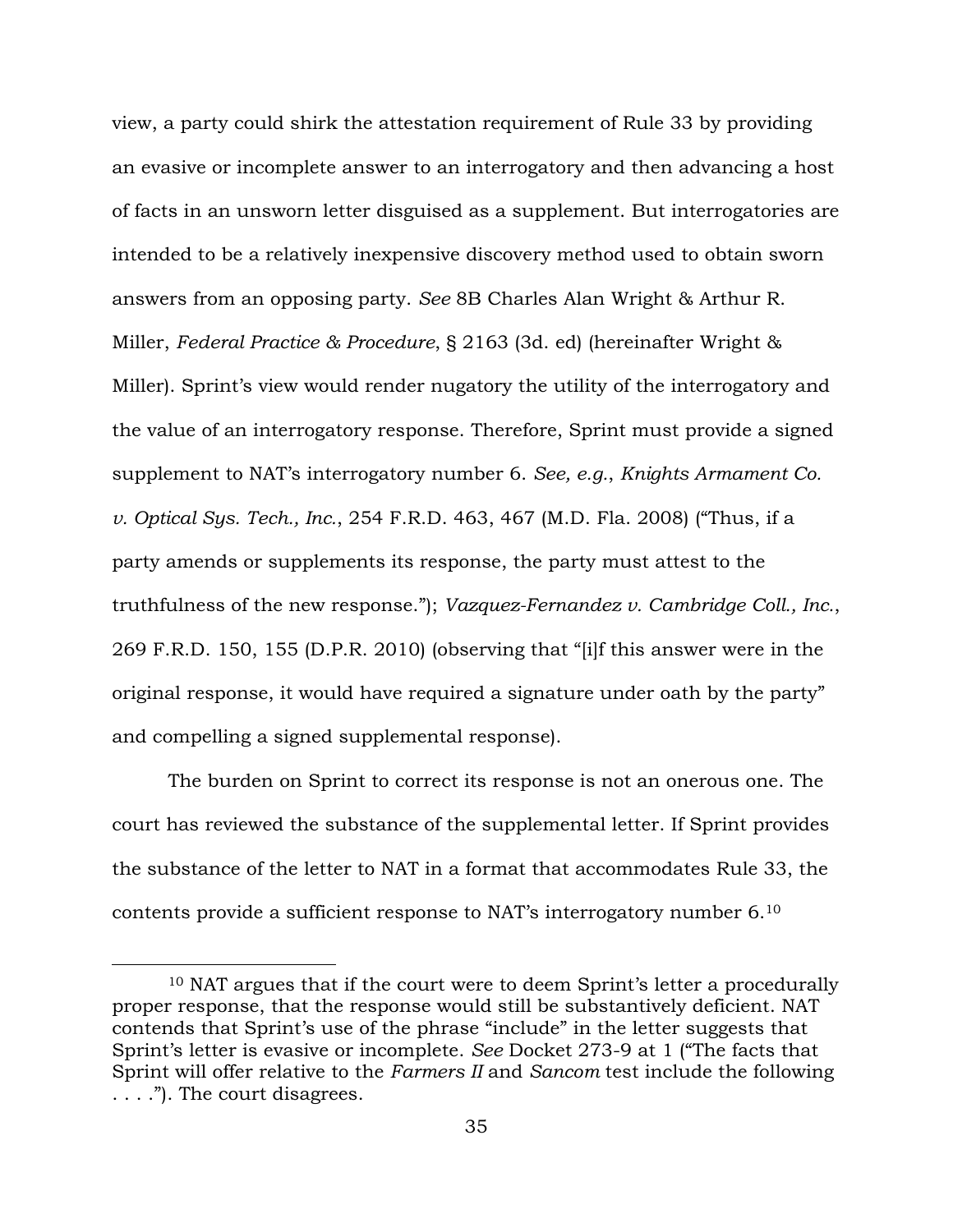Regardless, Sprint must supply NAT with a full and complete response to NAT's interrogatory.

**Interrogatory No. 7:** State all facts that support Sprint's contention that it is not legally required to pay NAT for the claims asserted in this matter.

**Sprint Response:** Sprint incorporates its objections and response to Interrogatory No. 6.

Docket 273-3 at 6.

This interrogatory is similar to NAT's interrogatory number 6. It is

ostensibly broader to the extent that the interrogatory asks Sprint to provide

"all facts" in support of arguments Sprint has not explicitly made in its dispute

letters. Sprint's objection is coextensive with its argument regarding

interrogatory number 6. The court found Sprint's response to NAT's

interrogatory number 6 insufficient. For the same reasons, the court finds

Sprint's response to this interrogatory is insufficient. Thus, Sprint must supply

NAT with a full and complete answer to interrogatory number 7.

**Interrogatory No. 8:** State the basis of your denial, in Paragraph 43 of your Answer To NAT's Amended Counterclaim, that NAT was providing a service to Sprint and/or its customers.

**Sprint Response:** Sprint objects to this interrogatory as calling for a legal conclusion. Subject to that objection, Sprint incorporates its objections and response to Interrogatory No. 6. NAT is providing neither Sprint nor Sprint's customers with a service described in its Tariff No. 3 in full compliance with NAT's tariff and applicable law.

Docket 273-3 at 6.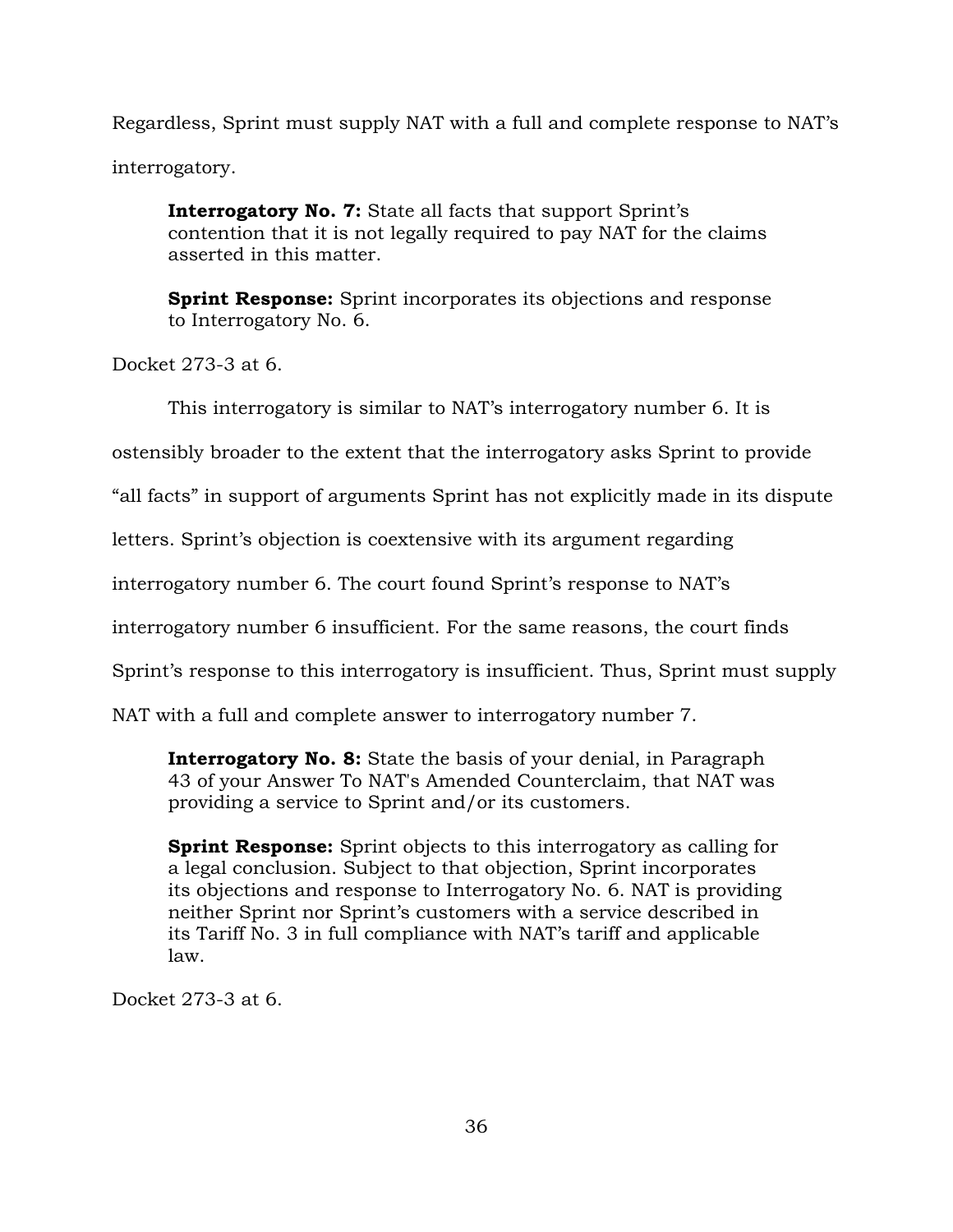Paragraph 43 of Sprint's answer to NAT's amended counterclaim states:

With respect to the allegations in paragraph 49, Sprint admits that it continued to deliver calls to NAT (as it was obligated to do) and to dispute NAT's bills (as it was entitled to do). Sprint denies that NAT was providing a service to Sprint and/or its customers.

Docket 238 at 8. The allegations in paragraph 49 of NAT's amended complaint are that "[e]ven after NAT filed its [tariff number 3] in August 2011, Sprint continued to terminate calls at NAT without paying for the service that NAT was providing to Sprint and its customers." Docket 172 at 13.

The court disagrees with Sprint's objection that the interrogatory calls for

an improper legal conclusion. The last sentence of Rule 33(a)(2) states that

"[a]n interrogatory is not objectionable merely because it asks for an opinion or

contention that relates to fact or the application of law to fact[.]" Fed. R. Civ. P.

33(a)(2). The advisory committee notes explain that

As to requests for opinions or contentions that call for the application of law to fact, they can be most useful in narrowing and sharpening the issues, which is a major purpose of discovery . . . . On the other hand, under the new language interrogatories may not extend to issues of "pure law," *i.e.,* legal issues unrelated to the facts of the case.

Advisory Committee Notes (1970 Amendment); *see also* Wright & Miller § 2167 ("Thus the only kind of interrogatory that is objectionable without more as requesting a legal conclusion is one that extends to 'legal issues unrelated to the facts of the case.' "). NAT's interrogatory asks Sprint to provide the basis for Sprint's argument that NAT was not providing Sprint with a compensable service. That argument is a focal point of this case. Thus, NAT's interrogatory does not ask Sprint about a legal issue unrelated to the facts of the case.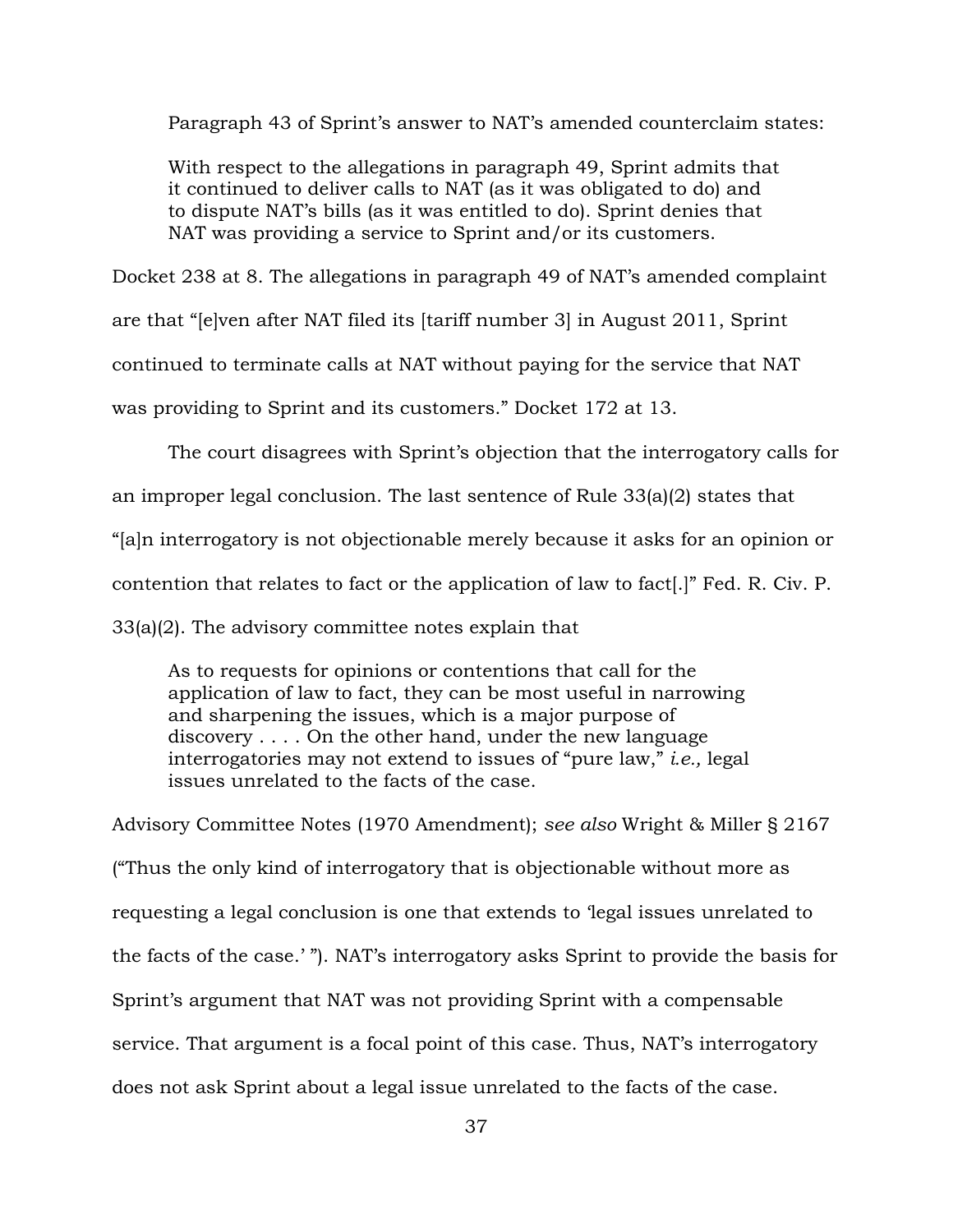The court, nonetheless, finds that Sprint's response to NAT's interrogatory is sufficient. Sprint's answer explained that NAT did not provide Sprint or Sprint's customers with compensable services because those services were not delivered in accordance with NAT's tariff. Unlike NAT's interrogatory number 6, this interrogatory did not ask Sprint to provide anything more than the basis for Sprint's position, and Sprint duly provided it. Thus, no further response is needed. NAT's motion to compel a more complete response is denied.

**Interrogatory No. 9:** State the basis of your contention, in Paragraph 64 of your Answer To NAT's Amended Counterclaim, that NAT's charges were or are "unlawful."

**Sprint Response:** Sprint objects to this interrogatory as calling for a legal conclusion. Subject to that objection, Sprint incorporates its objections and response to Interrogatory No. 6. Sprint further states that, under the FCC precedent that Sprint identified in support of its motion for summary judgment on its Count I, billing of access charges that are not due under tariff is unjust and unreasonable in violation of 47 U.S.C. §§ 201(b) and 203. Discovery is continuing as to February of 2014 forward.

Docket 273-3 at 6.

Paragraph 64 of Sprint's answer to NAT's amended counterclaim states:

With respect to the allegations in paragraphs 78-80, Sprint admits that it continues to dispute NAT's unlawful charges, and it intends to continue disputing NAT's bills, and denies the remaining allegations.

Docket 238 at 11. The gravamen of paragraphs 78-80 of NAT's amended

counterclaim is that Sprint is withholding payment for NAT's services on a

continuous, monthly basis. *See* Docket 172 at 19.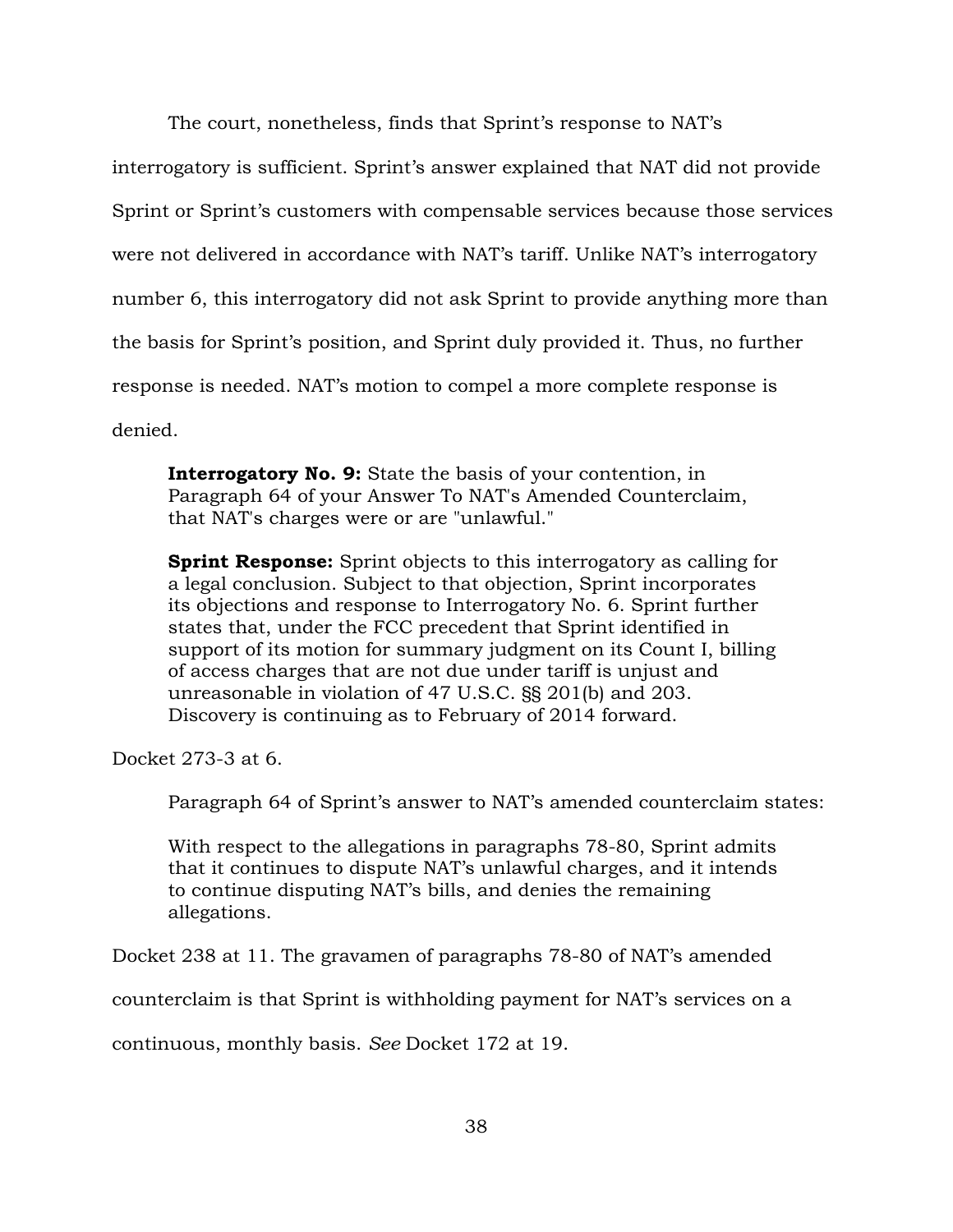Like NAT's interrogatory number 8, this interrogatory asked Sprint to provide the basis for Sprint's argument that NAT's access charges were unlawful. The basis for Sprint's argument is that the FCC has declared unlawful the practice of billing for access charges that are not properly due under a tariff. Because Sprint has provided the information sought by NAT's interrogatory, no further response is needed. Thus, NAT's motion to compel a more complete response is denied.

**Interrogatory No. 10:** With respect to each and every bill sent by NAT which Sprint has not paid, state the basis of Sprint's contention that it is not legally obligated to pay each such bill.

**Sprint Response:** Sprint incorporates its objections and responses to Interrogatory Nos. 5 and 6.

Docket 273-3 at 6.

NAT's interrogatory number 5 asked Sprint to "[i]dentify all dispute letters sent by Sprint to NAT from 2014-2015 and state the basis of the dispute." Docket 273-3 at 5. Sprint responded that it will produce the letters and that "Sprint disputed that NAT's access charges are compensable under the terms of NAT's access tariffs." *Id.* NAT did not move to compel an additional response to its interrogatory number 5. The court has already discussed NAT's interrogatory number 6 and Sprint's response to the interrogatory.

NAT's interrogatories 5, 6, and 10 all concern Sprint's justification(s) for refusing to pay NAT's bills. Sprint responded to those interrogatories by asserting that Sprint believes the *Farmers* analysis prevents NAT from collecting the access charges NAT has billed to Sprint. In other words, the basis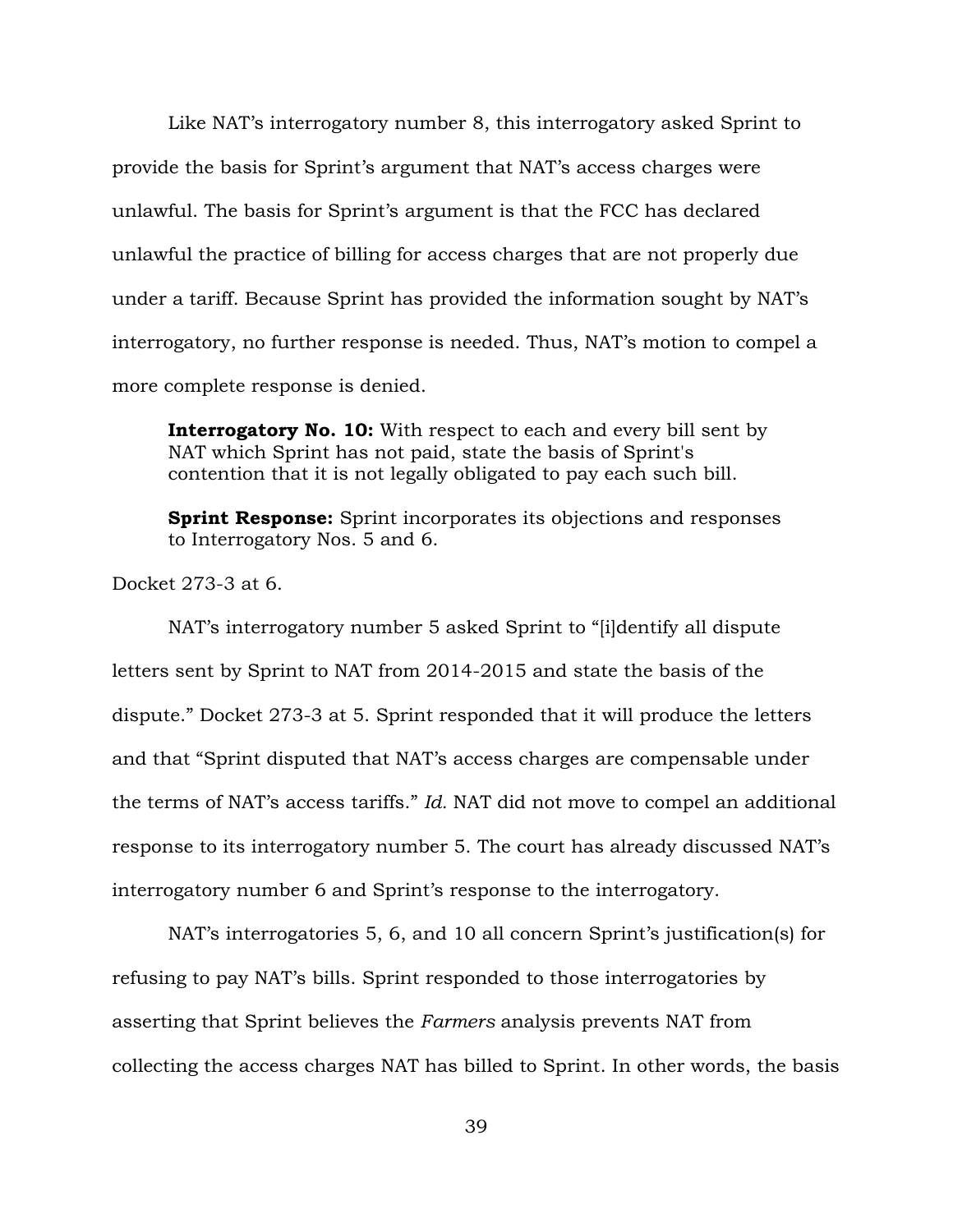for Sprint's contention is that NAT cannot lawfully bill Sprint for calls delivered to Free Conferencing under NAT's tariff number 3 because Free Conferencing is not an "end user" or "customer" as defined by that tariff. While NAT's interrogatory number 6 sought "all facts," NAT's interrogatory number 10 only sought the basis for Sprint's position. Because Sprint's response provides the information sought under NAT's interrogatory number 10, NAT's motion to compel a more complete response is denied.

**Interrogatory No. 17:** If Sprint contends that NAT cannot lawfully charge Sprint for a terminating access service under its filed tariffs, state the basis for that contention.

**Sprint Response:** Sprint incorporates its objections and responses to Interrogatory Nos. 5-6.

Docket 273-3 at 10.

This interrogatory again asks Sprint to state the basis for its positon that

NAT cannot collect on the access charges it billed to Sprint. Because Sprint has

already provided the information sought by this interrogatory, NAT's motion to

compel a more complete response is denied.

**Interrogatory No. 18:** If Sprint contends that NAT's FCC tariff violates statutory authority and FCC regulations, state the basis of those contentions.

**Sprint Response:** Sprint objects to this interrogatory as calling for a legal conclusion. Sprint further objects because discovery and analysis are continuing. Subject to those objections and without waiver thereof, Sprint states that Section 2.10.3(H) (Original Page 45) of NAT's Tariff No. 3 states:

In the event Company, in its sole discretion, chooses to forego billing the Customer for access services in any particular month(s), Company reserves the right to back bill Customer for any unbilled recurring or nonrecurring charges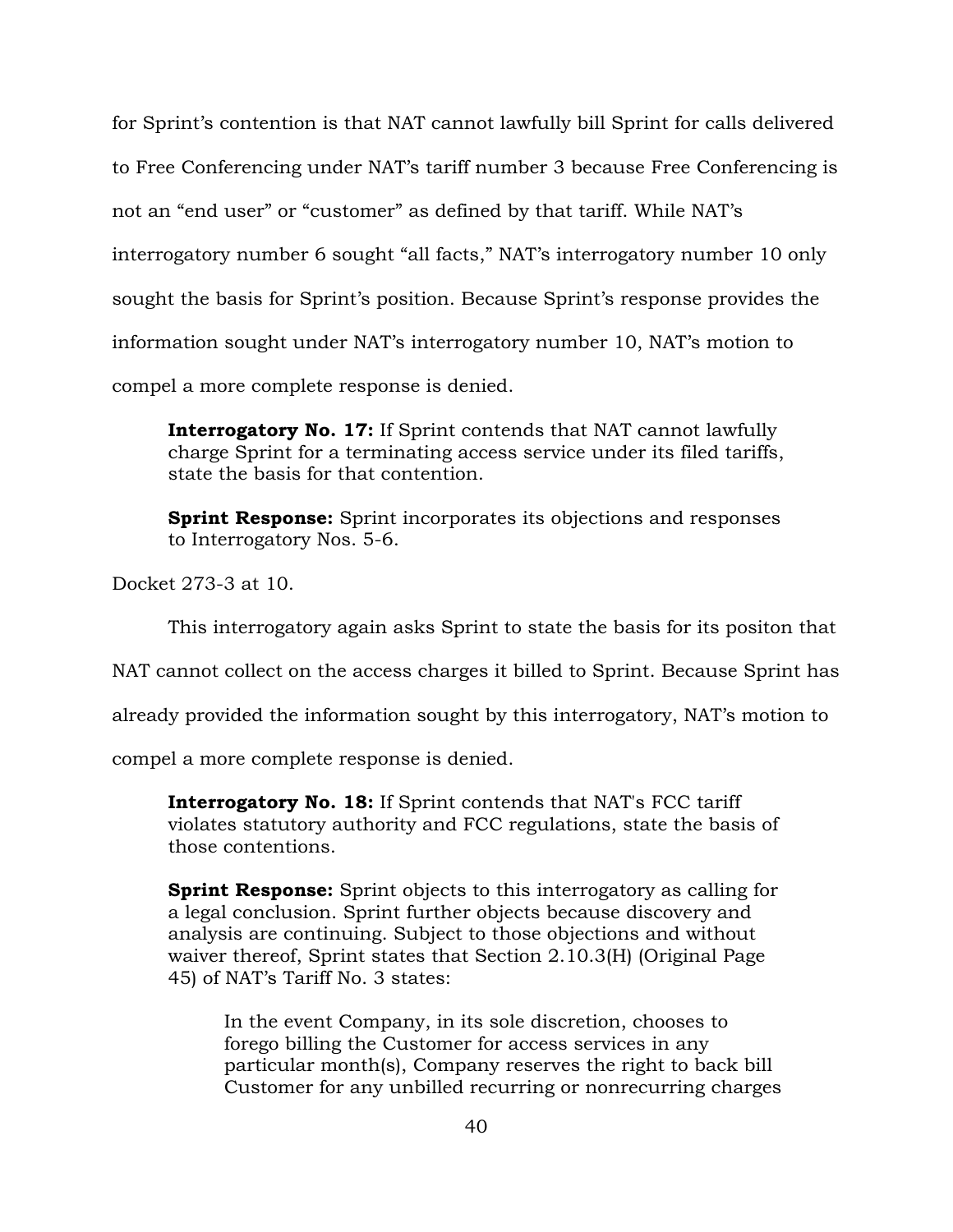for a period of twenty-four (24) months.

A "customer" is one who subscribes to the services offered under the Tariff, including end users. This language purports to allow NAT to impose tariffed switched access charges on IXCs for calls placed or received by individuals or entities to whom NAT offers free services. Because this language gives NAT the discretion not to bill its end users, the tariff is unlawful and in violation of the FCC's *Northern Valley v. Qwest* decision. Sprint reserves the right to supplement this response in the event that it discovers other unlawful terms.

Docket 273-3 at 10.

The court disagrees with Sprint's argument that this interrogatory calls for an improper legal conclusion. Sprint has argued, and the court has found, that several of NAT's earlier tariffs were unlawful and unenforceable. Thus, NAT's interrogatory does not ask Sprint about a legal issue unrelated to the facts of the case.

As to the substance of Sprint's response, the court finds it is sufficient. NAT's interrogatory asked Sprint to state the basis for Sprint's argument that NAT's tariff violates FCC regulations or statutory authority. Sprint explained its argument that certain provisions of NAT's tariff may violate the FCC's *Northern Valley* line of cases. No further response is needed. Thus, NAT's motion to compel a more complete response is denied.

# **2. Other issues**

NAT's interrogatories 15 and 16 ask Sprint for information about the revenue Sprint has derived from the calls Sprint delivered to NAT. For example, NAT asked Sprint to "[d]escribe fully all long distance plans offered to Sprint's customers for traffic delivered to NAT and the corresponding profit per minute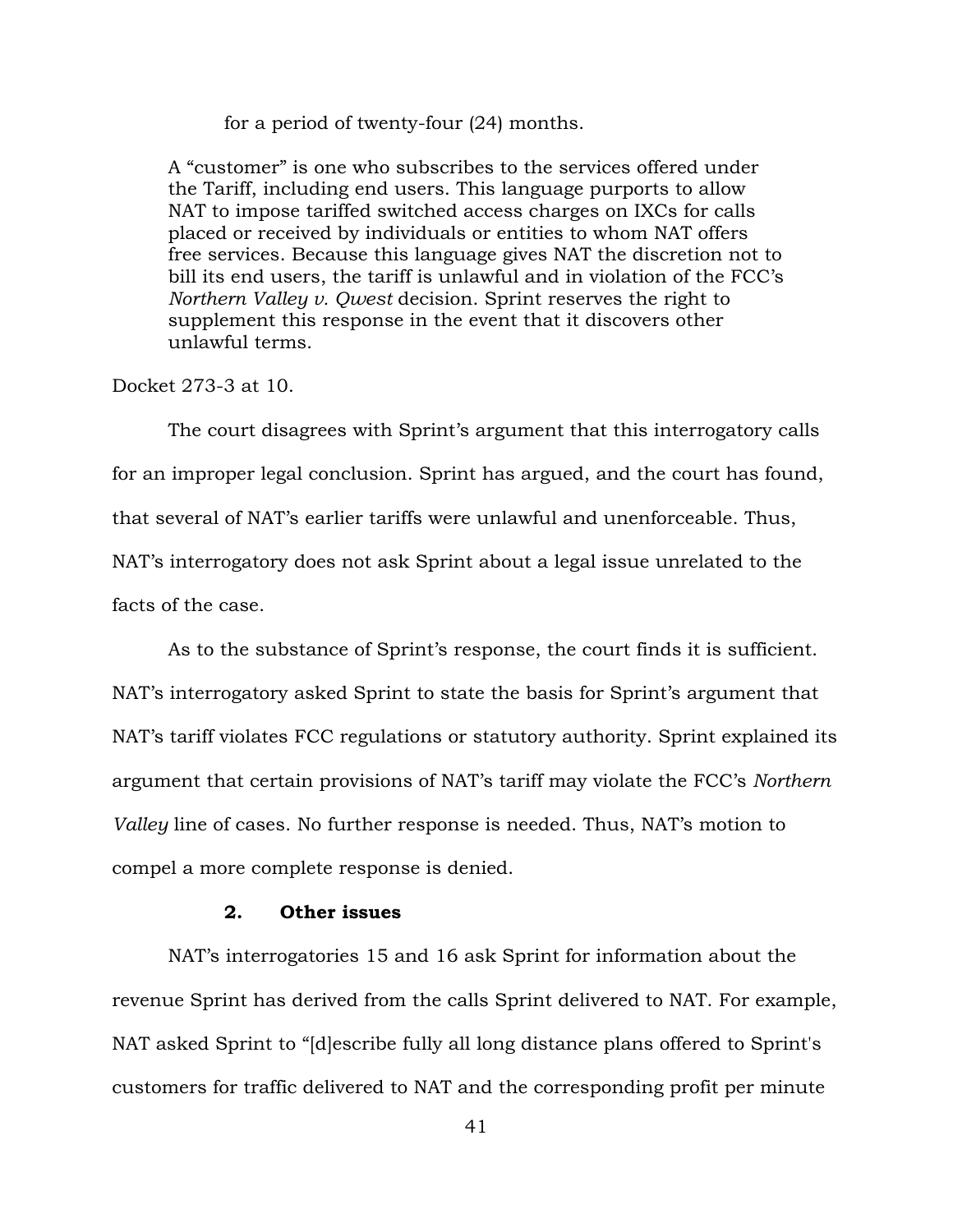obtained on these plans by Sprint." Docket 273-3 at 9 (NAT interrogatory number 15). NAT's requests for production 11-13 asked Sprint to produce documentation concerning the revenues it has received from calls it delivered to NAT. For example, NAT asked Sprint to produce "[a]ll documents that identify Sprint's revenue for calls transmitted to NAT for termination." Docket 273-2 at 7 (NAT request for production number 13). Sprint raised a number of objections to these inquiries, including their lack of relevance.

 As the propounding party, NAT must make a threshold showing that the requested information falls within the scope of discovery under Rule 26(b)(1). *Hofer*, 981 F.2d at 380. NAT argues that it is entitled to collect the access charges it billed to Sprint under its tariff number 3. Sprint has identified potential arguments against NAT's efforts to enforce its tariff, for example, under the FCC's *Farmers* and *Northern Valley* line of cases. NAT has not explained how the revenue Sprint received is relevant to NAT's ability to enforce its tariff or the *Farmers* and *Northern Valley* cases.

NAT posits that "Sprint has alluded to unspecified claims and defenses that NAT's charges are 'un[just] and unreasonable' and otherwise violate sections 201 and 202 of the Federal Communications Act." Docket 274 at 14. According to NAT, information concerning the revenue Sprint has received would be relevant to Sprint's allegedly unspecified claims. In response, Sprint stated that it has no intention of making any "claim that the rate elements listed in NAT's FCC Tariff No. 3 exceed the rates allowed by the FCC's CAF Order and the step down." Docket 273-9 at 6. NAT replies that there are still "a

42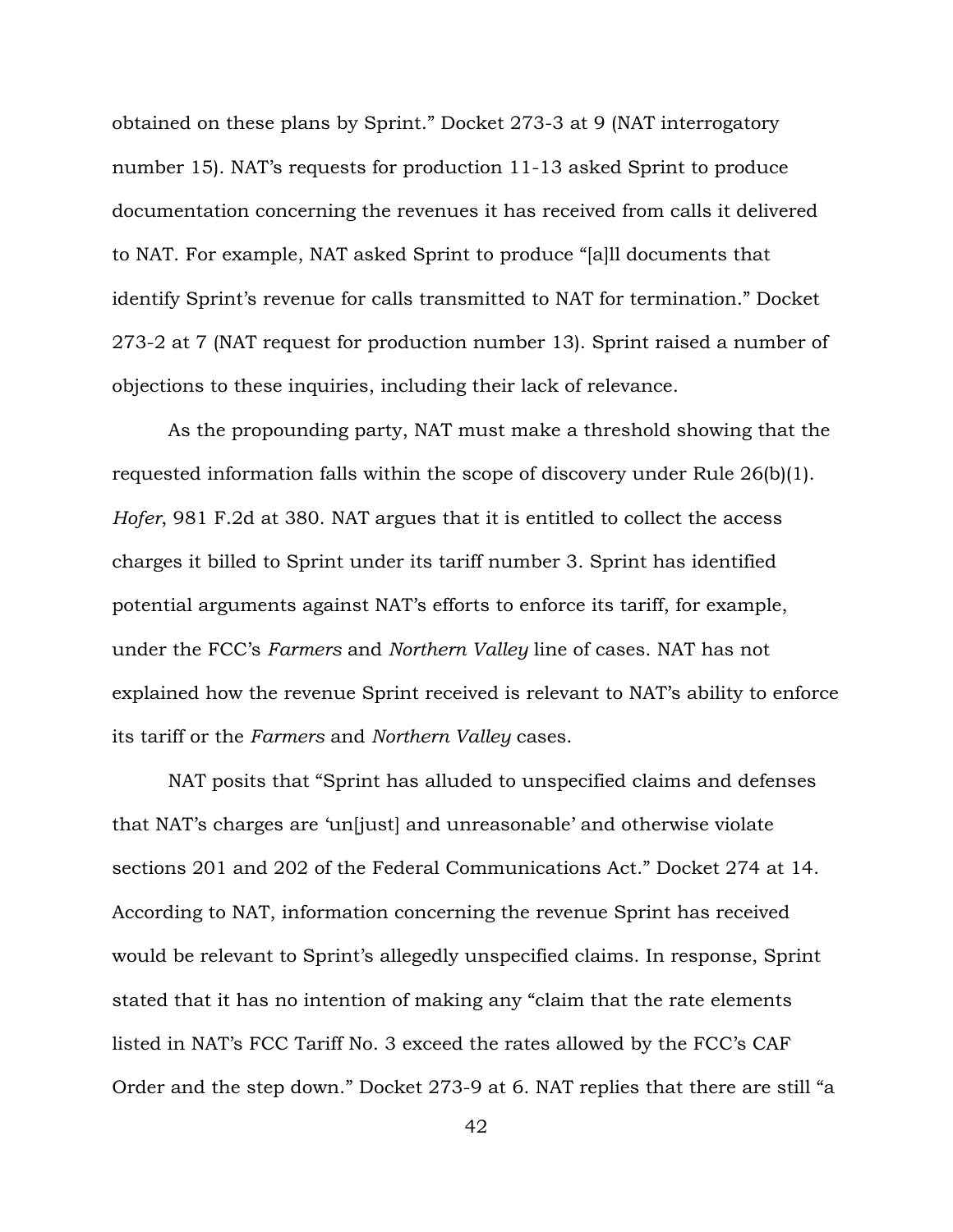myriad of ways" that Sprint's revenues could be relevant to this case. Docket 280 at 9. NAT has not, however, explained what any of those "myriad of ways" might be.11 Consequently, the court can only speculate. But "[m]ere speculation that information might be useful will not suffice; litigants seeking to compel discovery must describe with a reasonable degree of specificity, the information they hope to obtain and its importance to their case." *Woodmen*, 2007 WL 1217919 at \*1 (citing *Cervantes*, 464 F.2d at 994). NAT has not met its threshold burden of demonstrating that the information it seeks falls within Rule 26(b)(1). Thus, NAT's motion to compel more complete responses to interrogatories 15 and 16 and requests for production of documents 11-13 are denied.

#### **D. Expenses**

 $\overline{a}$ 

The court has discretion under Rule 37(a)(5)(C) to impose an award of reasonable expenses if a party's motion to compel is granted in part and denied in part. Fed. R. Civ. P. 37(a)(5)(C). Because both parties' motions to compel are granted in part and denied in part, the court does not impose monetary sanctions on either party.

<sup>11</sup> NAT cites an objection Sprint made to a set of interrogatories in a different case, in a different federal district, and involving a different LEC. Docket 280-10. According to NAT, the specific wording of Sprint's objection demonstrates that Sprint considers its revenues as relevant information in cases involving claimed violations of the Communication Act. Even if that was a plausible inference to extract from Sprint's objection, it is this court–not a party–that decides issues of relevance.